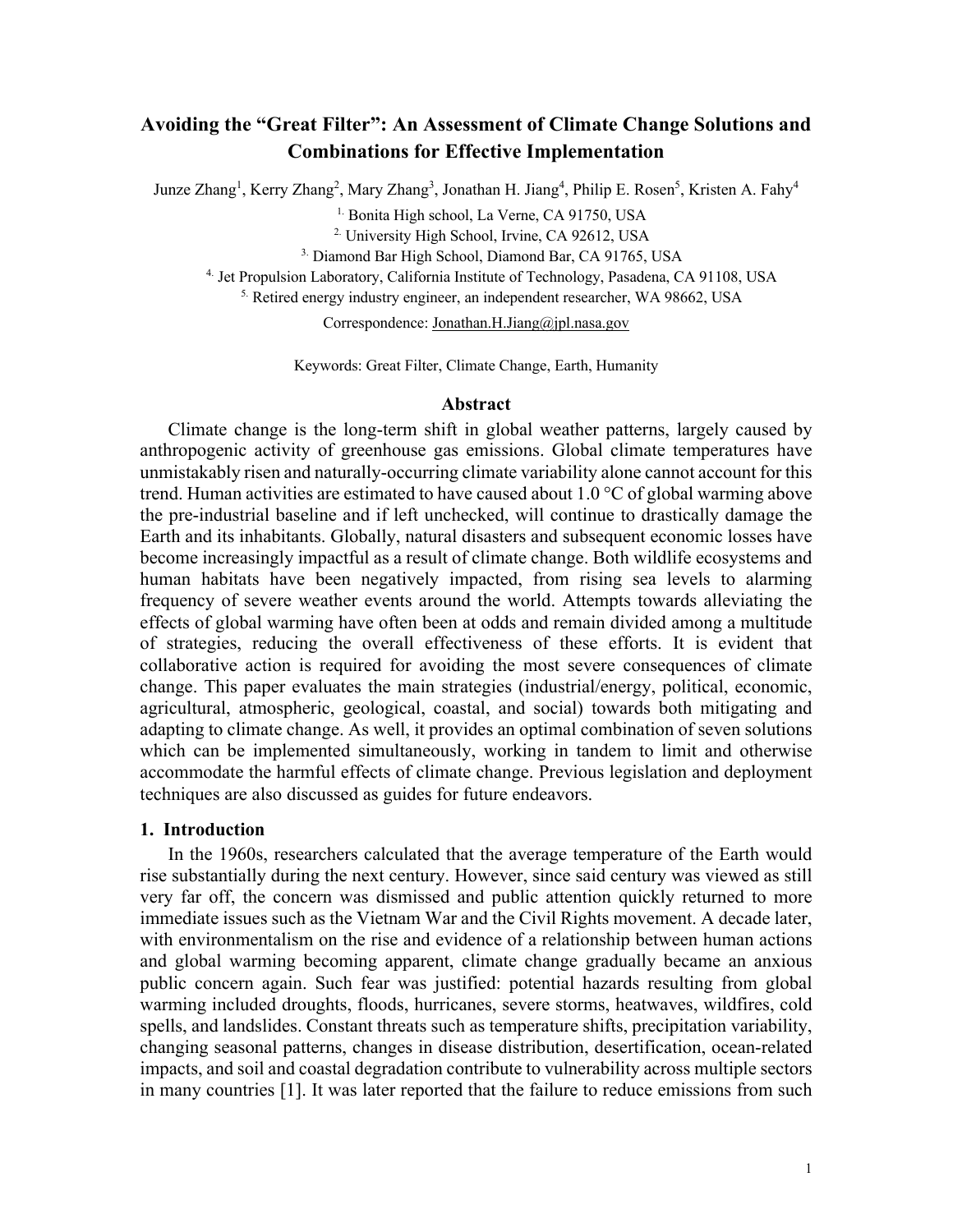hazards will cost the world at least \$2 billion per day in economic losses. For instance, the economic losses attributed to wildfires in 2018 alone are approximately equal to the collective losses from wildfires incurred over the past decade [2]. Eventually, politicians began focusing on the emergence of a serious new public issue.

After the realities of climate change were first officially recognized by the political world during the late 20<sup>th</sup> century when the first world climate conference was held in Geneva, the Intergovernmental Panel on Climate Change (IPCC) was established under the United Nations in 1989 to review further political and economic consequences of global warming. Since that time, countries and committees around the world have taken various actions to combat the situation, ranging from political contracts and agreements on such issues as ocean alkalinity enhancement to introducing and expanding carbon taxes. Though multiple world leaders claimed their countries have been continuing to put in their best efforts and pledging to reach their stated goals, objective data shows that many such efforts were, however, far from sufficient, resulting from a lack of legislation and agreements being passed and how those that did pass were sometimes never met, according to the 2018 Emissions Gap Report from the United Nation Environment Programme.

On November 4, 2016, the Paris Agreement went into force as an internationally recognized treaty. The Agreement requires all states to align their efforts with their "nationally determined contributions" (NDCs) that they determined themselves and to report regularly on these efforts. Yet 5 years later, as pointed out by Sir Robert Watson, former chair of the IPCC, most countries still need to triple their 2030 reduction commitments to be aligned with their own Paris Agreement target, and they all currently have the technology and resources to do so. An analysis of the pledges for the 184 signatory countries found that almost 75% were insufficient. The analysis concludes that most countries who took those pledges, like China and India, will have even higher emissions at the end of the decade while others, such as the US and Russia, either pledged substantially low or never pledged at all. Only some, like the European Union, actually modeled reasonable and efficient goals for themselves [2]. The Parties of the Paris Agreement promised to uphold their standards through "appropriate mobilization and provision of financial resources, new technology framework and enhanced capacitybuilding…[supporting] developing countries and the most vulnerable countries" [3] and maintain their NDCs. However, individual solutions, although recommended, were not specified. For instance, Pakistan has not included a single measurable target in its contribution to a UN climate deal. At 350 words, the final document is slashed from drafts seen by civil society observers. It says Pakistan will need affordable sources of power generation to develop, but has insufficient data to set specific goals. Governments around the globe are still debating which solutions to use and how much time, effort, money, and other resources should be put into each.

Numerous solutions exist and have been proposed, and some complement each other better if implemented together as opposed to utilizing a single solution or a different combination. The purpose of this paper is to evaluate all aspects of these solutions and to devise the optimal combinations that are the most cost-effective, easiest to implement and would benefit humanity the most from the devastating impact of global climate variability.

Integrating different solutions that complement each other limits the negative effects and consequences of others while boosting their combined benefits simultaneously. For instance, a carbon tax proposal by Professor Gilbert E. Metcalf of Tufts University not only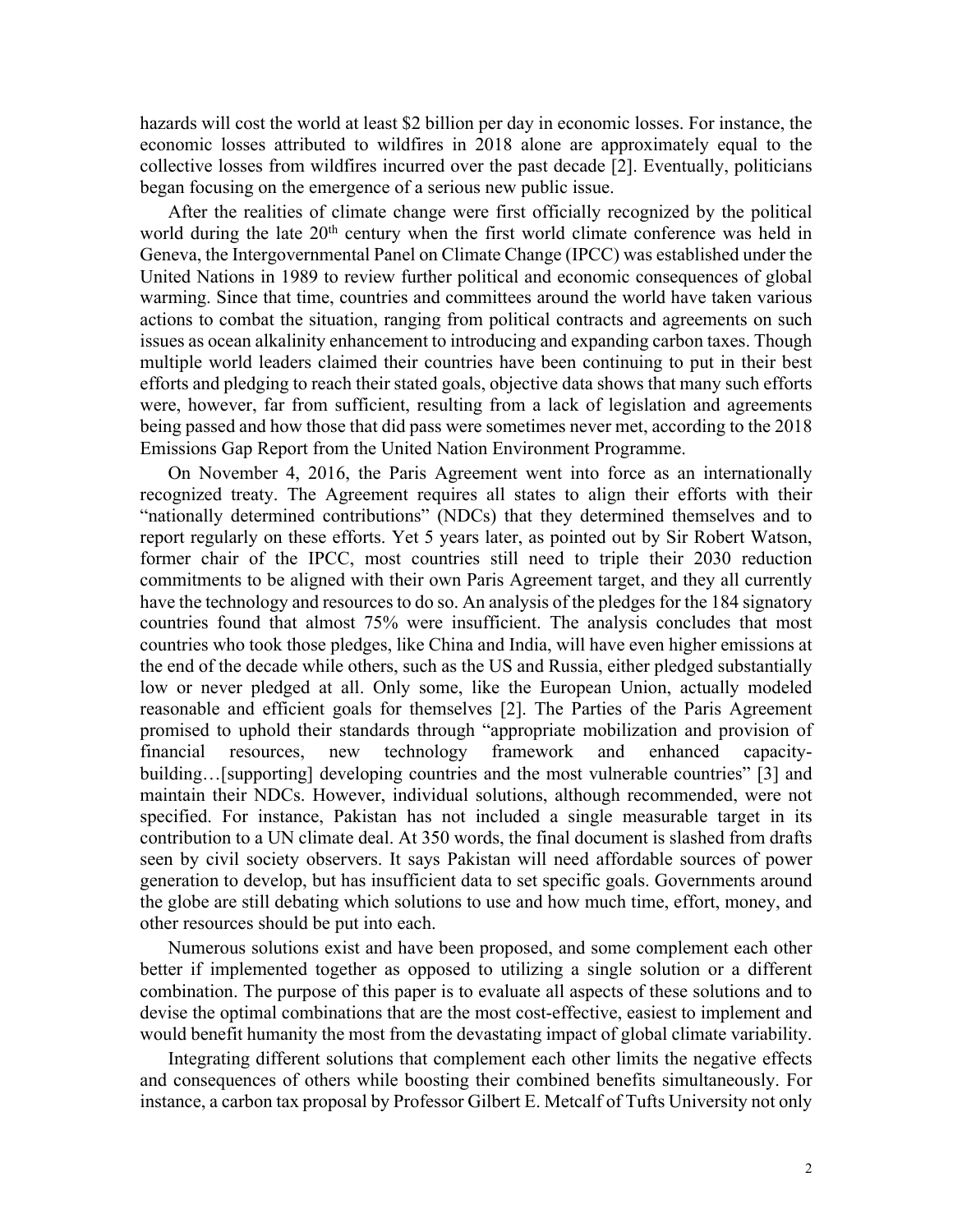included a straightforward tax of \$15 per metric ton of  $CO<sub>2</sub>$ , but he also proposed three different forms of tax credits that would benefit the employers and employees in the factories and other facilities that produce carbon. By this innovative approach, manufacturers would not be incentivized to increase the market price level of their goods, which would be increased if tax credits or other types of subsidies were not given. The revenue to the government from the carbon tax – estimated to be \$90.1 billion – would be reinvested in other solutions such as bioenergy development, carbon capture and storage, or new plans for more renewable plants [4]. Another example of complementary solutions includes industrial enhancements in plants along with additional funding and research to maximize the efficiency of industrial capital in production. Historical precedence has proven as well the effectiveness of integrating multiple ones simultaneously. As an example, large scale stationary sources of SOx & NOx dramatically reduced those emissions by installing SCRs (selective catalytic reduction) equipment on furnace stacks in the 1990s, which resulted in a landmark victory in combating smog, particulates and acid rain [5].

Recently, the international community has categorized all climate change solutions into two broad areas: mitigation and adaptation. Mitigation focuses on limiting the number of greenhouse gasses that foster climate change from being emitted into the atmosphere and decreasing the concentrations of existing gasses from the atmosphere. This is done by either regulating emission sources like gas-powered vehicles and industrial factories or enhancing Negative Emissions Technologies (NETs). These solutions "enable economic development to proceed in a sustainable manner" [6]. Adaptation strategies stress the importance of helping countries, especially developing nations and those who face more danger from climate change due to their geographical location, to cope with any potential hazards and consequences. These include managing increasingly extreme disasters and their associated risks, protecting coastlines from rising sea levels, managing ecosystems, dealing with reduced water availability, developing resilient crop varieties, and protecting energy and public infrastructure [7]. A blend of mitigative and adaptive solutions are needed to address the risks of climate change; mitigation solutions lessen the efforts needed for adaptation, and in turn, adaptation decreases the target intensity of mitigation. If combined, vast amounts of efforts and resources will be saved, further proving the value of integrating multiple policies. Suggested combinations in this paper will include both adaptation and mitigation strategies.

This paper first contains a thorough evaluation and assessment for 23 different solutions proposed to combat climate change. The solutions are separated into eight categories based on their fields or sectors of technologies. Each evaluation of the solution covers a general description of their operating process and results of past efforts; if any. The efficiency of each solution is also included and used for comparison. The efficiency of a solution is usually determined by the estimated metric tons of greenhouse gasses (GHG) reduced over a controlled variable of resources (capital, time, physical efforts, funding) for mitigation solutions while adaptation solutions are measured from the risk reductions in disasters (number of lives, amount of property, stability lost). In addition, the assessment presents the solutions' unique advantages and disadvantages comparatively. Finally, the current viability and technological readiness of the strategy will also be given to show when a solution should be implemented to achieve its maximum potential. For better comparison, compiling tables are constructed to weigh the data as well. Based on the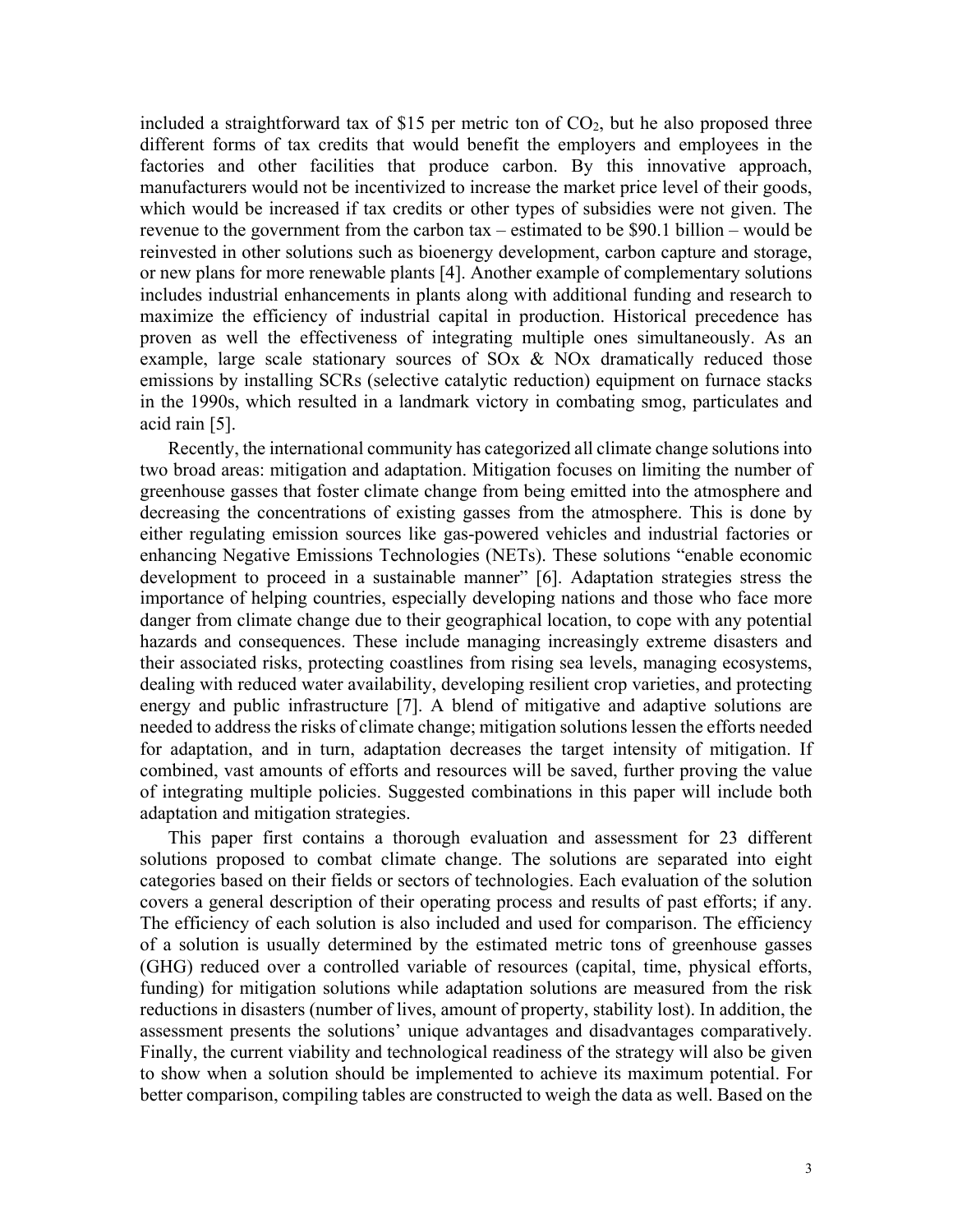evaluations, the paper suggests an ideal combination of the assessed strategies for implementation at the international level. A 2017 UN report estimated that keeping the planet from heating past 2 ˚C above the pre-industrial baseline will require removing 10 billion tons of GHG annually by 2050 and 20 billion per year by 2100. These combinations have their targets set to meet this goal with the most efficacy in effort, time, and money.

### **2. Mitigation and Adaptation Solutions**

# **Energy**

# *Nuclear:*

Nuclear energy and renewable energy are currently the two pillars of clean energy. While the use of renewable energy is steadily climbing, the future of nuclear energy is much less optimistic, contributing 18% of global energy in 1996 and only 11% today. This decline in energy production is a result of increasing competition with renewable energy and low natural gas prices [8]. In addition, fear of nuclear accidents and the possibility of countries transforming nuclear power plants to develop nuclear weapons also limits the support and funding for nuclear energy.

The main advantage of nuclear energy production is a nuclear reactor's high-capacity (i.e., operational) factor. In 2021, this value was estimated to be around 92%, suggesting that each nuclear unit produces energy around 92% of the time on average. This generates nearly 800 billion kWh of nuclear energy in the United States annually, avoiding more than 470 million tonnes of carbon emissions each year. Most recently, nuclear energy produced in 2020 surpassed coal electricity production [9]; however, this trend is not expected to continue as the EIA suggests that coal-fired electricity generation is expected to increase as nuclear-powered electricity generation decreases due to reasons previously listed. Nuclear energy production will also lead to substantial economic benefits; some estimate that current nuclear units located in the United States generate approximately \$40-50 billion each year, providing a wide range of job opportunities with stability. Furthermore, land requirements for nuclear energy production are notably lower than other clean-energy sources. According to the Nuclear Energy Institute (NEI), wind farms require 360 times more land area to produce an equal amount of electricity as a nuclear facility requires.

While nuclear plants are relatively simple and inexpensive to maintain over long periods of time, capital costs for nuclear power plants are extremely expensive, ranging from \$6,500-\$12,250 per kilowatt for a 2,200 MW plant, and levelized cost of energy (LCOE) ranging from \$112-\$189 per MWh generated. Simply, the high up-front cost of building each nuclear unit deters many investors and companies. In addition, false associations of nuclear power plants with nuclear weapons also contribute to the lack of funding and support for this type of energy resource. Although rare, nuclear accidents in the past have instilled fear among the public, causing nuclear energy to be further cast in a disapproving light. A fair depiction of nuclear power plants to the public is vital for widespread support of nuclear energy, as with many other mitigation strategies.

Nuclear energy is one of the few energy sources that can provide extensive amounts of energy without damaging the environment. Accurate, unbiased data must be available to the public for support towards this energy source. Indeed, the need for energy source education as a necessary topic in school and integration directly into students' science curriculum, becomes increasingly relevant for study as GHG content increases in the atmosphere. Among other strategies to combat global warming, utilizing nuclear energy to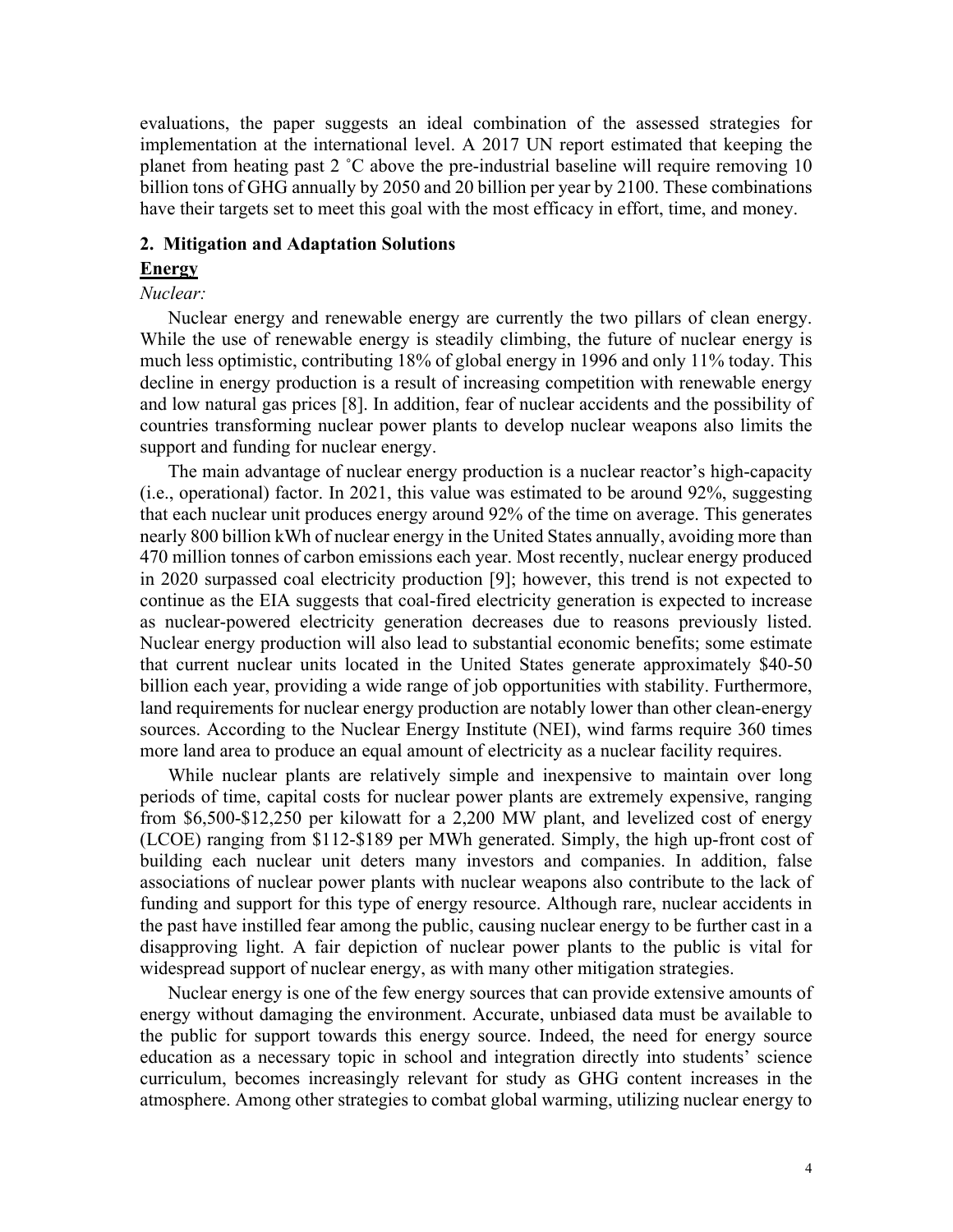replace natural gasses and fossil fuels is among the most critical for study. Media misinterpretation of scientific investigations have led to a rapid decline in nuclear energy support, and a deficient supply chain and workforce have led the cost of nuclear generated energy to be the most expensive source. Reversal of this reality requires improved education and the development of a larger market.

| Source  | LCOE <sup>a</sup> | $Cost$ (\$ per kWH) <sup>b</sup> | Energy required                                      | Land required              |
|---------|-------------------|----------------------------------|------------------------------------------------------|----------------------------|
| Nuclear | $$148 (+20\%$     | $-$ \$12,250                     | Capital costs: $$6,500 \mid 0.1 - 0.3$ kWh of energy | Around 1 square mile for a |
| $[10]$  | from $2009$ )     | LCOE: \$112 - \$189              | input required                                       | 1,000-megawatt facility    |

**Table 1: Nuclear Energy Data Analysis**

a: Levelized cost of electricity (total cost of building and operating over an assumed lifetime) b: Kilowatt hours (3,600 kilojoules)

### *Renewable:*

Renewable energy can be defined as originating from sources naturally restored or regenerated and regarded as zero, low or neutral in GHG emission during energy production. This energy type has been receiving the most positive attention as the use of fossil fuels is being challenged, encouraging the growth of renewable energy with support from a developing market and leading renewable energy to become the fastest-growing energy source globally. The future development and deployment of renewable energy sources depends heavily on both international and domestic policies and goals. Market conditions, such as resource availability, cost, demand, and regulations, also determine the growth of renewable energies.

The main sources of renewable energy (in order from greatest least) are hydroelectric, biomass/biofuels, geothermal, wind, and solar. Each type of renewable energy encompasses its distinct set of benefits and disadvantages, and it is difficult to list out a detailed description of all commonalities between the types. However, it can be said that all of these renewable energy types generally increase job opportunities and efficiently use secure energy sources. The costs and land requirements for each of the renewable energy types are listed in the table below, but the land requirement and cost for wind energy is notably low. In addition, wind turbines are easy to maintain and can be sold off for fixed prices over long periods of time, enabling a steady income. However, geographical limitations and wind availability cause wind energy to be not as effective and thus less popular among the renewable energy types.

Renewable energies have much lower energy capacity factors compared to nuclear power or fossil fuels. Some renewable energy sources are also largely intermittent, and wind turbines and solar panels cannot produce electricity in the absence of the necessary ambient conditions. While battery storage of wind and solar-derived power has been proposed as one way to mitigate the effects of these limitations on consumers, this option adds an additional layer of thermodynamic inefficiency while increasing capital cost. In addition, effective installation of wind turbines and solar panels requires large amounts of land and may distress local populations. Situating wind farms away from cities would significantly lower its cost and reduce adverse consequences. However, transmission lines must then be built to deliver wind energy to population centers, further driving up cost and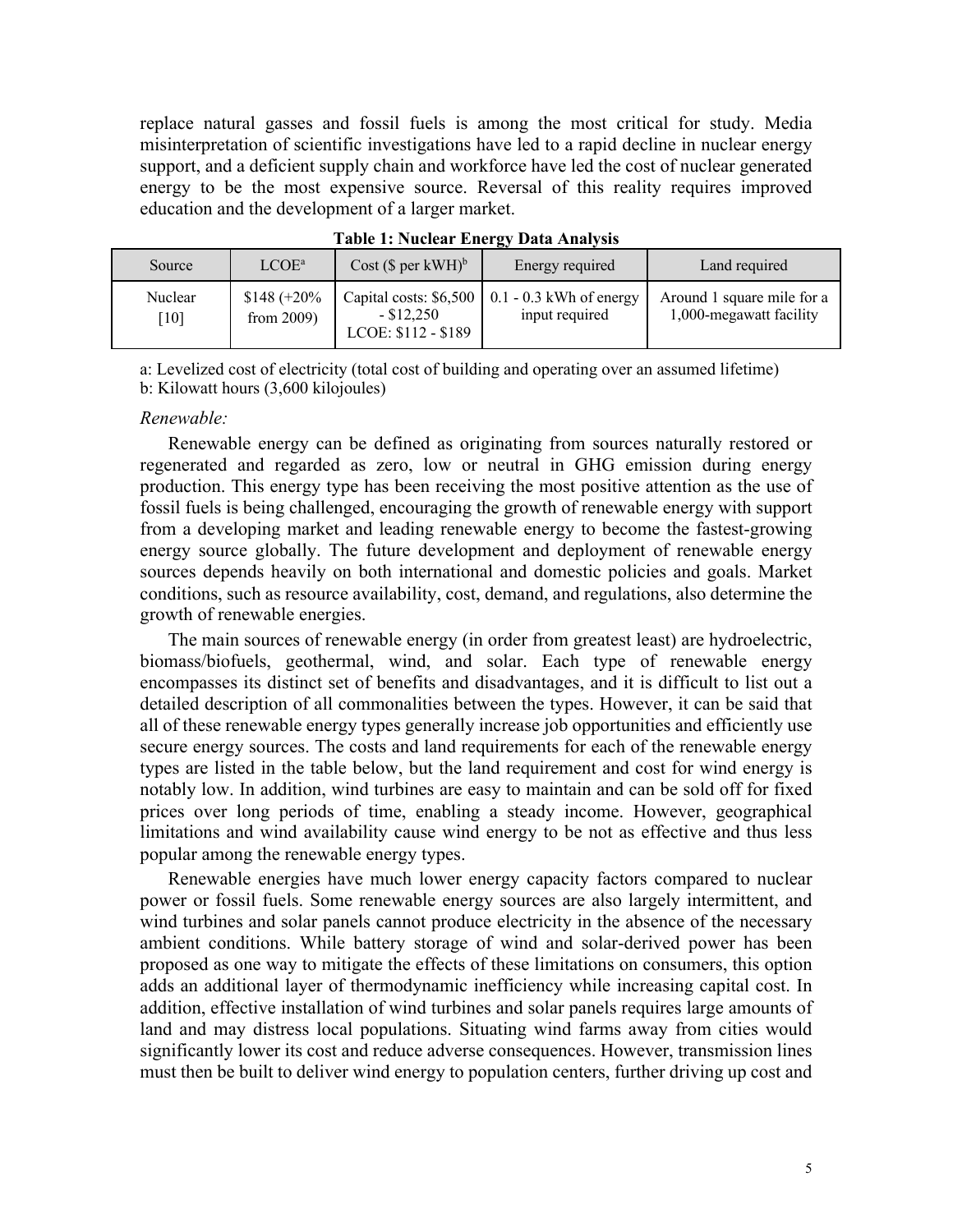reducing efficiency. Moreover, wind energy development may not be the most profitable use of land and would need to compete with other high-value uses.

Historically, biomass/biofuels regularly demand substantial amounts of energy to operate, and unsustainable bioenergy practices could eventually lead to deforestation and damage natural habitats of various wildlife. Bioenergy utilization also requires considerable space, as companies need to situate production plants close to sources of biomass to reduce transportation costs. Additionally, biomass companies should be encouraged to use agricultural waste instead of growing separate organic matter to reduce their land footprint. Hydroelectric energy production is similarly restricted in establishment areas due to its necessity to be located near bodies of flowing water. Without careful planning, this can disrupt the natural flows of rivers, disrupt animal migration paths, increase water toxicity, and generally displaced both humans and animals from their local environments. While hydroelectricity can be produced for relatively low costs decades after construction, the initial financial investment remains significantly large, and largescale construction of hydroelectric plant costs may steadily increase as land areas for reservoirs are declining. Local environments must be suited for long-term energy production and precipitation trends must be favorable in order for hydroelectric facilities to function properly and effectively. As well, much of the easily accessible locations for building hydroelectric facilities have already been developed, leaving few new opportunities for additional plants.

| [10]             | LCOE <sup>a</sup>      | $Cost$ (\$ per kWH) <sup>b</sup> | Land required (square feet per kWH) |
|------------------|------------------------|----------------------------------|-------------------------------------|
| Hydroelectric    | --                     | \$0.04                           | 13,700                              |
| Biomass/biofuels | \$85                   | \$0.09                           | 152                                 |
| Geothermal       | \$97                   | \$0.04                           | 196                                 |
| Wind             | $$45$ (-67% from 2009) | \$0.07                           | 43.6 (direct land use only)         |
| Solar            | \$50 (-86% from 2009)  | \$0.10                           | 100                                 |
|                  |                        |                                  |                                     |

**Table 2: Renewable Energy Data Analysis**

a: Levelized cost of electricity (total cost of building and operating over an assumed lifetime) b: Kilowatt hour (3,600 kilojoules)

Currently, Iceland is completely independent of fossil fuels and other nonrenewable energy sources, producing electricity only from hydropower and geothermal facilities, specifically generating 75% and 25% of its total electricity consumption, respectively. In addition, the country has taken advantage of domestic volcanic activity and geothermal energy to obtain hot water and heat. Interestingly, the country only shifted to renewable energy because of economic reasons as opposed to environmental concerns, because the country could not continue to sustain expensive oil importation prices and required a stable energy source. This transition suggests that reprioritized economic policies could be significantly more effective compared to prolonged discussions about global warming consequences, placing an emphasis on political and economic solutions that favor carbon taxation and discourage pollution. Another lesson that can be obtained from this example is to utilize regional environmental advantages, such as Iceland's abundance of naturally occurring geothermal energy. For instance, Rock Port, Missouri exploits its wind resources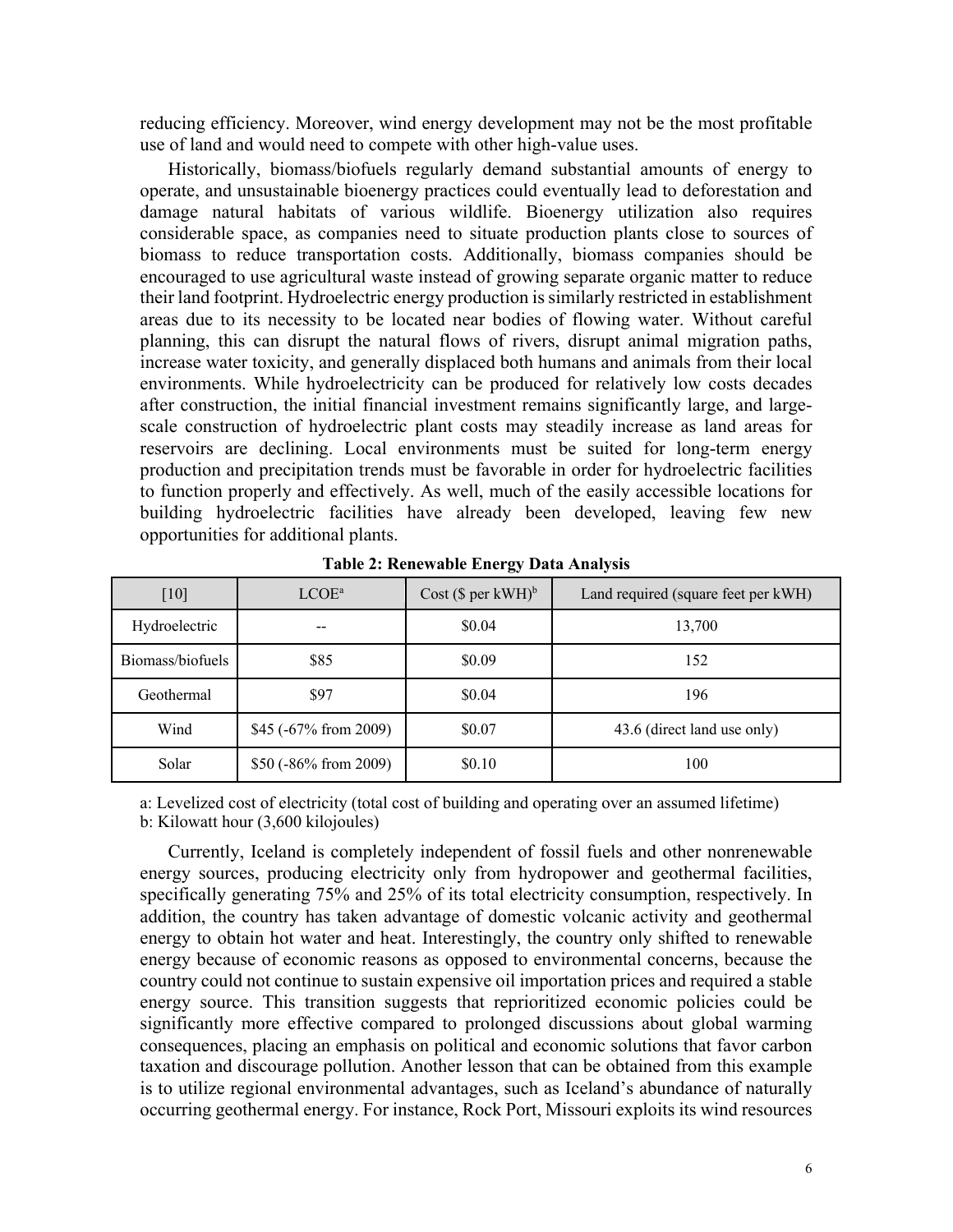and produces 125% of the town's energy consumption, and the unused energy can then be sold to other areas as a source of income. While some areas are more suitable for the installation of solar panels, others may instead be incentivized to build geothermal plants due to local characteristics. Thus, each region should be responsible for procuring the maximum benefit based on their own natural atmospheric and geological advantages.

#### **Economic/Political**

# *Carbon Tax:*

By definition, under a carbon tax, the government sets a price that emitters must pay for each standardized quantity of greenhouse gasses they emit. Sweden, Finland, and the Netherlands have already adopted such taxes. The desired result is that businesses will take steps to reduce their emissions to avoid paying the tax. However, setting the exact price of the tax often poses a considerable challenge for politicians as too high or too low of a tax usually backfires, and an equilibrium is hard to find in a dynamic economic environment. The effects of the hypothetical tax on emissions will be dependent on the market itself because, due to self-interests and the theory of rational choice, businesses will most likely only reduce their emissions if switching to these reduction activities is cheaper than accepting the actual tax, rendering no effect if the tax is too low. However, setting a price too high on the tax would also be devastating as businesses will impose a higher price level on their goods in order to maintain profit margin, hurting the consuming public. For instance, since most businesses lack direct participation and significant influence in government decisions taken by Congress, a high tax would cause a high level of dissatisfaction among businesses. Hypothetically, once a corporation believes that the tax is taking away from their bottom line, they will raise the prices of consumer goods in order to reestablish profit margin. For instance, a tax of \$40 per ton would add about 36 cents to the price of a gallon of gasoline, or about 2 cents to the average price of a kilowatt-hour of electricity [11]. In addition, the negative burdens of the carbon taxes will not be distributed proportionally across all income levels, becoming regressive towards the lower end of the economic spectrum with the poor being impacted almost 5 times as much compared to the top income decile [4]. International actions have been largely set back as well. If the tax rate is high enough to significantly reduce emissions, few, if any, countries will allow an international agency to collect the taxes. If the tax rate is low enough to make an international agency operational, however, it is unlikely to discourage significant cuts in fossil fuel usage [12]. Thus, political actions have usually been hindered and the opinions on an appropriate amount for a carbon tax have often fluctuated amid vigorous debate. For example, there have been several proposed implementations in the US Congress such as H.R. 2069, introduced by Representative Stark in 2007, which included tax proposals of \$15.00/ton on coal, \$3.25/barrel on oil, and \$7.30/t on natural gas, but it eventually failed. However, other indirect taxes and subsidies are imposed on carbon-emitting factories. Ultimately, the goal is to design a carbon tax to best internalize the effects of emissions and to adjust the income or payroll tax for any distributive effects [4], and be successfully implemented.

Academic papers abroad do not provide a consensus view on the marginal damages of GHG emissions and the optimal tax rate for the US either. For instance, the IPCC reports that \$12 dollars per ton would be sufficient, Stern Review reports that at least \$85 is needed to implement an efficient carbon tax [13], while MIT researchers proposed an \$18 solution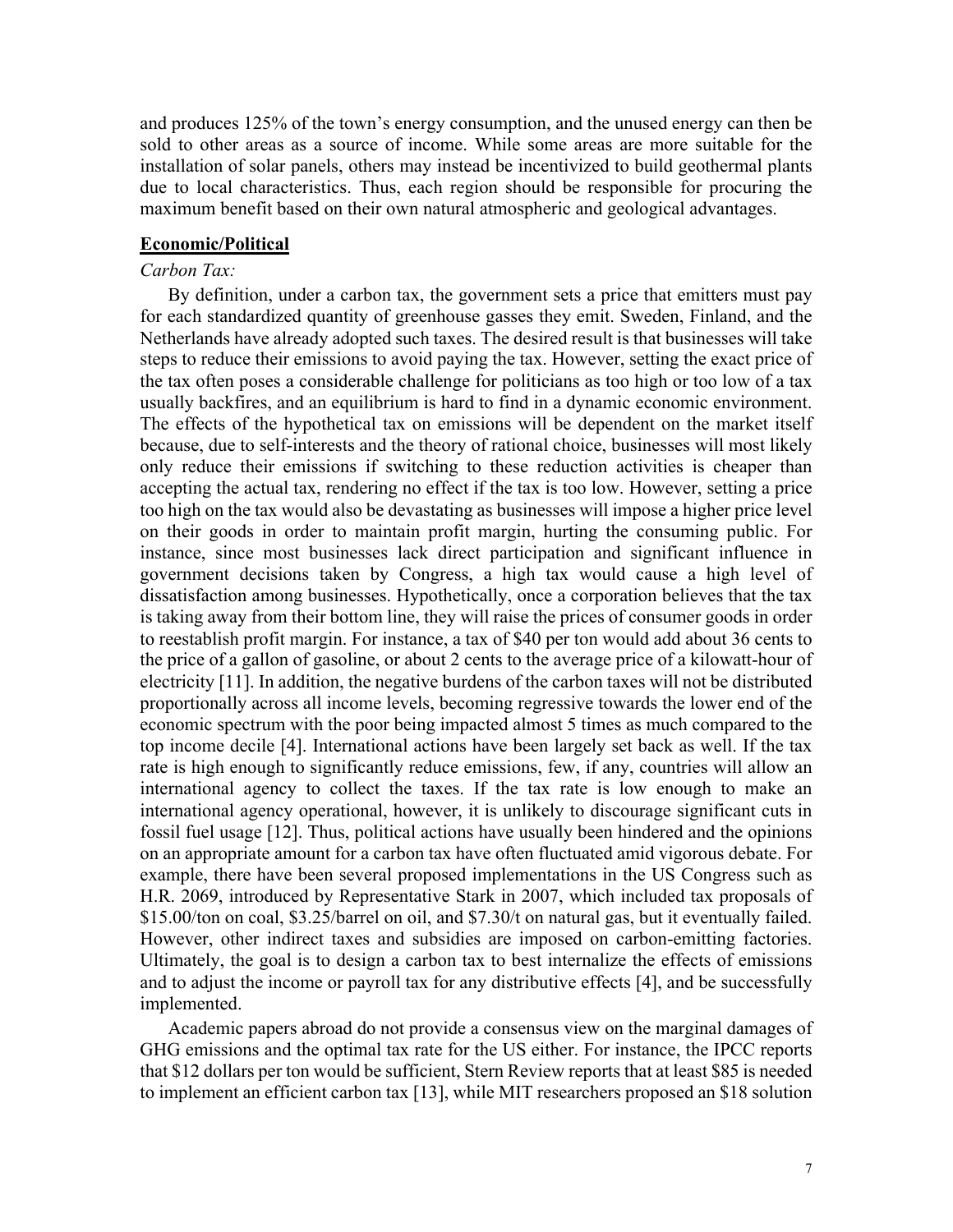with an increase of 4% per year. Others suggest setting a direct price signal through a tax at a modest level initially and increasing it over time. Some also include a tax on GHG emissions at an initial rate of \$15 per metric ton of  $CO<sub>2</sub>$  that gradually increases over time. A carbon tax levied on all energy-related carbon emissions at a rate of \$50 per metric ton and an annual growth rate of 5 percent would generate \$1.87 trillion in additional federal revenue over the next 10 years [14]. CO2 emissions will reduce by 8.4% while total greenhouse gasses would be reduced by 14%. Reductions in coal consumption would be 59%, petroleum 34%, and natural gas by 8%. Simulations show that the carbon tax revenue for the United States stays constant after 3 or 4 decades at around 1.2% of the US GDP, which is equivalent to roughly 300 billion dollars currently [4].

Another estimation predicts that a carbon tax starting at \$25 per ton and rising at 2% over inflation annually would have raised \$1 trillion over its first decade [15]. The U.S. currently raises a similar amount with all of its other excise taxes. However, the impact of the tax on societies as a whole would ultimately depend on how exactly these revenues are used. For example, rebating the revenues directly back to households in poor economic conditions, using them to aid and improve the welfare in low-income communities, or compensating workers in carbon-intensive industries are some applications of the carbon tax revenue by the government [16]. Carbon tax revenues should be used to reduce other taxes in a way that maintains progressivity [4].

Comprehensive carbon policy packages have been proposed by various professionals and credited sources, all of which would include other policies that would complement the carbon tax and contribute to reductions in carbon emissions in the United States at the same time. Increased spending on energy-related research and development, providing energy production subsidies that contribute to a continuing reliance on US fossil fuels, and implementing tax credits are all solid suggestions for complementary implementation [17]. These subsidies are often justified on the basis of encouraging energy independence in the United States since they replace imported fuels with domestic fuels, increase energy security, along with enhancing support for energy efficiency investments in order to contribute to a reduction in energy consumption and carbon emissions. This includes the action of improving current production technology and funding capital investment in factories and other production facilities.

#### *Cap & Trade:*

Cap-and-trade is a term that represents a system of solutions which include an implemented "cap" or limit on GHG emissions while simultaneously encouraging actions of "trade" or exchange of quantities of emissions between producers. The cap represents the ceiling in which individual firms and factories are allowed to emit their greenhouse gasses, usually measured by weight or volume of gas emitted. The limit would decrease over time and companies who exceed this limit during this period would be financially penalized. For example, the Arizona Council of Engineering and Scientific Associations sets U.S. emission goals for 2020 and 2050 that are 17% and 83%, respectively, below 2005 levels. The cap is thus relatively rigid and strict as imposed by the government. The trading aspect, however, accommodates these limits and makes the overall system uniquely flexible. The trading system essentially allows firms to buy and sell the government caps with one another, meaning companies could conduct trade in their own favor to either profit or avoid more expensive fines from the government. California began operating a cap-andtrade program in 2013, and it is linked with a program in Quebec, Canada. The program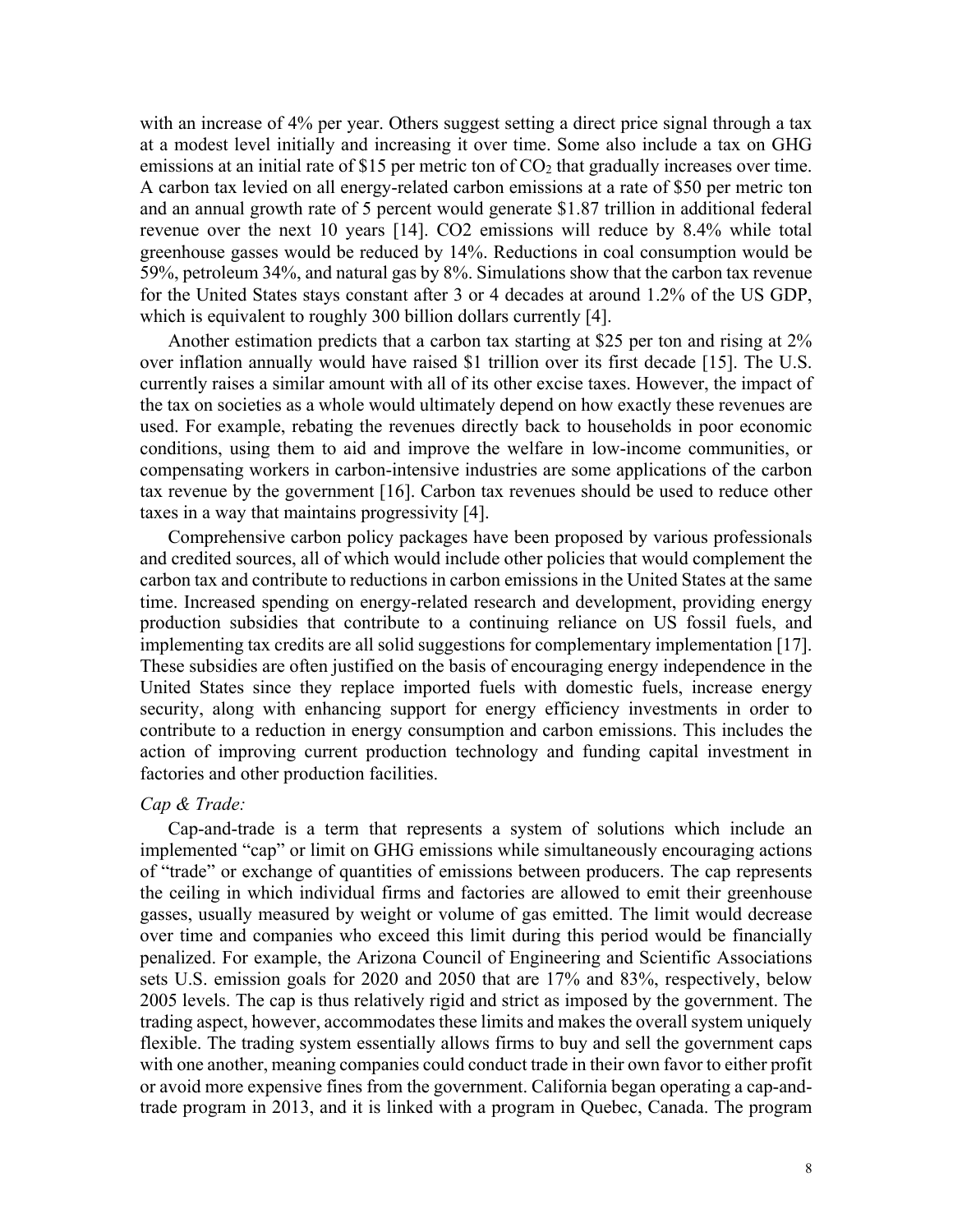was one of the first in the world, and is among the largest. California's greenhouse gas production has fallen 5.3% between 2013 when the state launched its own cap-and-trade policy, and 2017, as California targets economy-wide carbon neutrality by 2045. This improvement has not come at the expense of industrial output either, with the economic output of the state's manufacturing industry increasing from \$250 billion to \$299 billion over the same period. However, the system has struggled in recent months as the Covid-19 pandemic triggered a downturn in global energy demand. In turn, this reduced the need for allowances as the state's largest GHG intensive facilities have been producing fewer emissions.



**Figure 1** - Demonstrated hypothetical diagram of emission allowances between industry firms. This shows the trading system of carbon allowances and how they may mitigate fines via the capand-trade system.

As shown in Figure 1, we can conduct a hypothetical scenario of two companies, Firm A and Firm B. They exist such that Firm A has an emission record of x tons per year while Firm B emits y tons of greenhouse gasses per year. Due to their status as carbon-emitting producers, the firms have had "caps" imposed upon them by the government, thus constituting their GHG emission allowance, based on their production amounts and efficiencies. In this scenario, Firm A receives an allowance of x-50 tons, meaning Firm A has been over-emitting by 50 tons; Firm B receives y+50 tons, meaning it has 50 tons of allowance left for utilization. Further, we assume the potential fine Firm A will receive is \$100,000 for exceeding its cap, but Firm B is in a better position as it does not have to pay a fine due to it being well below its cap. Under a cap-and-trade system, however, the firms can form a pact that will result in mutual benefit. For instance, Firm A could purchase 50 tons of allowance from Firm B for \$50,000 so that Firm A's emissions would not exceed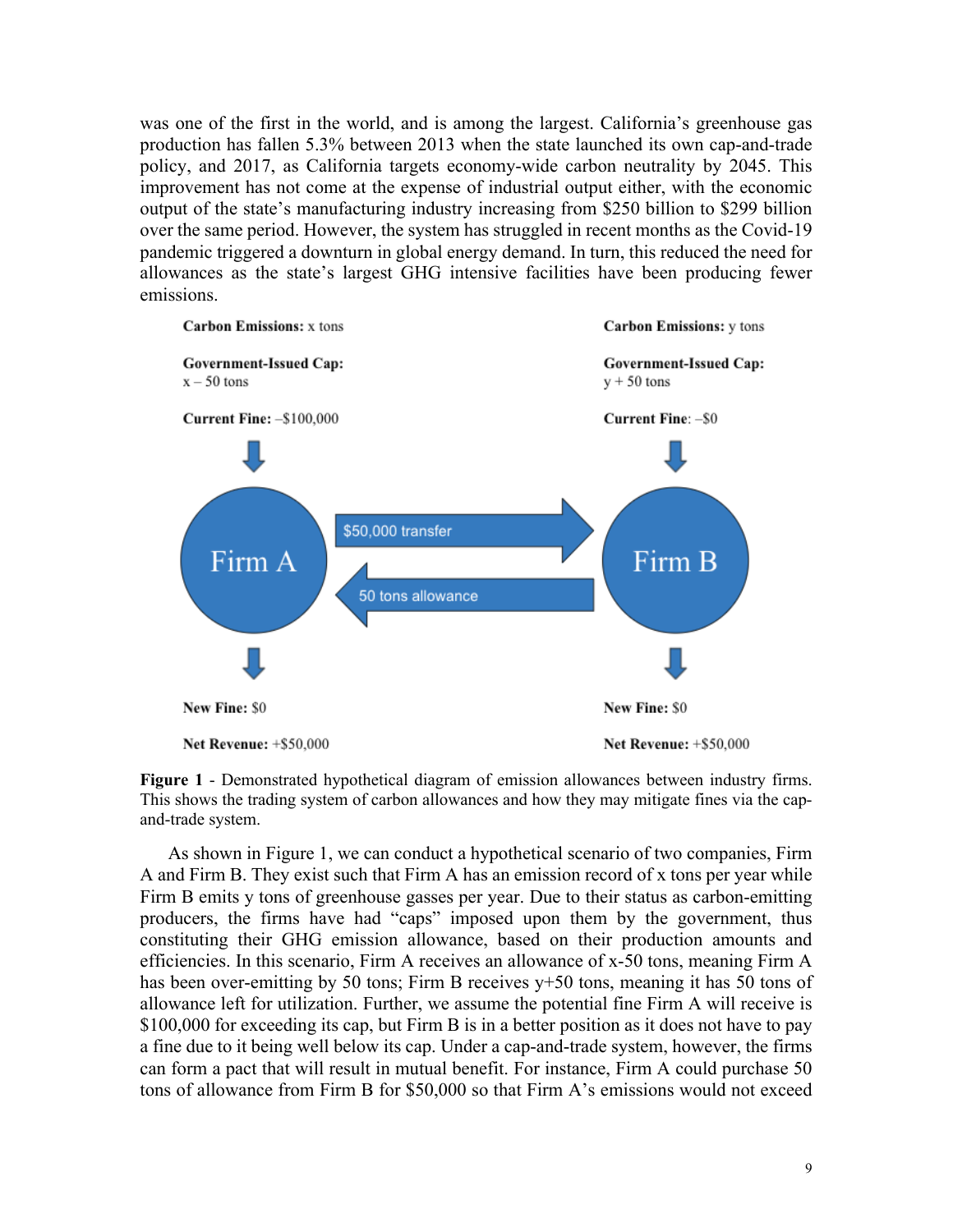its new, upwardly adjusted "cap'' and wouldn't have to pay the \$100,000 fine, resulting in a net expenditure avoidance of \$50,000. Firm B would also benefit from the direct sale of its unused extra allowance, resulting in a revenue gain of the same amount – \$50,000. Thus, both firms not only keep their emissions under their respective caps but also add to their bottom line from this exchange simultaneously. In comparison to the carbon tax, under cap-and-trade businesses have options to avoid (or mitigate) being fined for emissions unless they exceed their allowances whereas a carbon tax mandates a set rate for every ton of CO<sub>2</sub> emitted.

Cap-and-trade systems are flexible because they incentivize businesses to choose the most cost-effective ways to stay under the cap while keeping compliance costs low. Additionally, they promote technological innovation in areas such as carbon capture by folding in a valuation dimension to GHG emissions. However, the cap-and-trade system also comes with its own drawbacks. When the government forces a complementary solution like renewable energy to the businesses instead of letting businesses choose for their own interests, those effects won't be as efficient and is difficult to enforce both simultaneously. Nevertheless, it is still crucial to consider complementary policies where a systematic market approach fails, preventing emitters subject to a cap-and-trade system from choosing the lowest-cost compliance options. Thus, there exists a trade-off between the freedom of the market and an increase in cost-efficiency against government objectives and intervention. As Ann Carlson explains, if no market failure exists, policymakers should recognize the trade-off inherent in limiting the market mechanisms cap-and-trade is designed to promote and evaluate whether ancillary benefits justify the reduction in market flexibility and the potentially higher costs [18]. Essentially, if the government is looking for a long-term, cost-effective approach, it would simply allow cap-and-trade to function where it is applicable. On the other hand, if the government wants quick, short-termed changes, then complementary solutions may be added to force businesses to take a specific approach. Note that this method will likely frustrate many corporations and should be avoided if possible. Additional components are necessary to consider in cap-and-trade implementation that have the potential to enable high impact results. For instance, according to Richard Schmalensee of MIT and Robert N. Stavins of Harvard, "in several systems, the ability to bank allowances for later use has been an important source of cost savings. The ability to bank provides a margin of intertemporal flexibility with positive economic and environmental consequences. Changes in economic conditions can render caps non-binding (reducing incentives to invest in innovation) or drive prices to intolerable levels. These problems can be mitigated by adding price floors and ceilings. The result is a hybrid, combining features of cap-and-trade and carbon tax systems" [19]. Other components to consider besides allowance banking include the policy's scope, target, allowance allocation, offset, compliance periods, and market integrity (C2ES).

Higher overall real (inflation-adjusted) price levels depress the returns on working and investing by shrinking the basket of goods people can buy with their earnings. Thus, higher prices act analogously to an income tax. Because income is already taxed such as through payroll and capital taxes, the cap-and-trade system introduces another layer, or distortion, on top of those already present. This piling on of distortions, known as the "tax interaction effect", can be even more costly than the direct abatement costs. The revenue the government can raise from auctioning allowances can offset this, however, the tax interaction effect enables reduction of other taxes. The most efficient form of revenue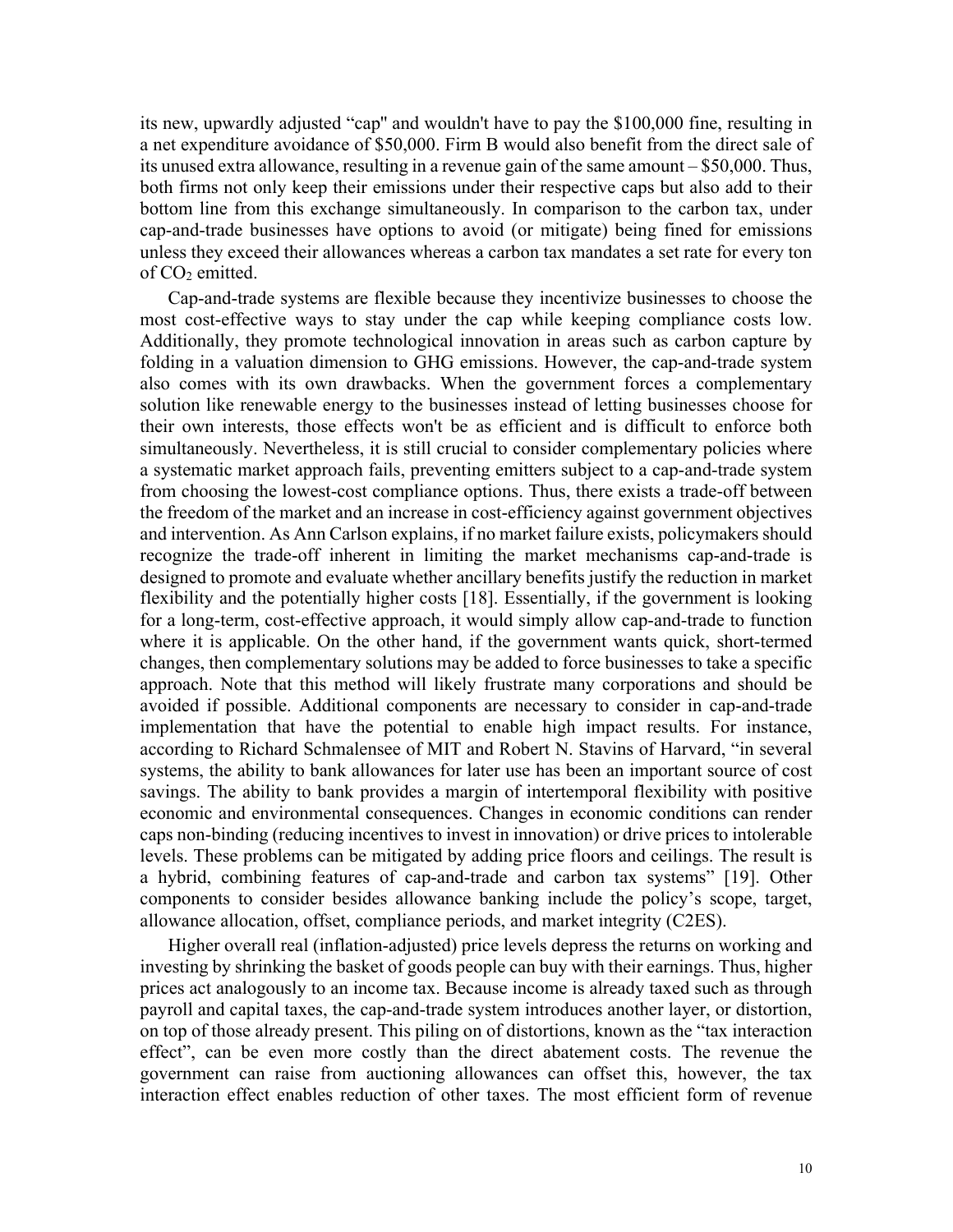recycling would offset the most distortionary taxes, meaning the ones that have the highest marginal deadweight loss [20]. A number of scholars have examined this, but the tax system is so complex that economists have not identified one definite optimal policy. Analyzing a 15% cut in emissions, the Congressional Budget Office (CBO) estimates that the downward hit to GDP could be reduced by more than half if the government sold allowances and used the revenues to lower corporate income taxes rather than to provide lump-sum rebates to households or to give the allowances away [20].

# *Research and Investment:*

In August 2007, the Secretariat of the U.N. Framework Convention on Climate Change published a technical paper, *Investment and Financial Flows to Address Climate Change*, estimating that approximately \$205 billion dollars in additional investment will be required annually by 2030 to meet the target of global greenhouse gas emissions reduction. All climate change investment, whether public or private, can be categorized into three different types: environmental, social, and governance (ESG) investing, which basically is for the use of adaptation infrastructure, based on the investments' intentions, purposes, and/or amount. Asset managers from each institution have, in effect, created a boundary line for investors who seek more ethical ways to profit. For instance, instead of plain investing in the stock market, by investing in efforts to resolve climate change, these people will have made a positive humanitarian impact as they are saving the earth from climate change, an existential threat to humanity [21].

There have been many efforts in climate investing, but they are still minuscule compared to the amount that was used in other programs. One such effort was from the World Bank Group, the world's largest contributor to climate investment for developing countries and accounts for \$26 billion in 2021, which is over two-thirds of adaptation finance. Another of the current investment programs in place is the Climate Investment Funds (CIF), which includes \$8.5 billion dollars in total, and who describes its goal "to accelerate climate action by empowering transformations in clean technology, energy access, climate resilience, and sustainable forests in developing and middle-income countries'' [22]. The less expensive yet large-scale financing planned by the CIF for longterm implementation would lower the probability of risks and reduce the general cost of financing climate change programs. However, looking at the big picture, Bank of America has estimated that in the next 20 years, there will be more than \$20 trillion of material and financial growth in governance funding from investors, equal to about half of the current total market capitalization of the S&P 500, meaning, current funding is far from sufficient. Starting twenty years ago, there have been approaches towards a carbon price in order to underpin a move to low carbon energy sources and with that, much academic literature explores the possible impact of such a price [23][24]. However, since a global carbon price is obviously absent, over the years various technologies have been supported by specific policies and public-private cooperation globally [25]. For example, in the 1990s, there has been an effort to reduce SOx & NOx emissions from major stationary sources (e.g., refineries, petrochemical, HC-powered cogeneration plants, etc.) by retrofitting their furnace stacks with SCR (selective catalytic reduction) units. This was expensive per high up-front capital cost and additional ongoing operational costs (e.g., general maintenance, catalyst replacements, supplying near reagent grade aqueous or anhydrous ammonia to the inflow grids), all of which hit the bottom line financially but in the long run produced outweighing benefits. GHG emission reduction technology, like the Negative Emissions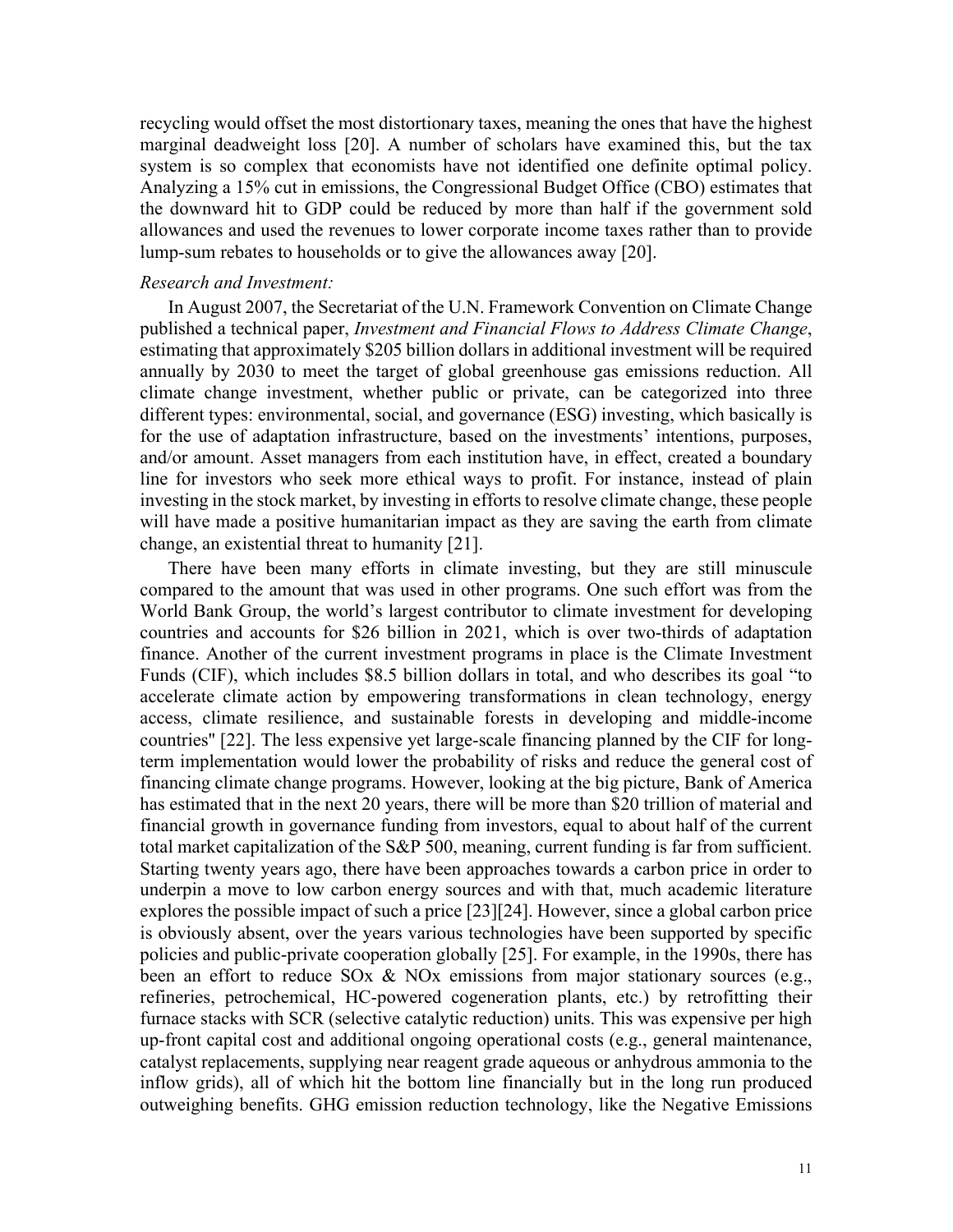Technologies mentioned in this paper, will be directionally similar and also a challenge financially, but like the SCRs of 25+ years ago, is doable and will ultimately have massive paybacks. Thus, investment and research efforts are crucial in supporting these frameworks.

Similar to other economic solutions, social and political barriers exist which hinder investing as well. Examples include the immaturity of climate change policy frameworks and absence of policies that are stable, constraints on decision making within investor companies' fiduciary duties, perceptions of investors that returns of renewable infrastructure investments are too low and initial capital investment requirements too high, a requirement that projects need a certain minimal credit rating so that it is possible to invest, technology-risk associated with uncertain and unproven technologies, transparency on climate-related disclosure and data, limited projects with acceptable risk-return profiles' liquidity, lack of suitable financial vehicles/financial instruments, high transaction costs or fees transaction costs, and lack of proven knowledge/technical advisement on green infrastructure investment. These are all amongst the many reasons why a single investment may fall behind [26]. In addition, the most outstanding reason why we do not have hundreds of billions or even trillions of dollars invested in climate change addressing projects at this time is disinterest from politicians, who most likely understand the severity of the issue but continue to be fearful of losing support from, for example, automobile corporations and votes from the many of the middle to lower income customers of that entire industry who tend to favor lower gasoline prices and more affordable vehicles.

A number of policies and government interventions are now being developed to reduce or manage barriers to investment [27]. These include the use of regulatory measures as well as public finance mechanisms (PFMs) and public-private partnerships (PPPs). Nonetheless, although such governmental policies do aid in investing efforts, most of the funding has to come from the private sector and public taxes [28]. The mandates and targets set for renewables, such as the European Union's 20% of final energy from renewable sources by 2020 goal, have also shown to be to a somewhat positive result. Several other approaches have been utilized including subsidies or stricter government regulation [25].

In his *Perceived Barriers and Policy Solutions in Clean Energy Infrastructure Investment*, Aled W. Jones classified many distinct barriers which hinder research and usage of clean energy. These included the risk of backfire from implementing low-carbon policies and issues on the deal flow of the investments. Other barriers pose more general dangers that negatively affect investors such as notable currency risk, breaches of contract, and civil disturbance. The low-carbon policies risk is associated with the possibility of a change in targeted policy support which in turn results in lower-than-expected returns on investment. The deal flow problems are caused by a lack of flexibility to change in the investment market as investors tend not to switch projects from their current one to one which better addresses climate change concerns [29]. An interesting take on investing in climate change suggested by researchers Blyth, Bunn, and others is to invest in retrofitting carbon capture, utilization, and storage (CCUS) technology to coal plants. However, the chief problem in doing so is that coal has the possibility of raising carbon prices to unexpected higher levels. As one proposal to solve this problem, the government can add the CCUS component after the expected carbon price is up [30].

When designing climate-sensitive investments, we are accustomed to using historical weather and climate data. Engineers use it in the design of infrastructure and buildings, the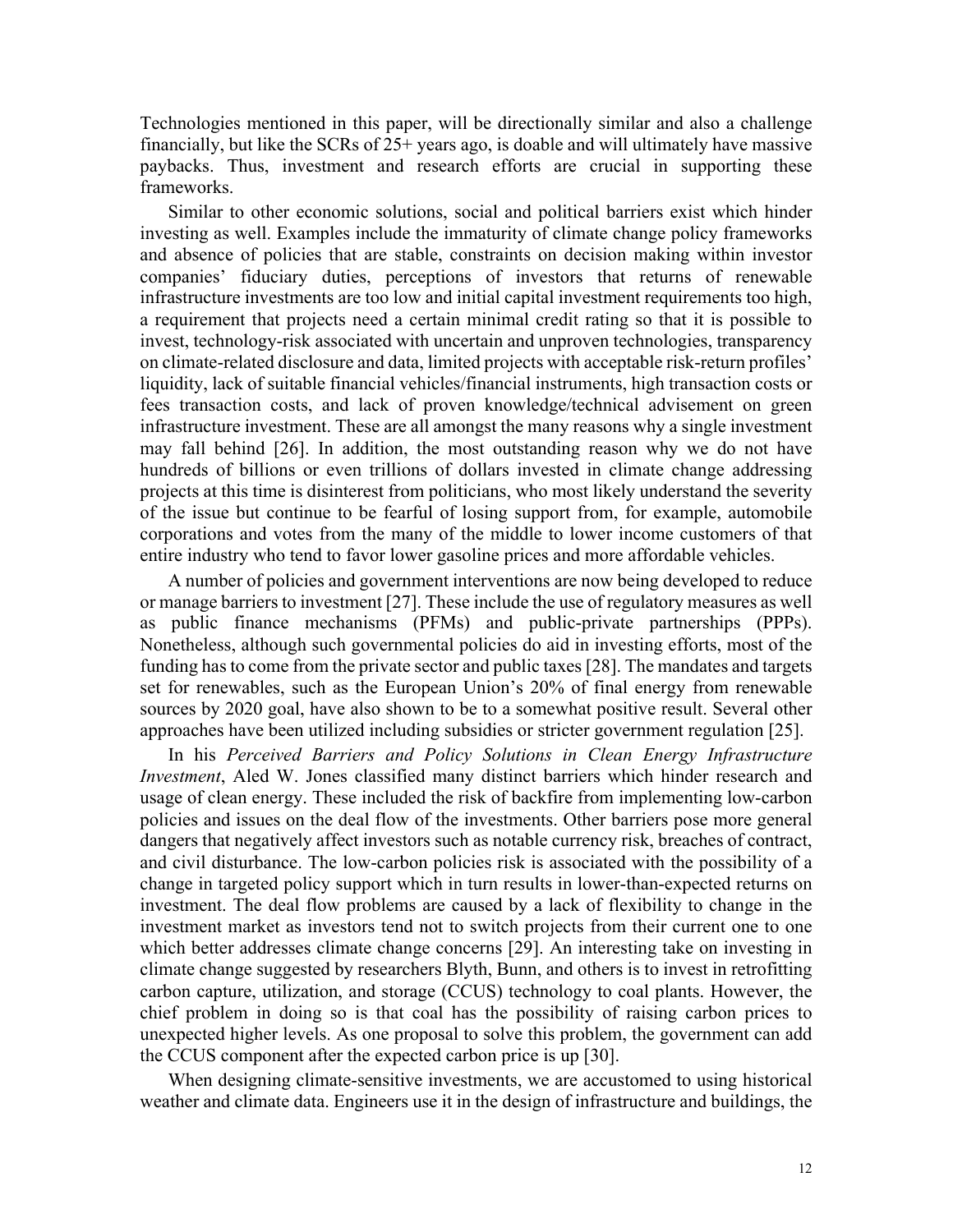insurance industry to calculate premiums and capital needs, and farmers depend on it to choose types of crops and scheduling. Even national governments base their assessments of energy security requirements on such data. With the projected changes in climate, however, historical data is no longer as useful for planning. Ideally, we would by now have highly accurate climate models that allow us to produce reliable climate statistics for the future. Current models are unable to reconcile differences that lead to large uncertainties and disagreement. Thus, it is wise to favor strategies that are reversible and flexible over irreversible choices. The aim is to keep the ramifications of being wrong about future climate change as low as possible. Among these examples, one can mention insurance and early warning systems that can be adjusted every year in response to the arrival of new information on risks. Another example is restrictive urban planning. When deciding whether to allow the urbanization of an area potentially at risk of flooding if climate change increases, the decision-maker must be aware of the fact that one answer is reversible while the other is not. Refusing to urbanize, indeed, has a well-known short-term cost, but if new information shows in the future that the area is safe, urbanization can be allowed virtually overnight. This option, therefore, is highly reversible, even though it is not costless since it may prevent profitable investments from being realized [31].

#### *Government Subsidies:*

In the United States, the federal government has paid \$145 billion for energy subsidies to support R&D for nuclear power (\$85 billion) and fossil fuels (\$60 billion) from 1950 to 2016. During this same timeframe, renewable energy technologies received a total of \$34 billion [32]. The federal government has made investments in energy for more than a century, such as by granting access to resources on public lands, helping build railroads and waterways to transport fuel, building dams to provide electricity, subsidizing exploration and extraction of fossil fuels, and providing financing to electrify rural areas. Subsidies are the most common and important policy to stimulate the development of the renewable energy industry [33]. Several federal government tax credits, grants, and loan programs are available for qualifying renewable energy technologies and projects. In addition, most states have some financial incentives available to support or subsidize the installation of renewable energy equipment [34]. Generally speaking, three types of subsidies are used in practice, and almost all countries in the world that expand renewable energy formulate and implement at least one of these subsidies. However, the implementation results in many countries present different policy effects from a theoretical point of view, based on the differences of the price level, output level, and social welfare by comparison. On such a basis, the American Progress research team found that under the premise that social welfare maximization is the goal of the government, no matter what the situation is, mixed subsidy policy can bring forth the highest level of social welfare. However, when the negative externality coefficient of the environment is small, that is to say when the environmental protection problem goes unheeded, a mixed subsidy policy will bring relatively higher prices for energy products without accompanying higher social welfare outcomes [35].

Many different types of subsidies have been implemented in the past, especially in European countries. The main policies used by European governments are the Feed-in Tariff (FiT), the Feed-in Premium, and the Green Certificate (GC). To be successful, these policies usually include three key provisions: (1) guaranteed access to the grid; (2) stable, long-term purchase agreements (typically, about 15-20 years); and (3) payment levels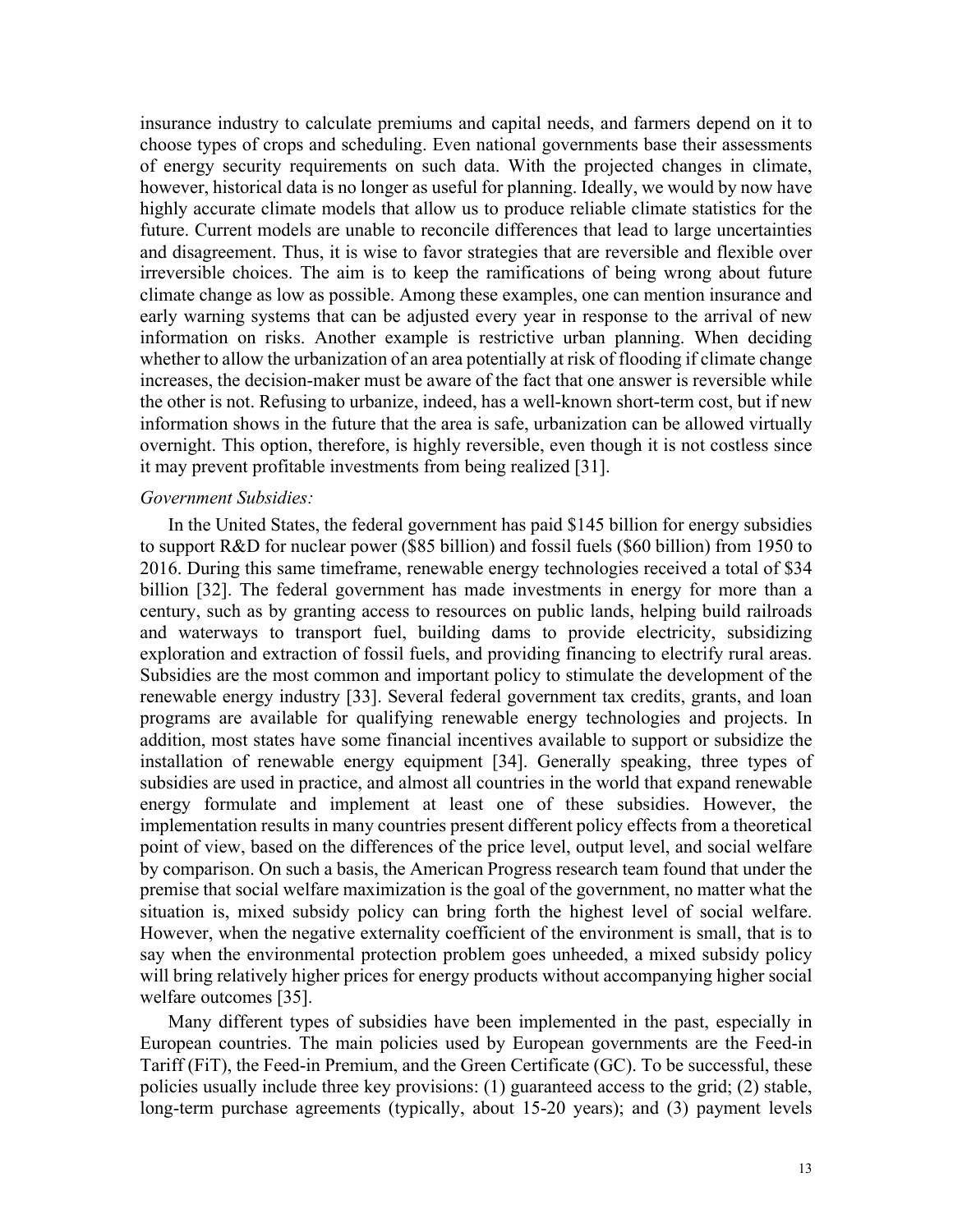based on the costs of renewable energy generation. The FiT is also known as fixed-price policy as it includes a premium payment and a constant over-the-spot market electricity price. It provides a fixed amount of money to be paid for renewable electricity production and an additional premium on top of the electricity market price [36]. The implementation of such policies can also be seen in other European countries: In Italy, the Gestore dei Servizi Energetici published some reports on renewable energy support policies. The Spanish authority, Comisión Nacional de Energía (CNE), produces information on energy policies and the British Office of Gas and Electricity Markets (OFGEM) and publishes an annual report [37].

Though effective, government subsidies come with one negative aspect–its high cost. Government subsidies can be of significant financial burden as the increase in the degree of attention to the environment can not only increase the price of energy products, it can also bring about the decline in output level of renewable energy enterprise, following from the premise that the size of the market remains unchanged in the short term [38]. The output of conventional energy enterprises is bound to increase per gains in population, standards of living and modernization which, while not conducive to the development of renewable energy, also causes greater pressure for environmental protection. From the perspective of promoting the development of renewable energy, when the environmental pollution caused by energy enterprises is slight, mixed forms of subsidy policy appear to provide the optimal path forward. In the case of mixed subsidies, renewable energy can have a higher level of production and the level of social welfare elevation it brings is also higher than the other two types of single subsidies. However, although the level of social welfare is the highest under the mixed subsidy policy when the negative externality coefficient of energy enterprises is very high, this policy will bring the reduction of production of renewable energy enterprises [39]. Different subsidy policies have their own advantages and there are also relevant limitations in some aspects. Hence, policymakers should make and implement reasonable policies to fit their own needs according to their own carefully considered situations and targets [40].

### *Direct/Indirect Aid to Other Countries:*

Aiding third-world countries is an absolutely critical economic policy in dealing with climate change because even if the United States were to keep our emissions way down, if relatively undeveloped countries are still mass emitting carbon dioxide, then there is still not going to be any big impacts on the net harm of climate change on Earth. And thus, by providing aid in the form of finance (direct) or invests, political and economic actions, or otherwise (indirect), we can ensure third-world countries take the necessary steps to also combat climate change. As recently reported, during the COVID pandemic, the United States is rejoining international efforts against climate change in 2021. All members of the Paris Agreement were obliged to submit updated pledges for emissions reductions prior to a global climate meeting in November 2021. President Joe Biden has publicly stated he wants to re-establish U.S. leadership on climate. Doing so will require the United States to make an ambitious but achievable pledge and to assist other nations in doing the same. Nathan Hultman, a nonresident senior fellow in the Global Economy and Development program at Brookings, suggests that these subnational actors can share their skills and ambition with their counterparts abroad. Hultman also sees for the United States an opportunity to lead through its outsized role in the global financial sector. It can encourage greener investing by requiring disclosure of climate risks and support global efforts to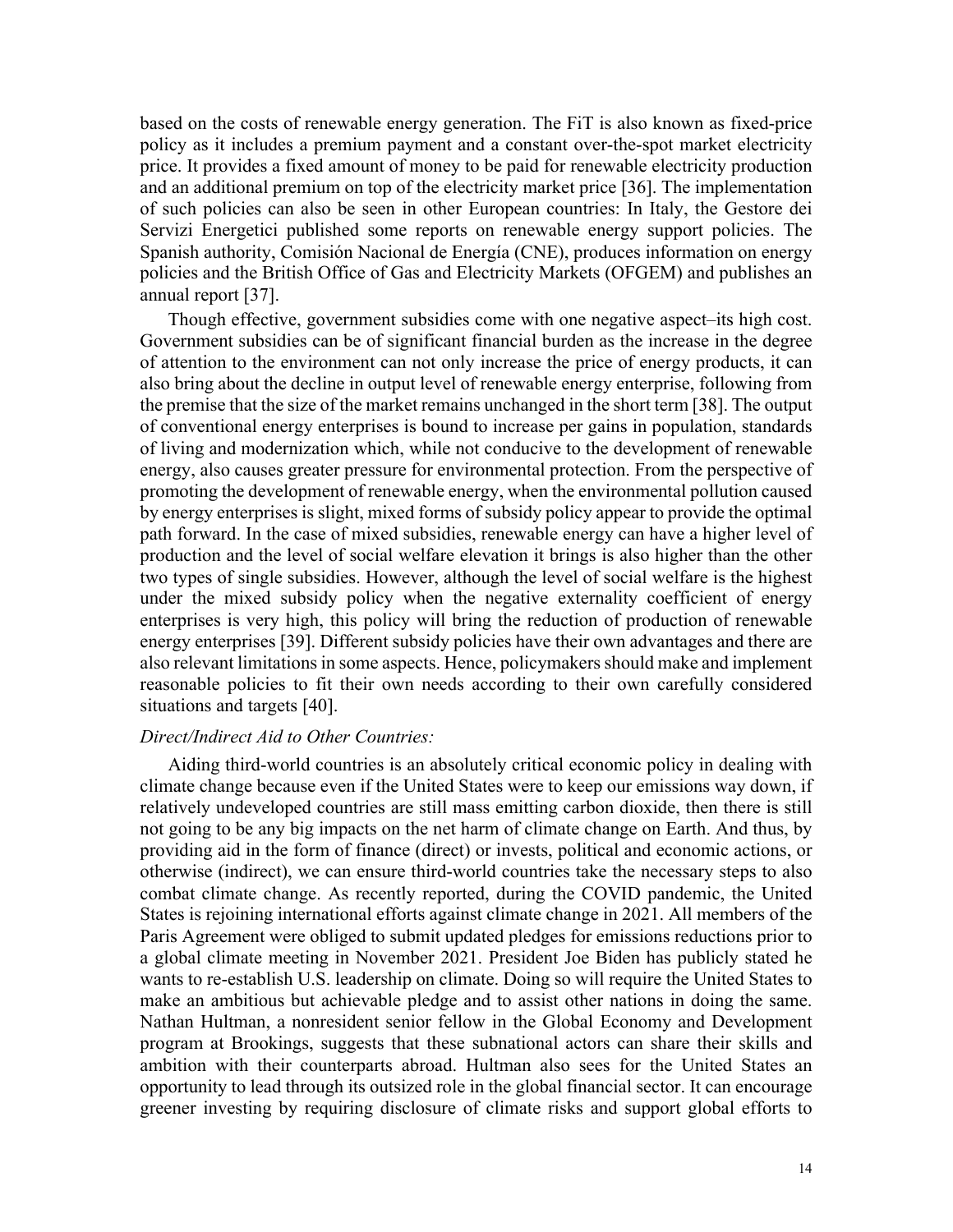finance emissions reduction and climate adaptation in developing countries. Four years of U.S. absence from the global climate community, including global climate negotiations and international efforts to reduce greenhouse gas emissions, have left a gap in international leadership and credibility. After whipsawing through political positions on climate change, the United States must advance a credible strategy for robust and continued climate action at home that is seen as reliable and not subject to reversals over time [41].

Aid and interactions do not have to come directly from a given nation's political leadership. In fact, subnational actors with significant climate commitments represent roughly 70% of the U.S.'s GDP, which is equivalent to the world's second largest economy - roughly the size of China's [42]. Using policy authorities at their disposal, many of which are significant, these actors have advanced climate action across multiple sectors and types of emission, including electricity, clean transportation, land use, methane, Chlorofluorocarbons, and more. Even outside of federal regulation and legislation, such policies are already driving significant reductions in U.S. emissions and could do more if expanded in line with recent trends [44]. As another example, over 600 local governments in the United States have developed climate action plans. While the majority of these municipalities are lagging in their efforts to meet their targets, some large cities (Los Angeles, New York City, and Durham, North Carolina, for example) have achieved significant reductions and have highly qualified organizations to demonstrate how such reductions can be achieved [43]. Thus, while not all countries are structured like the United States, bottom-up leadership and implementation are central to success in some form in all countries. The United States can use its non-federal actors in its diplomatic efforts to support and bolster climate action around the world. For this, U.S. cities, states, and businesses can collaborate with their counterparts in other countries to discuss opportunities and strategies, supported by the U.S. diplomatic effort. Such efforts could take place through a U.S. State Department Office of Subnational Diplomacy, as recommended by Anthony F. Pipa, a senior fellow in the Center for Sustainable Development, housed in the Global Economy and Development program at Brookings, and Max Bouchet, a project manager and senior policy analyst in the Center for Sustainable Development, housed in the Global Economy and Development program, in their brief for this series [41].

Financial assistance for vulnerable countries is one of the most powerful tools available to the international community in reducing the risks posed by severe weather disruptions connected to drought, flooding, and food insecurity, among others. Given the global role of the United States in delivering humanitarian aid and responding to crises, equipping countries to be more self-sufficient and resilient in the face of the growing pressures from climate change would save taxpayer dollars, while strengthening America's diplomatic standing and national security [45].

Lastly, international perception of the U.S. domestic commitment is also important; the commitment must be seen as sufficiently ambitious to unlock other diplomatic opportunities available to the United States. The goal of achieving emissions reductions of approximately 50% below 2005 levels by 2030 is receiving a great deal of attention, but is highly ambitious for the United States. Attaining such a target would be a challenge, but the whole-of-society approach described above could improve the probability of reaching such a goal [41].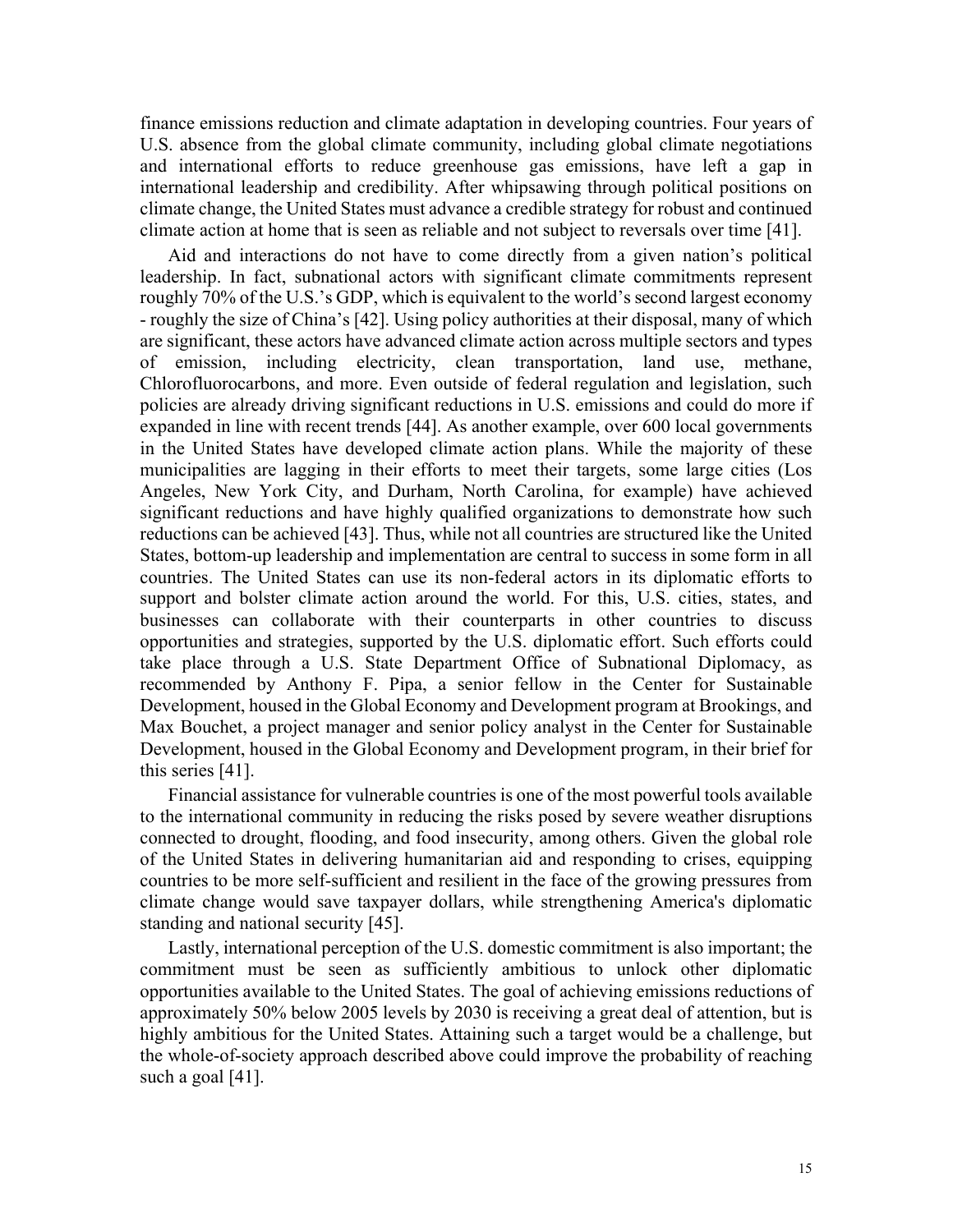### **Agricultural/Agroforestry**

### *Afforestation/Reforestation:*

The Green Belt Movement (GBM), founded in 1977 by Wangari Maathai, planted 51 million trees in Kenya [46] and in 2018, 850 hectares of the countryside were restored by this movement [47]. GBM is essentially one of the many practices of afforestation and reforestation, a mitigation strategy by way of land use management. They serve as reversal processes to forest and soil degradation, and in turn, reduce the negative impacts on the hydrological systems, aiming to capture carbon dioxide  $(CO<sub>2</sub>)$  in Earth's atmosphere and store it in the soil through photosynthesis. Afforestation is the introduction of trees and plants to clearings, wastelands, and arid, barren areas to carry out the creation of forests. Reforestation is the restoration of forests which have become thinned out or are experiencing a significant decrease in tree population due to deforestation, wildfire, or other natural/man-made disasters. These mitigation strategies not only contribute to enhancing global atmosphere, environment, and natural habitats, but their byproduct of refining soil conditions is also an important component to helping lead the majority of the forest-dependent residents out of their extreme poverty as well.

Afforestation and deforestation have comparably low costs with high carbon removal rates and capacities that enable them to cover larger landmasses and extract abundant amounts of  $CO<sub>2</sub>$  with a minimalist budget. To put in perspective, an acre of matured trees absorbs 9.2 metric tons of  $CO<sub>2</sub>$  per year, where one matured tree is able to consume approximately 48 pounds of  $CO<sub>2</sub>$  per year [48]. By introducing additional new trees and plants into this area, afforestation and reforestation help to prevent topsoil runoff and erosion as increasing the quantity of trees in near-barren lands pins down the soil with their interconnecting network of roots. With increasing soil stability, water absorption and storage capacity of the soil increases consequently. Through transpiration, torrential rainfall, and sturdy underground watersheds and water tables are realized. An improved, cleaner environment assists in preserving endangered organisms and increasing the biodiversity of that area by providing a more supportive natural habitat, and with new plants and trees introduced, the positive effects of photosynthesis on the land and environment increases correspondingly: the growth of photosynthesis processes promote fresher, much more oxygenated air. This stands as a top priority in today's society for it can lower peoples' and other organisms' chances of contracting different respiratory diseases. In addition, cleaner air, by definition, provides people with an environment with less air pollution and therefore helps to shield society from the otherwise avoidable illness and discomfort that can be acquired through breathing polluted air. Other benefits such as social cohesion, leisure activities, and the raising of awareness and education for future generations can all be observed through the implementation of afforestation and reforestation [49].

On the contrary, the negative effects of afforestation and reforestation are much less in magnitude than the benefits they bring. Forest management, especially the creation of new forests on existing lands, can lead to the loss of land for urban development, habitat, biodiversity, agriculture, housing, and other public infrastructure. In addition, eco-tourism may also become a problematic unintended consequence of afforestation. Afforestation and reforestation implemented solely for economic benefits and entertainment can, if not managed well, bring more litter and destruction into the forests and the habitats those forests host rather than preserving them. Additionally, expanded forestlands pose higher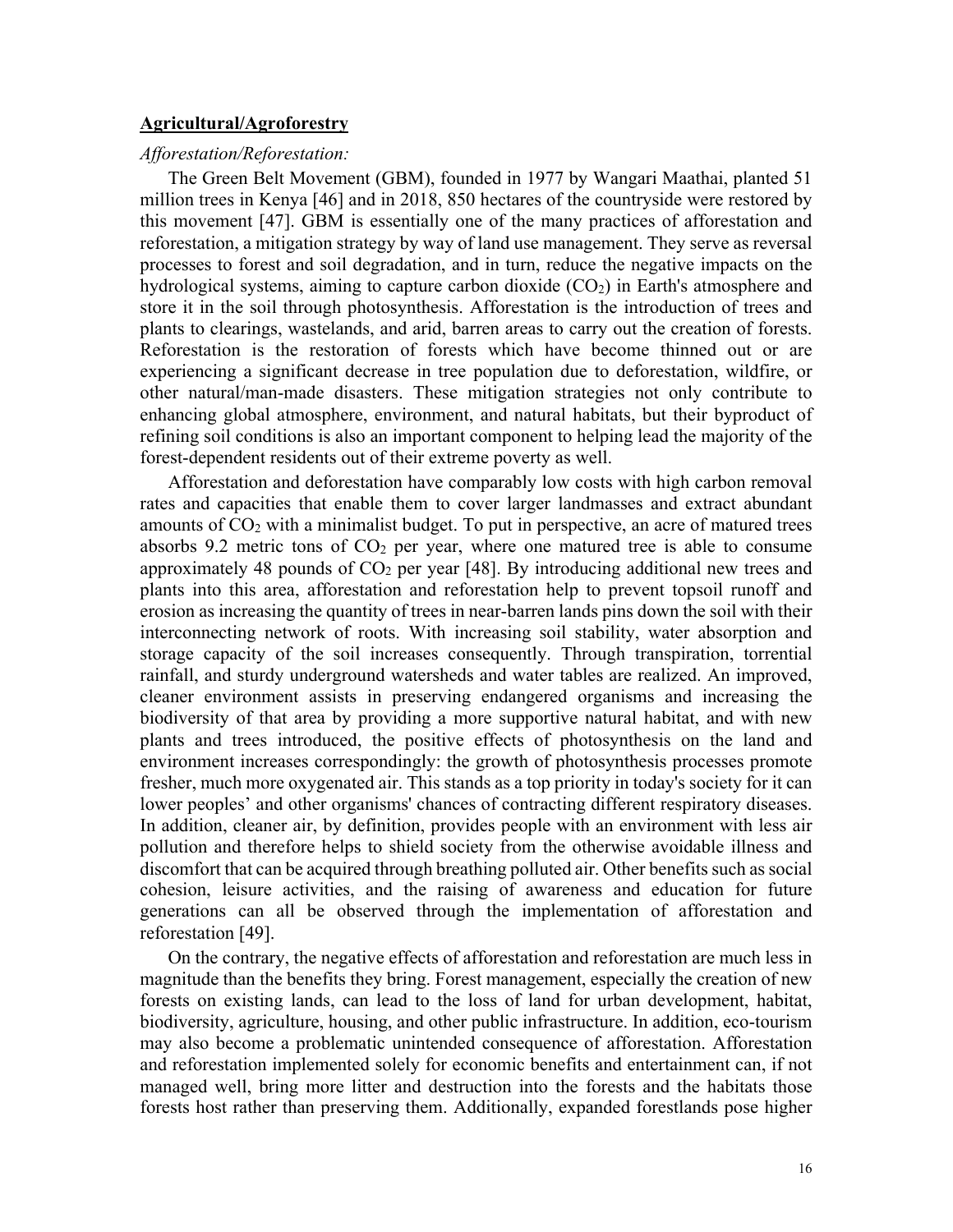chances of wildfire and pests being spread in that area, which in turn demands higher levels of maintenance to avoid than what was needed before in a sparser landscape. Apart from natural disasters, expanding forest landmass decreases the land value and increases scarcity which then contributes to a surging escalation of property prices and rents for the public [49].

| <b>Work Cited:</b><br>[50]<br>[51]                         | Approximate<br>time span $(\text{\#/yr}^a)$ | Global annual<br>$CO2$ removal<br>Potential<br>(GtCO <sub>2</sub> <sup>b</sup> ) | Global total $CO2$<br>removal<br>capacity<br>(GtCO <sub>2</sub> ) | Global land<br>mass<br>required<br>$(Mha^c)$ | Total cost for<br>implementation<br>of practice<br>$(\frac{\csc(1000)}{\csc(1000)})$ |
|------------------------------------------------------------|---------------------------------------------|----------------------------------------------------------------------------------|-------------------------------------------------------------------|----------------------------------------------|--------------------------------------------------------------------------------------|
| Afforestation/<br>$Refore station + Forest$<br>managements | 1.9 billion                                 | $\approx$ 3.6 (2050)<br>$\approx$ 7 (2100)                                       | $[80, 260]$ <sup>e</sup>                                          | $[70, 90]$ U <sup>f</sup><br>[350, 500]      | [0, 50]                                                                              |

**Table 3: Afforestation/Reforestation and Forest Managements Data Analysis**

a: Number of trees annually

b: Gigatons of  $CO<sub>2</sub>$  mitigated

c: Million hectare

d: Cost in United States Dollars (USD) for every ton of CO<sub>2</sub>

e: " $[x,y]$ " represents the domain and limitation of the variable from x to y

f: "[w,x] ∪ [y,z]" represents the conjunction of two (or more) domains, where it stands for "the limit is from w to x, and the limitation is also from y to z"

Afforestation and reforestation are currently being widely executed by many states and regions. For example, the Republic of Korea (South Korea) has been conducting national reforestation program since 1961 [46], and the Korea Forest Service (KFS) has been intensively planting trees in the 1970s and 1980s, and by 2008, 2,960 million trees are planted in 1,080 thousand hectares of South Korean land with more to come, bringing an alliance between the South and North Korea on this matter. This suggests this strategy is ready to be put into large-scale carbon removal practice immediately with public and political approvals. However, due to the beneficial environmental and social impacts of afforestation and reforestation being strongly dependent on the specifics of the actions which put these strategies into practice, an adequate administration and governance are suggested to maximize the gains brought by this approach and to distribute benefits fairly among the people.

# *Bioenergy Carbon Capture and Storage (BECCS):*

Due to the efforts of combating climate change, a total of 23 bioenergy carbon capture and storage (BECCS) projects have been executed globally, with a major amount of BECCS being located in Europe and North America. Currently, merely 6 of the 23 remain continuously operated, "capturing  $CO<sub>2</sub>$  from ethanol bio-refinery plants and MSW (Municipal Solid Waste) recycling centers," and in 2019, 5 facilities are actively capturing  $\approx$ 1.5 million tCO<sub>2</sub>/y worldwide through BECCS technologies [52]. BECCS is one of the negative emissions technologies (NETs), which, in turn, is a mitigation strategy. This technology entails a large demand of biomass (plant matter that was once alive) for capturing and storing the  $CO<sub>2</sub>$  emitted by the burning of other biomasses such as forest woods and fast-growing energy crops (e.g., barley, wheat, corn, sugarcane, rice, and willow trees) into a long-term underground storage. As well, it allows the industry to use the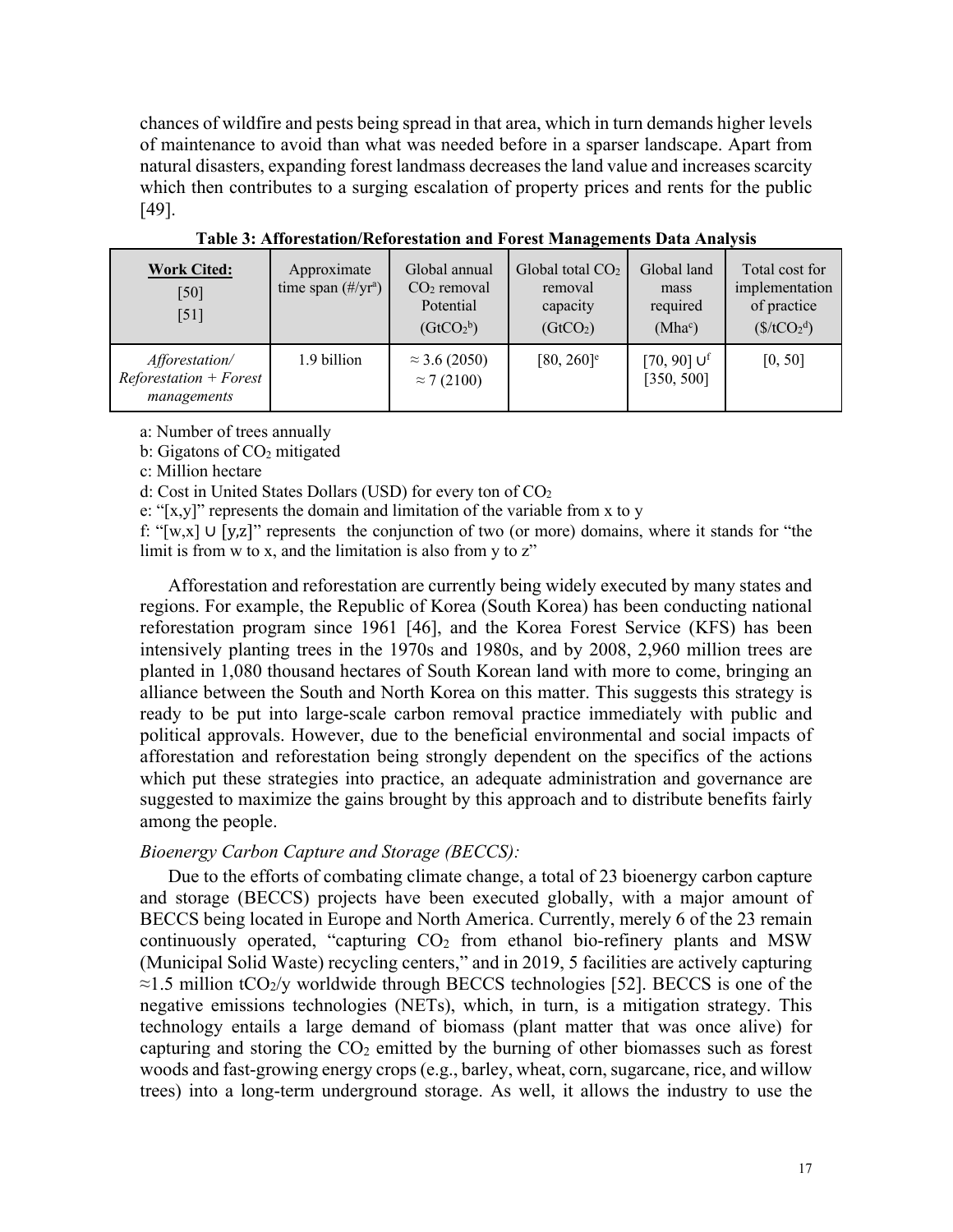bioenergy (Ex: heat and generated electricity) created through the same process while emitting little to no  $CO<sub>2</sub>$  into the atmosphere [53].

Naturally, the  $CO<sub>2</sub>$  emitted by the burning biomass is eventually reabsorbed by the regrowth of these trees and plants, creating a cycle that results in a carbon-neutral process. Thus, by seizing the escaping  $CO<sub>2</sub>$  before it reaches the atmosphere, the net  $CO<sub>2</sub>$  emission can then be negative, a process that extracts  $CO<sub>2</sub>$  from the atmosphere rather than merely preventing further emissions. Furthermore, the bioenergy produced through BECCS can provide supplemental fuels for sectors of soils that are difficult to decarbonize. Setting these benefits aside, BECCS is mainly limited by its high cost  $(\$100 - \$200$  per tCO<sub>2</sub>) and biomass availability. Because BECCS requires the planting of special bioenergy crops specifically for this use, it would therefore require contributing nearly 50% of Earth's agricultural landmass toward BECCS. This will lead to decreasing land for housing and crops, increased utilization of water, fertilizers, damage to local habitats,  $CO<sub>2</sub>$  released from the soil and re-entering the atmosphere, and the prospect of pipeline-related concerns due to  $CO<sub>2</sub>$  injection into geological reservoirs. These factors may lead to an increase in food insecurities, displacements, biodiversity loss, shortage of water, soil carbon loss and leakage, seismic activities, and air/water pollution [51].

| <b>Work Cited:</b><br>$[54]$<br>[51]<br>[50]              | Approximate<br>biomass/bioenergy<br>productivity $(t/ha^a)$ | Global annual<br>$CO2$ removal<br>Potential<br>(GtCO <sub>2</sub> <sup>b</sup> ) | Global total<br>$CO2$ removal<br>capacity<br>(GtCO <sub>2</sub> ) | Global land<br>mass required<br>(Mha/GtCO <sub>2</sub> ) | Total cost for<br>implementation<br>of practice<br>(\$/tCO <sub>2</sub> °) |
|-----------------------------------------------------------|-------------------------------------------------------------|----------------------------------------------------------------------------------|-------------------------------------------------------------------|----------------------------------------------------------|----------------------------------------------------------------------------|
| <b>Bioenergy Carbon</b><br>Capture and<br>Storage (BECCS) | $[1.8, 25.1]^{d}$                                           | [0.5, 5]<br>$(2050)^e$<br>$[5, 10]$ (2100)                                       | [0, 1191]                                                         | [31.7, 58.3]                                             | [20, 100]                                                                  |

**Table 4: Bioenergy Carbon Capture and Storage (BECCS) Data Analysis**

a: Tons per hectare

b: Gigaton of  $CO<sub>2</sub>$ 

c: Cost in United State Dollars (USD) per tons of  $CO<sub>2</sub>$ 

d: "[ $x,y$ ]" represents the domain and limitation of the variable from x to y

e: "(z)" represents the year said goal should be achieved

Similar to afforestation and reforestation, BECCS implementation is also distributed worldwide. Due to its potential risks to the environment and civilians, BECCS is better to be put in practice with a combination of one or more other NET technologies, such as carbon capture and sequestration, which can enhance its benefits while reducing its negative effects overall. In addition, governments should take into consideration that research, development, and demonstration (RD&D), life cycle analysis, agricultural policies, finance mechanisms, and cross-cutting considerations should be promoted and implemented for maximized benefits to be received from this program.

# *Bioengineering (BE) of Crops/Genetically Modified Organisms (GMOs):*

With limited water and the degrading soil health caused by climate change, food insecurity has been and will continue to increase if no actions are taken. One of the possible adaptation strategies to climate change is the bioengineering of crops, whereby alteration of crop DNA, genes, and alleles, allows farmers to yield crop productivity with smaller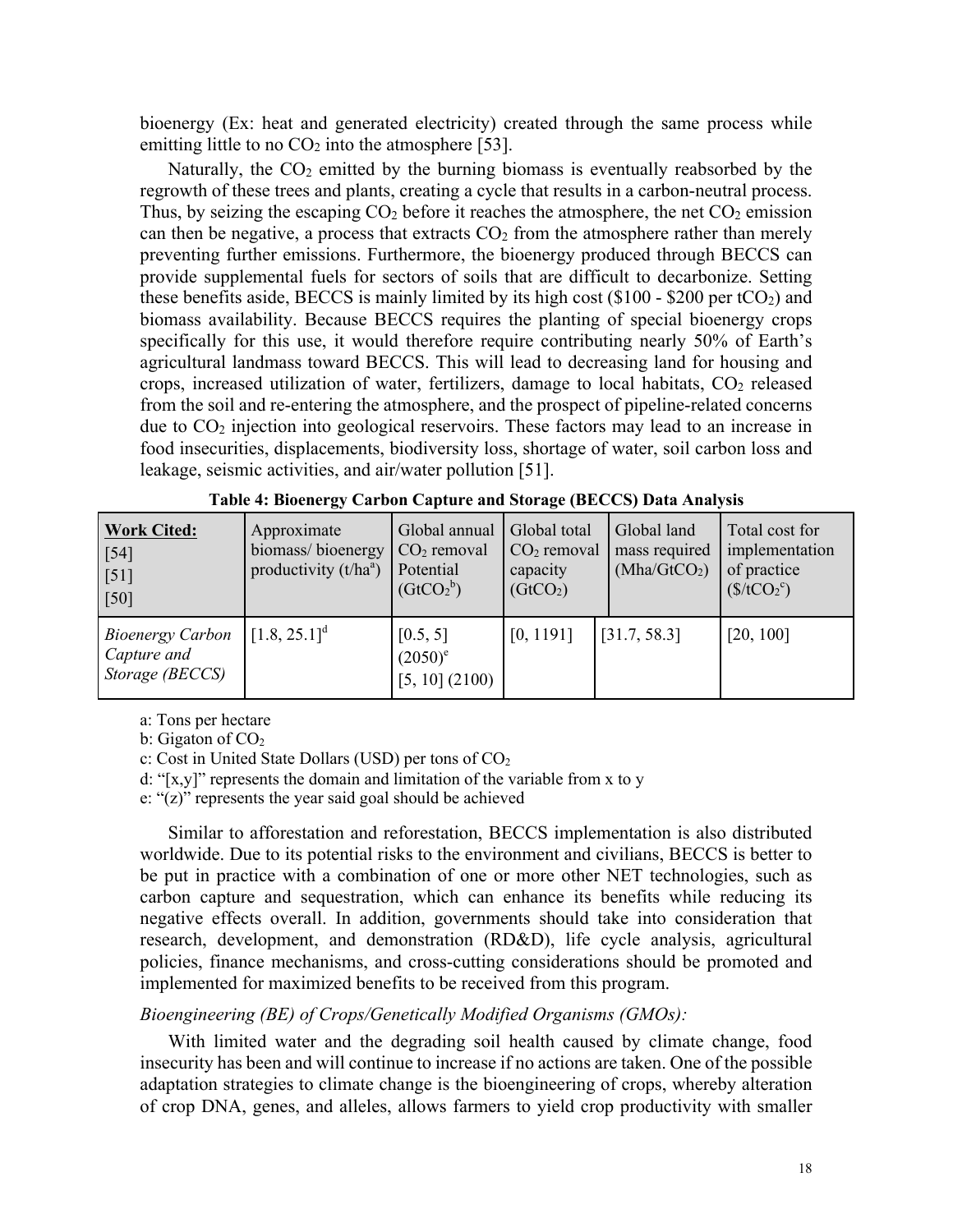land areas. Different methods of bioengineering crops in agricultural practices are available according to current technology: traditional breeding, mutagenesis, RNA interference, transgenesis, and gene editing.

*Traditional breeding*, established by Gregor Mendel in the 1860s, focuses on the selection of desirable alleles and cross-breeding these selected crops together to produce offspring that combines both beneficial traits or has a minimized disadvantage against its environment. This method, dated back approximately 9,000 to 11,000 years, does not require further research and testing for large-scale implementation/organic use, and it can affect up to 10,000-300,000 genes in total. *Mutagenesis*, invented in 1983 by Kary B. Mullis, is a technique using chemicals and radiation that efficiently detects and escalates a targeted genome/DNA sequence, amplifying the desired genes without cloning. Although mutagenesis does not require testing for implementation and is approved for organic uses, it remains extremely unpredictable, therefore creating uncertainty on the number of genes it can affect during its process. *RNA interference*, discovered by Andrew Fire and Craig Mello in 1998, presents itself as a mechanism that can inhibit certain gene expressions by degrading mRNA from that specifically chosen gene and neutralizing the mRNA. Yet it can only be conducted under the condition that the RNA molecules appear as doublestranded pairs. With future testing required for application and the ability to affect 1 to 2 genes, this method is not well-established for organic use, though RNA interference may be able to reduce certain traits of the crop in the future effectively. *Transgenesis*, developed in 1973 by Herbert Boyer and Stanley Cohen, involves the practice of transferring a section of the desired gene(s) from one organism to another in a specific location to promote chosen traits. This method requires further testing for implementation outside of organic use, it can affect approximately 1 to 3 genes during each transferring process, and with more technological development, transgenesis would allow crops that had been genetically modified to pass on their altered traits to future generations. Ultimately, there are *geneediting* techniques such as those established by Emmanuelle Charpentier and Jennifer Doudna in the early 2010s which include the Clustered Regularly Interspaced Short Palindromic Repeats (CRISPR) that alters the genes through identification of the "problematic" genes and conduct "operations" to alter those genes to the desired form and script. Even with testing required and an unknown certainty of organic utilization, it can accurately affect at least 1 to 3 genes when applied, ending with a result that is more specific, controlled, and predictable [55].

With the bioengineering of crops, production by farmers can now be made more resistant to the degrading environment on Earth caused by climate change, maintaining, if not yielding, increases in overall output. Furthermore, with genetically modified crops stronger protection against extreme weather conditions (e.g., drought, flood, storm, strong wind, etc.) the biochemical make-up of the crops allow for more resiliency. As a result, a greater portion of these crops will be saved from these unpredictable natural disasters, expanding the suitable soil range for the crops to be planted (i.e.,  $\sim$ 10% increase of global arable land), and reducing the use of chemicals/fertilizers (e.g., pesticides) and tillage (i.e., the process of turning the soil in the field), which in turn improves soil preparation efficiency and reduces greenhouse gas emissions. With better security, larger agricultural land dedication, and higher production, food security can increase dramatically, supporting the growing global population and leaving fewer people dependent on insufficient amounts of food each day. To gain maximum benefit, a much deeper level of genetically modified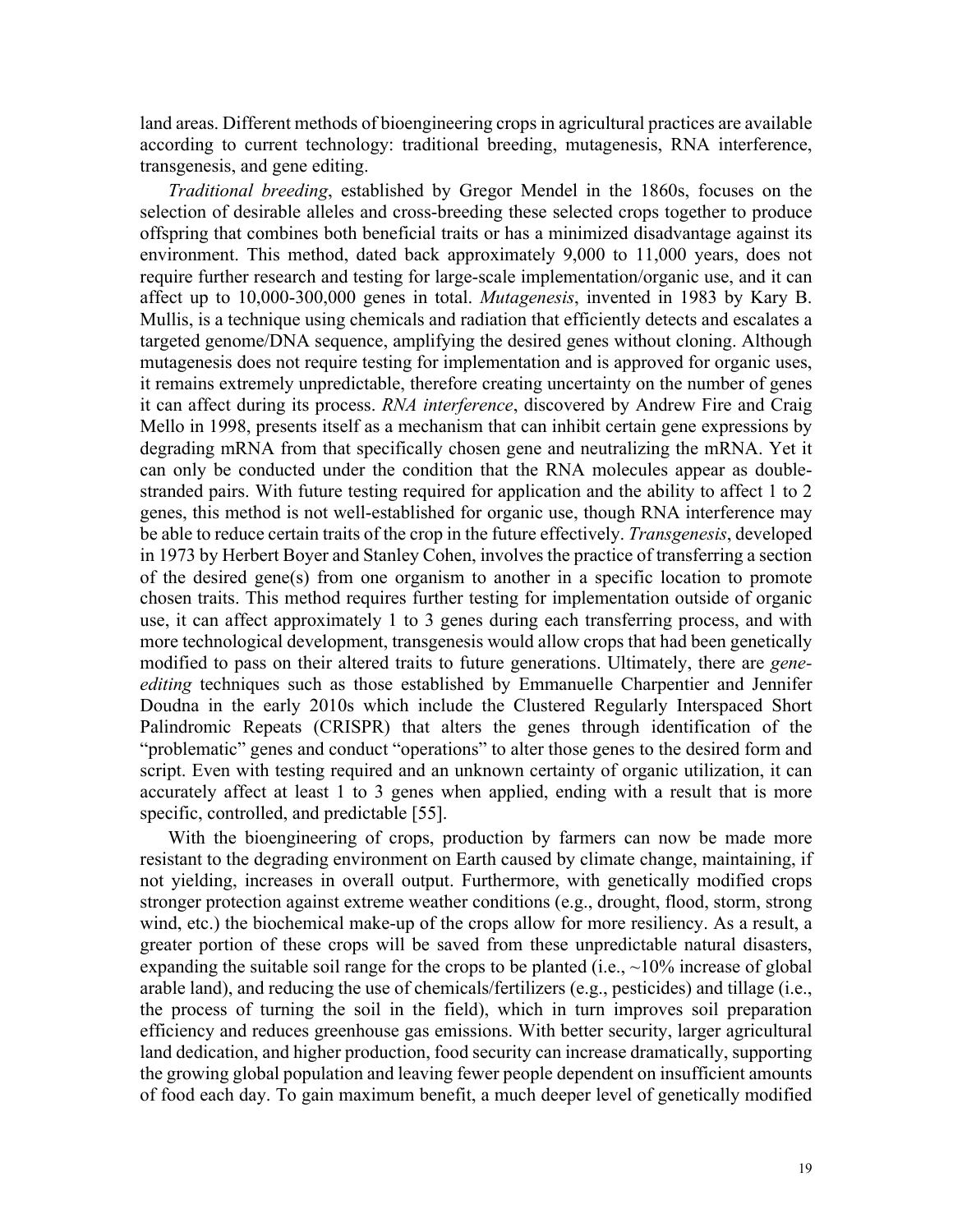crops will be needed to give crops the ability to shield themselves from natural disasters like drought and flood. However, even without these higher developing technologies, the investment in GMOs is still considerable. Not only will developing the altered seeds require large monetary investments, but unpredictability in seed qualities raises the investment rate further, along with the complicating factor of often being mixed with regular seeds that do not match pricewise [56].

This adaptation technology has already been implemented by some countries and regions. Besides being adopted quickly by farmers to ensure the stability and protection of their crops, companies are also participating eagerly in this economic opportunity. Likewise, and similarly to many other technologies listed, the bioengineering of crops still requires much more research to decrease the unpredictability of the genes that are being modified and increase the effectiveness of the modified genes in order to maximize the advantages brought by the GMOs. In addition, better education and regulations for the farmers that utilize these GMOs should be established to raise awareness of the negative effects of all aspects brought by climate change and address the concerning factors following the plantation of GMOs [56].

### *Irrigation Systems:*

Worldwide, average agricultural water utilization practices equate to more than 70% of global freshwater consumption annually [57], while approximately 40% of that water consumption is wasted through primitive irrigation practices and failure of resource management (i.e., "poor irrigation systems[/transportation], evaporation, [water runoff,] and overall poor water management") [58]. Correspondingly, some fruits and vegetables require more water usage than others. To put in perspective, to grow one pound of wheat uses 130 gallons of water while the same quantity of coffee requires 2,500 gallons of water. In many cases, the 40% of water not actually used for its intended task was returned to the environment rather than being used elsewhere, resulting in more input of money, time, and energy consumption to re-acquire and redistribute this water [58]. Therefore, to better manage water distribution overall, better irrigation systems are needed for large-scale implementation.

Similar to the bioengineering of crops, there are many methods for this adaptation strategy from surface irrigation (i.e., traditional water delivery systems) and sprinkler irrigation to drip and airdrop irrigation systems. *Surface irrigation* (e.g., level basin irrigation, furrow irrigation, and border strip irrigation), first implemented more than 6,000 years ago [59], is a system of irrigation that takes advantage of gravity where water is carried through the field and overland by flowing from higher to lower elevations. By feeding water in dug furrows and basins with siphons, gated pipes, and turnout structures, water can easily flow from one side of the field to the other, improving efficiency (e.g., "provides 60% water-use efficiency" [56] and management, bringing larger benefits with small sections of land, including slop/long fields, and requiring minimum financial, technological, energy consumption, and water resources (not excluding the use of rainwater) support. However, not only does the limited space of surface irrigation cover plants with water outside of their necessary quantity and timing needs, but many limitations are also associated with surface irrigation systems such as leveled land, large fields, soil with high filtration (high interception of water of soil demands more water to water the crops thoroughly), and the need for drainage outlets, all of which bring disadvantages to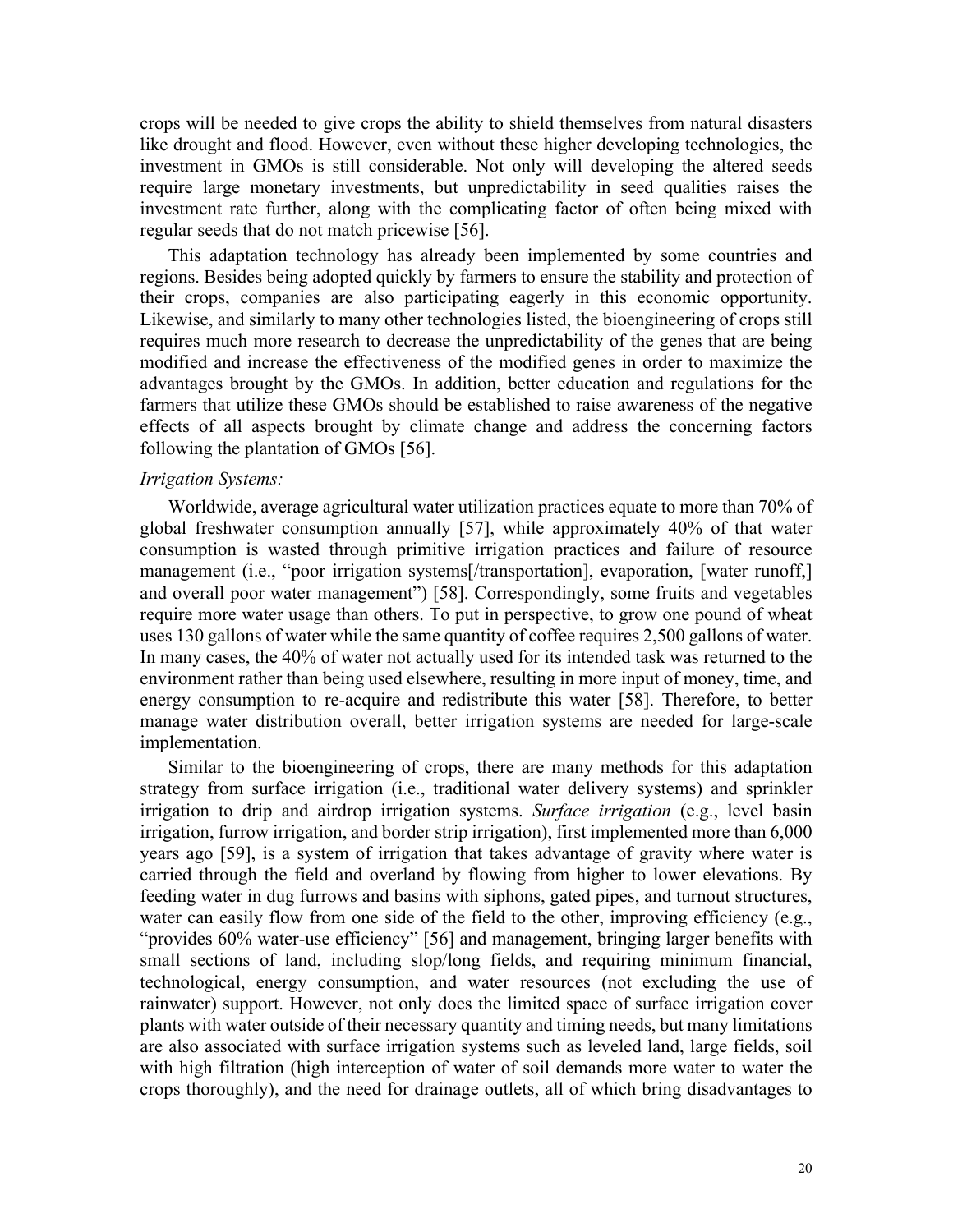the farmers when utilized and ultimately restrict this practice. Sprinkler irrigation systems, widely adopted in the Americas, Europe, Asia, Africa, and the Oceania region, are a wateremitting technology that uses an overhead mechanical and hydraulic simulation (e.g., "high-pressure sprinklers, sprays, and guns" [56] of rainfall in the air to water the soil and the crops. These mechanical irrigation systems can be permanently or temporarily situated, and they can travel across the field via wheel roll, linear movement, or central pivoting. Piping and pumping units are usually required in the sprinkler irrigation system, applying necessary hydraulic pressure and delivering the pressurized water according to soil and crop needs. With the shift from surface irrigation to sprinkler irrigation systems, the water is distributed more efficiently and effectively (e.g., 75% water-use efficiency), results in a decreasing trend of water consumption, for example: 56% of barley, 46% of potato, and 41% of maize's irrigation water usage saved when compared to traditional gravity irrigation (ref). Additionally, less time is needed for watering and fertilizer application, mitigation of uneven water/fertilizer distribution, resulting in more crops being grown on agricultural lands of lesser areas [56]. Except for soils having high clay content, the sprinkler irrigation system has proven to be suitable for all kinds of arable land and provides a shield of protection against lower temperature/climate conditions, promoting higher crop yields of 50% for cotton, 40% for groundnut, and 36% for maize of improvement over traditional gravity irrigation. In turn, resident income, employment opportunities, and food security are increased. However, because the sprinkler irrigation system is highly dependent on the prevailing climate and temperature, it can become extremely unpredictable under certain circumstances which can easily result in excessive evaporation of water. Sprinkler irrigation systems waste up to 30% - 50% of water due to evaporation, run-off, etc. Therefore, as the temperature becomes higher (i.e., lower latitude and desert conditions), farming irrigation efficiency drops by almost 15% as compared to cooler and more moderate climate conditions. Consequently, due to the number of pipes, sprinklers, and laborers needed for this technology's implementation, the economic input and energy demand are relatively high (\$600 to \$2,500/hectare). Moreover, because this method is a simulation of natural rainfall, regions with unpredictable rainfall are not as suitable as others.

The drip irrigation system (i.e. micro/low-flow/low-volume/trickle irrigation system), first introduced by Simcha Blass and Kibbutz Hatzerim in 1959, creates a "dripping" system that maintains the soil moisture at a fixed level through water-emitting technologies applying droplets and small streams of water to the soil surface/plant roots, tightly controlling the water consumption up to 90% water-use efficiency, and providing a much more effective and efficient way of applying chemicals and fertilizers to the soil. One example of the drip irrigation system is subsurface irrigation (SDI), which similarly irrigates the crop as the drip irrigation system from underground and within the plant root zone for better water delivery accuracy and overall management. With the more developed technologies (e.g., "pumps/pressurized water system, filtration systems, nutrients application system, backwash controllers, pressure control valves (i.e., pressure regulators), pipes (including main pipelines and branching tubes), control/safety valves, poly fittings, accessories, and emitters" [56], the accuracy of water usage can be greatly improved. By reducing deep percolation/evaporation water run-off to near zero decreases in production input, diseases, and the unpredictability of crop growth result while increasing the yield and quality of the finished crops. Furthermore, the drip irrigation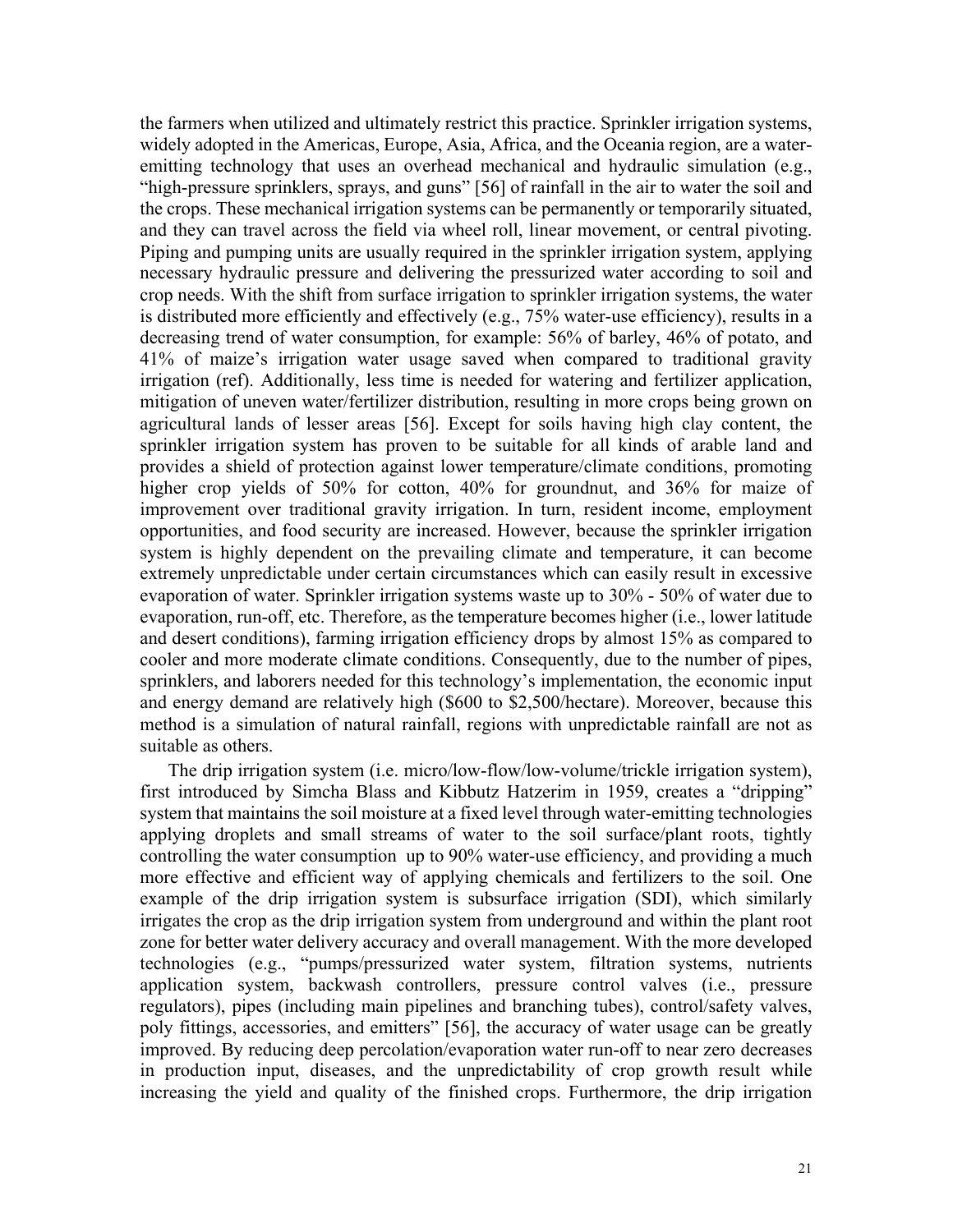systems can be automated and applied across many climates, conditions, and soils (e.g., salinity, sandy, drought, terrains) that other irrigation systems may not adapt to, supporting a wider variety of permanent/non-permanent crops, fruits, and vegetables. The biggest concern regarding the drip irrigation system is the cost. Due to the many instruments needed for this practice, the initial cost of implementation (\$800 to \$2,500/hectare) can be considerably high. However, in maintaining the practice, fluctuations of the cost may be affected by unpredictable rainfall, climate/soil conditions, damage to wildlife, and the shifting of piping/instrumentation positions.

The most recent irrigation system, invented in 2011 by Edward Linacre, is the airdrop irrigation system. This technology essentially harvests  $H_2O$  molecules or moisture droplets from the air through a turbine that drives and cools the air to that of the underground space during the condensation process until it reaches 100% humidity, resulting in condensate formation. The produced water, stored in an underground tank, is then pumped to the roots of the plants during the watering process. Because "the airdrop irrigation system is a lowtech, self-sufficient solar-powered solution," [60] it is suitable for arid and semi-arid land where water shortage presents as a recurring problem, so less water can be used in a more cost-effective system.

Most irrigation system types are currently widely implemented. However, with better economic management and public awareness, better and more developed technologies and instruments can be applied to integrate the overall benefits provided by these systems. By implementing systems such as the drip and airdrop irrigation systems, water usage can be substantially decreased, while the creation of artificial ponds, lakes, and reservoirs can supply farmers with a constant water supply, relieving otherwise persistent water shortage pressures in some regions.

#### **Atmospheric/Astronomical**

#### *Carbon Capture, Utilization, and Storage:*

While technologies to decrease greenhouse gas emissions are vital to meeting climate goals, negative emission technologies must also be analyzed and considered to formulate the most optimal combination of strategies. Carbon capture, utilization, and storage (CCUS) is a type of negative emission technology (NET) designed to chemically capture  $CO<sub>2</sub>$  from the atmosphere, concentrate it, and inject it underground or into a storage reservoir.

CCUS systems capture  $CO<sub>2</sub>$  from either the source of emission, such as furnace flue gas stacks in fossil-fuel power plants, or directly from the atmosphere via direct air capture, (DAC) and permanently stores the greenhouse gas, typically underground. Globally, 1 - 13 approximately 8 gigatonnes of  $CO<sub>2</sub>$  must be removed annually to stay within the goals mentioned previously corresponding to a relatively safe range of increasing temperature, and at an annual expense of \$100 billion to \$1.3 trillion assuming the low-end price of \$100 per metric ton of  $CO<sub>2</sub>$  captured and stored. This cost is higher than most other mitigation technologies and that is mainly due to the high levels of energy needed to separate  $CO<sub>2</sub>$  from the solutes or sorbents used in the capture of the GHG during the chemical process. In addition, captured  $CO<sub>2</sub>$  as a commodity does not attract a large market. However, there have been recent technological developments such as enhanced oil recovery and synthetic aggregates that could provide a large enough market to lower the cost of CCUS. This negative emission technology requires very little land overall and does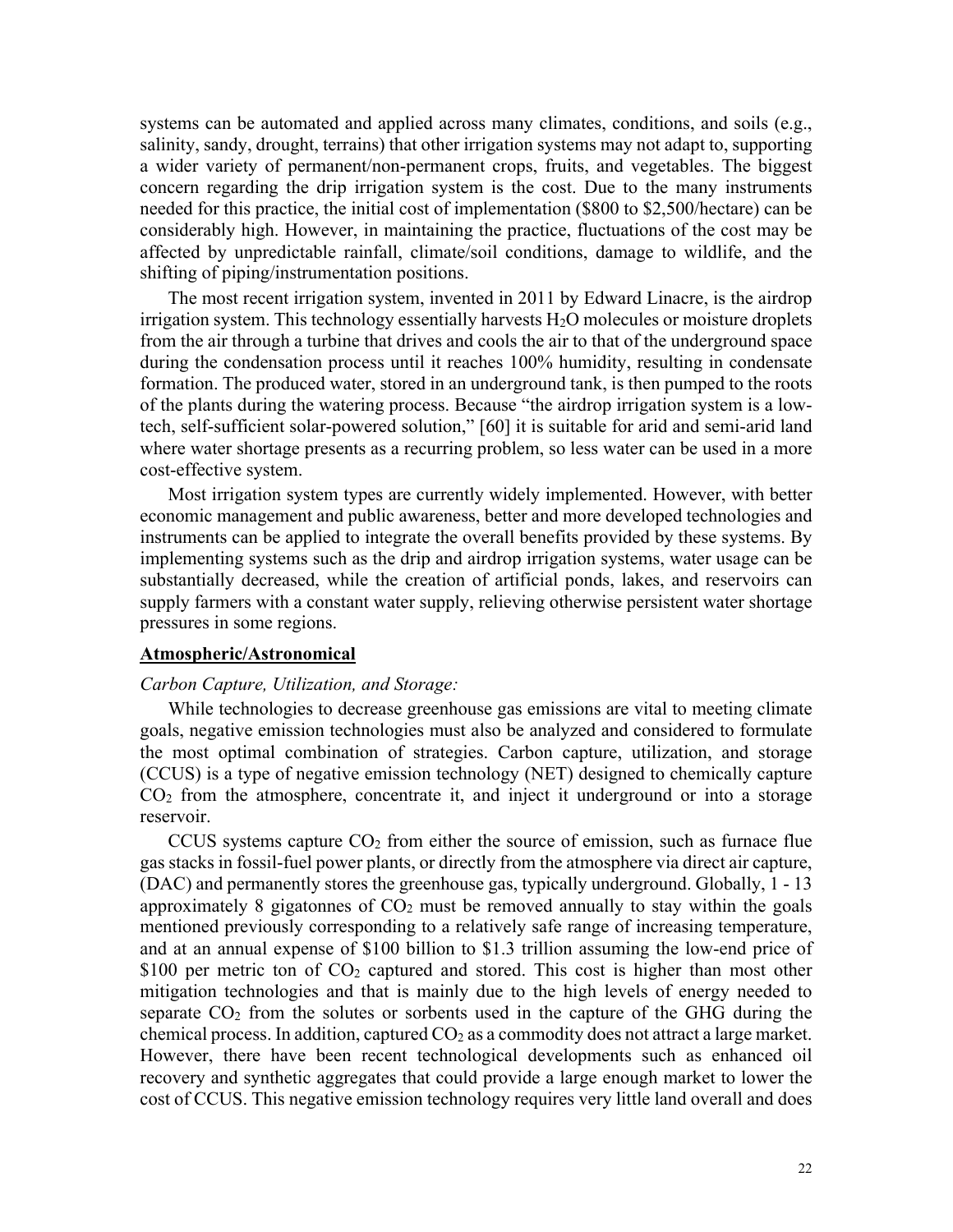not require such land to be arable - one of its major advantages compared to other mitigation technologies. The water usage associated with CCUS depends on the humidity and ambient temperature of the environment [61]. Designating CCUS plants in cooler, more humid climates can minimize the amount of water lost due to evaporation, and thus reduce the amount of water needed in the process.

As greenhouse gas emissions rapidly increase, it becomes clear that simply reducing emissions will not be enough to reduce the effects of global warming; instead, climate change will only be fully moderated by removing  $CO<sub>2</sub>$  directly from the atmosphere in combination with converting to renewable energy. In fact, the IPCC states that "all pathways that limit global warming to 1.5°C with limited or no overshoot project the use of carbon dioxide removal" [62], emphasizing the importance of implementing carbon capture, utilization, and storage. One of the major benefits of CCUS is its practical land requirements for the system, which would lessen negative impacts on local food production or other land uses. Compared with other mitigation technologies, CCUS plants require much less space. In contrast, capturing a million tonnes of  $CO<sub>2</sub>$  by way of forests would require nearly 849 km<sup>2</sup> more land than from CCUS technologies. In addition, CCUS plants can be built close to storage reservoirs to eliminate the need for transportation pipelines, reducing  $CO<sub>2</sub>$  leakage. Captured  $CO<sub>2</sub>$  can also be sold or recycled to bring in revenue and lessen the cost of carbon capture such as being integrated into synthetic fuels or building insulation.

However, carbon capture, utilization, and storage systems require substantial amounts of energy to power equipment and regulate the rate of carbon capture. One study found that the energy needed to provide enough power and heat to the process in order to meet the Paris Agreement objectives was approximately a quarter of global energy supplies by 2100 [63]. Moreover, the process of CCUS is very expensive, this due to the low concentration levels of  $CO<sub>2</sub>$  in some of the feed sources to the process and corresponding high energy consumption. As previously stated, the cost of adhering to the 1.5°C pathway would cost trillions of dollars. Thus, while CCUS is crucial to implement, it should not be heavily relied on. Depending on CCUS as a means to combat climate change can also lead to the misguided belief that emissions from burning fossil fuels can be offset with GHG removal technologies, when in reality CCUS is expensive and consumes an enormous amount of energy. This circumstance creates a challenging GHG balance and would demand non, or at least low, GHG emitting energy sources to be employed in powering CCUS facilities.

As of  $2021$ , Climeworks – a notable company specializing in carbon air capture technology – operates three CCUS plants that capture approximately  $1,100$  tonnes of  $CO<sub>2</sub>$ per year. Climeworks plants are 90% efficient and emit  $\approx$ 10 kg for every 100 kg of CO<sub>2</sub> removed from the atmosphere. After capturing  $CO<sub>2</sub>$ , Climeworks either sequesters the collected greenhouse gas underground or sells it for commercial purposes. Although Climeworks has yet to reach profitability, there is still much reason to believe that they, along with many other similar for-profit businesses or even government-owned plants, can pull vast amounts of  $CO<sub>2</sub>$  out of the atmosphere and bury it underground while selling enough  $CO<sub>2</sub>$  to provide an offset to their operational costs to continue. The most optimistic scenario is one in which a virtuous circle occurs: when copious amounts of  $CO<sub>2</sub>$  is produced and attracts a larger market that can leverage the economics of scale, thus driving the cycle.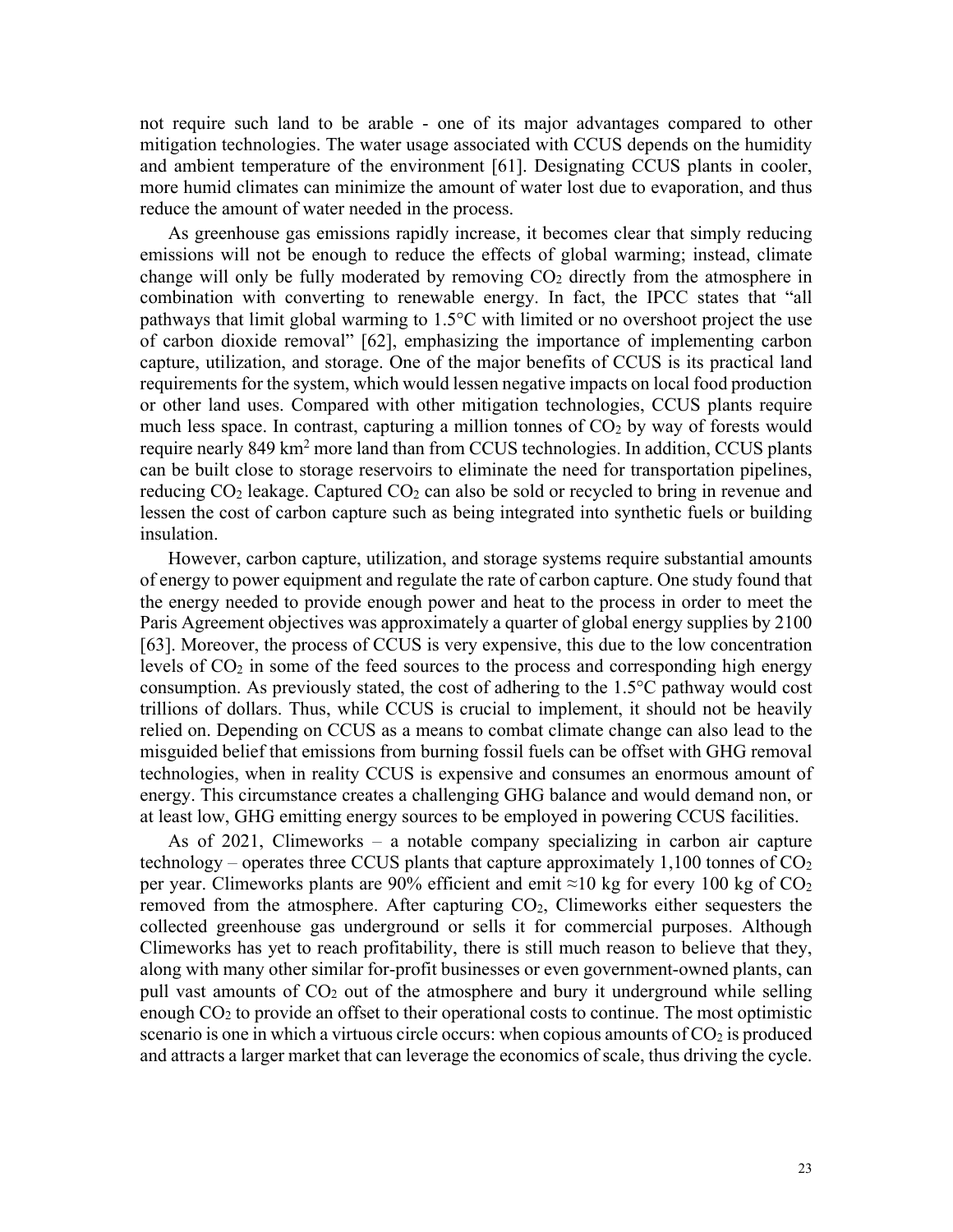| Global land<br>mass required $(km^2)$                                | Cost for<br>implementation<br>of practice<br>(\$/tonne removed) | Total cost for<br>implementation to<br>remove 10 gigatonnes<br>$CO2$ per year (see<br>Introduction) | Energy consumption<br>(kWh <sup>a</sup> /tonne)<br>removed) | Water usage<br>(tonne/tonne<br>removed) |
|----------------------------------------------------------------------|-----------------------------------------------------------------|-----------------------------------------------------------------------------------------------------|-------------------------------------------------------------|-----------------------------------------|
| 400 km <sup>2</sup> to 24,700 km <sup>2</sup><br>per Gt (non-arable) | $$100 -$<br>\$1,000/tonne<br>removed                            | $$1$ trillion - $$10$<br>trillion/year                                                              | $2,000$ kWh/tonne of<br>$CO2$ removed                       | 1 - 7 tonnes/tonne<br>of $CO2$ removed  |

**Table 5: Carbon Capture, Utilization, and Storage Data Analysis**

# a: Kilowatt hour (3,600 kilojoules)

# *Stratospheric Aerosol Injection:*

In June 1991, a volcano located in the Philippines (Mount Pinatubo) erupted, explosively ejecting about 20 million tons of sulfur dioxide into the atmosphere which, after forming particulates, reflected substantial amounts of sunlight back into space that would have otherwise reached the Earth's surface. As the contents of Pinatubo volcanic plumes became distributed across the planet, major cooling effects resulted. This eruption lowered the global temperature by nearly 0.6 °C. Stratospheric aerosol injection (SAI) aims to mimic this cooling effect by spraying large quantities of reflective particles into the stratosphere. Because aerosol particles scatter and absorb sunlight, they can greatly influence plans to cool the climate. However, due to its many shortcomings, this proposed type of climate engineering is currently only theoretical.

Chiefly, the obvious benefit of SAI methodology involves the rapid cooling of Earth. The amount of cooling and the duration of its effects depend on the type, amount, and duration of the aerosols. Possible particle types range from sulfur dioxide (commonly used as sprayed reflective particles) to finely powdered salt or calcium. Unlike marine sky brightening (discussed later in this section), SAI is not deployed in the atmosphere but rather in the stratosphere, which does not contain heavy rain clouds that could quickly disperse the pollutants. Thus, it is likely that heavy influxes of aerosol particles could remain in the stratosphere for a longer amount of time until natural chemical processes and atmospheric circulation washes them away. If efforts are implemented successfully, a majority of climate change mitigation success reactions would follow, including the reduction or reversal of land/sea ice sheet melting, an increase in plant productivity, reduction/reversal of sea-level rise, and an increase in terrestrial  $CO<sub>2</sub>$  sink from enhanced sequestration in soil and oceans.

On the contrary, SAI is dismissed by many members of the scientific community because of a large number of potential consequences upon implementation. While SAI would lower global temperatures, droughts in certain continents would still likely ensue, if not worsen. According to the Geoengineering Model Intercomparison Project, temperatures in tropical areas would cool, yet areas with higher latitudes would warm, as well as cause increased extreme climates and ice sheet melting. Additionally, climate change-related problems such as ocean acidification from  $CO<sub>2</sub>$  forming carbonic acid would not be addressed and resolved by SAI since this technique can only mitigate surface climate issues. A variety of atmospheric impediments would also arise from SAI, for example, solar power and ground-based optical astronomy would be greatly hindered by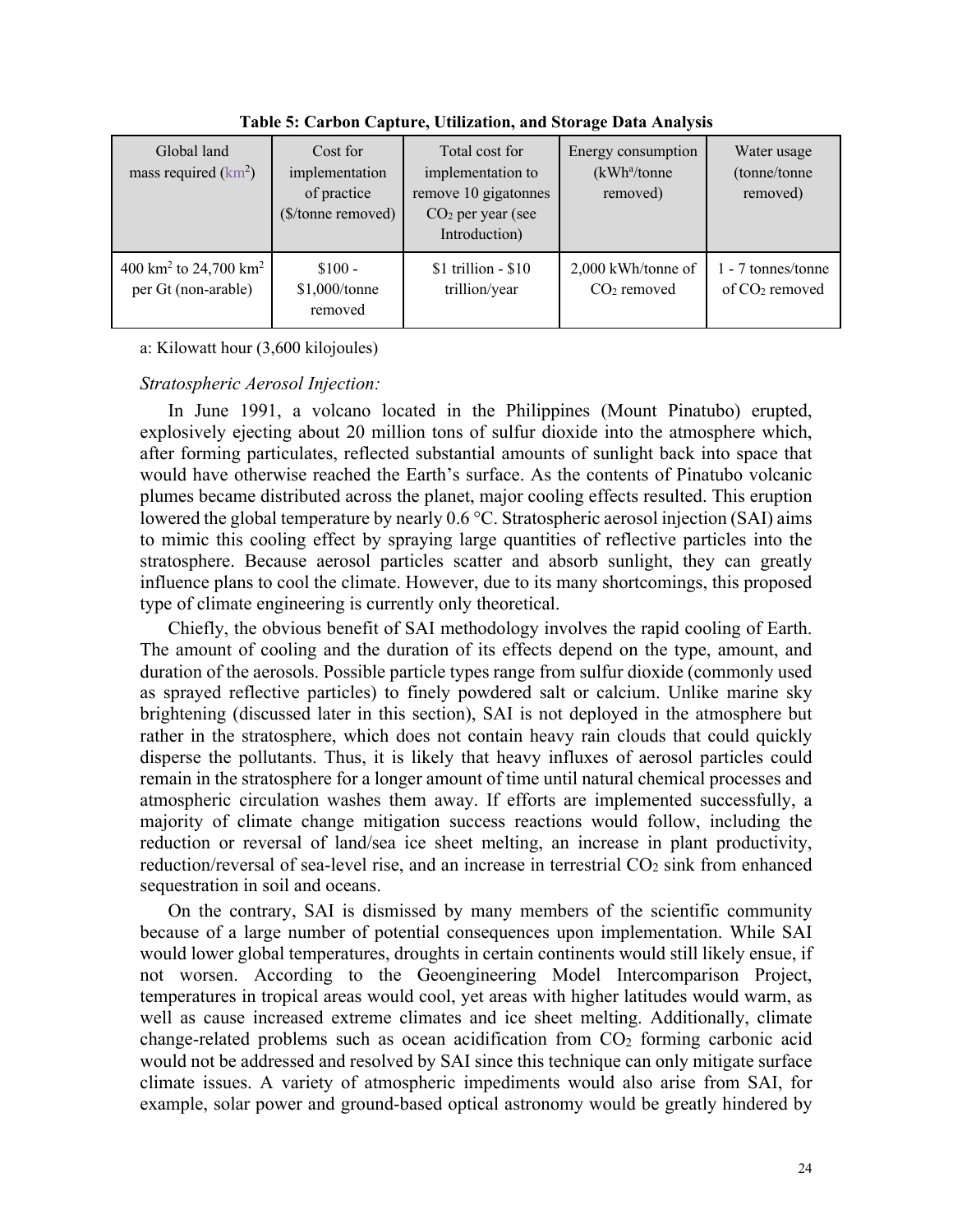the use of this mitigation strategy. Commercial/military control of this technology should also be mentioned as possible consequences of SAI. In addition, international conflicts would be extremely difficult to avoid because the implementation of SAI would require the agreement of each and every country, and withdrawal from the agreement at any time could cause the entire operation to fail. This could lead to the termination effect, which would have disastrous consequences once this grand-scale geoengineering strategy is paused. "If geoengineering were halted all at once, there would be rapid temperature and precipitation increases at 5–10 times the rates from gradual global warming" [64]. Lastly, just as other mitigation strategies such as space-based mirrors and direct air capture can introduce a moral hazard, success with SAI may cause global populations and governments to increase support towards these temporary technologies and reduce funds for permanent solutions such as renewable energy and better agricultural practices. Thus, it is vital for government leaders and policymakers to acknowledge that these solutions are short-term, flawed, and only considered as temporary relief from the repercussions of global warming.

After examination of its many disadvantages in practice, SAI is suggested to be best regarded as only a theory rather than having real application potential. Other solutions that are more long-term and do not involve nearly so many negative consequences should be evaluated further and considered instead. If SAI is implemented, policymakers must remember that SAI is not and cannot be a substitute for permanent mitigation strategies.

### *Marine Sky Brightening:*

The basic idea of marine sky/cloud brightening (MSB) is to enhance cloud reflectivity by cloud seeding with seawater particles or with other synthesized chemicals. Seawater is sprayed into the air to inject salt into the clouds, increasing albedo (sunlight reflection back into space), thereby aiming to offset climate change. This type of solar radiation management (SRM) would require a sufficient amount of salt crystals to ensure an effective reflection rate while also being small enough in size to not promote precipitation. If implemented successfully, cooling effects would promptly follow and could be fairly effective in mitigating global warming.

The impacts of marine sky brightening would be immediate and reversible in the short term. Compared to other SRM techniques, marine sky brightening is considerably more financially feasible. According to a report published in 2008, in addition to approximately £50 million for research, development, and tooling, "50 spray vessels costing approximately  $\pounds1-2$  million [\$2 million] each could cancel the thermal effects of a 1-year increase in world  $CO_2$ ", adding up to nearly £50-110 million to offset the thermal damage done by 1 year of  $CO<sub>2</sub>$  increase [65]. By comparison, space-based mirrors require between one to ten trillion dollars for effectiveness. Furthermore, MSB also allows for the localization of solar radiation protection. This technology can be directed to shield specific areas such as areas with ice sheets that are at greater risk due to global warming.

Similar to deploying sunshade configurations in the atmosphere, MSB also concerns international law and politics. In particular, the United Nations Convention on the Law of the Sea (UNCLOS) states that parties are obligated to "protect and preserve the marine environment" from any polluting source. Whether MSB particles would be considered a polluting source remains unclear, and any negative effects of MSB could lead to immediate violation of the law. Moreover, a limited understanding of the complex nature of clouds could lead to unexpected consequences. Large-scale climate patterns and precipitation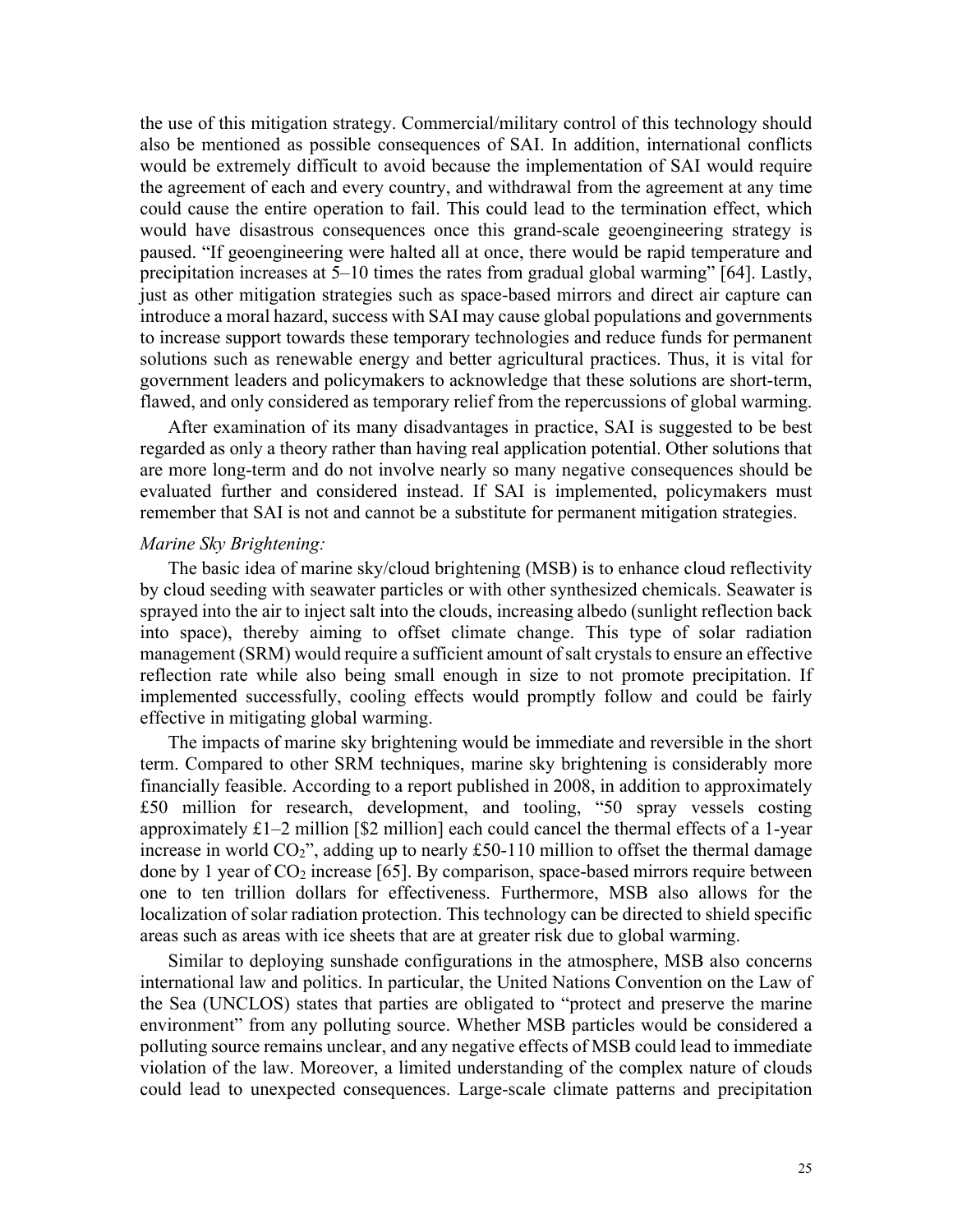could be greatly affected, though climate experts suggest that SAI technology and usual climate change patterns would result in more drastic weather changes.

Enhancing cloud reflectivity has the most impact (both beneficial and detrimental) on local and regional precipitation, temperatures, and run-off. Thus, compared to SAI technology, MSB is able to localize its reflective effects and is roughly less expensive. While both should be considered as temporary fixes, MSB may be more moderate for known adverse effects and SAI involves several unknown effects. The brightness of clouds and reflectivity rates drop dramatically after a few days of cessation of the technology; therefore, MSB is easily controllable, making it an ideal temporary relief solution. It is important to note, however, that a sharp halt of activity could lead to the termination effect, and the reduced carbon sink could lead to significantly warmer temperatures, similar to the usage of SAI. Marine cloud brightening, although able to produce a reductive effect on both regional and global warming, will likely cause its own changes to climate, and constant cloud assessments and modifications will be required to ensure there are no serious adverse effects of MSB.

### *Space-Based Mirrors:*

In addition to efforts for reducing GHG emissions and storing away GHG, alternative methods to counteract global warming have been theorized and researched for potential deployment. Among these include a newly developed yet promising field: space-based mirrors. Similar to the concepts of stratospheric aerosol injection and marine sky brightening, this idea aims to reflect solar energy away from Earth. Optimal placement of these large reflective sun shades is near the Sun-Earth L1 Lagrange equilibrium point, where the Earth and Sun's gravity are in balance, thus ensuring the mirrors remain stationary with only minor attitude adjustments required. It is important to note that this strategy, along with other solar radiation management techniques, should be viewed as a last resort rather than a continuously implemented policy. This is due, in part, to some of the disadvantages regarding these rapid GHG reduction processes that will be discussed later.

Although the deployment of large-scale space-based mirrors may pose too monumental a task to be practical, sunshade configurations have been viewed to be one of the most efficient methods in solving climate change [66]. Deploying large orbital sunshades allows for the concentration of specific areas that are most directly impacted by the effects of climate change. Examples of such regions include the North and South poles, as well as African countries and clusters of small islands. By erecting shields to prevent overheating in those areas, local and regional environments that face the greatest dangers can be temporarily rescued until other, more permanent solutions are implemented.

However, only by reducing GHG emissions and addressing the excess GHG already existing in our atmosphere and oceans can a permanently stable state of life on Earth be achieved. Future generations cannot rely on simply resisting climate change without addressing its root causes, and future implementation of space shades followed by their success might lead the public to demand more of the same, eventually resulting in the dependence of these short-term, "back end of the pipe" relief measures. Ocean acidification, among other internal environmental issues caused by excessive GHGs in the atmosphere, remains entirely unsolved by the blockage of sunlight, whether via mirrors or reflective particles. In addition, the present economic feasibility of this solution is low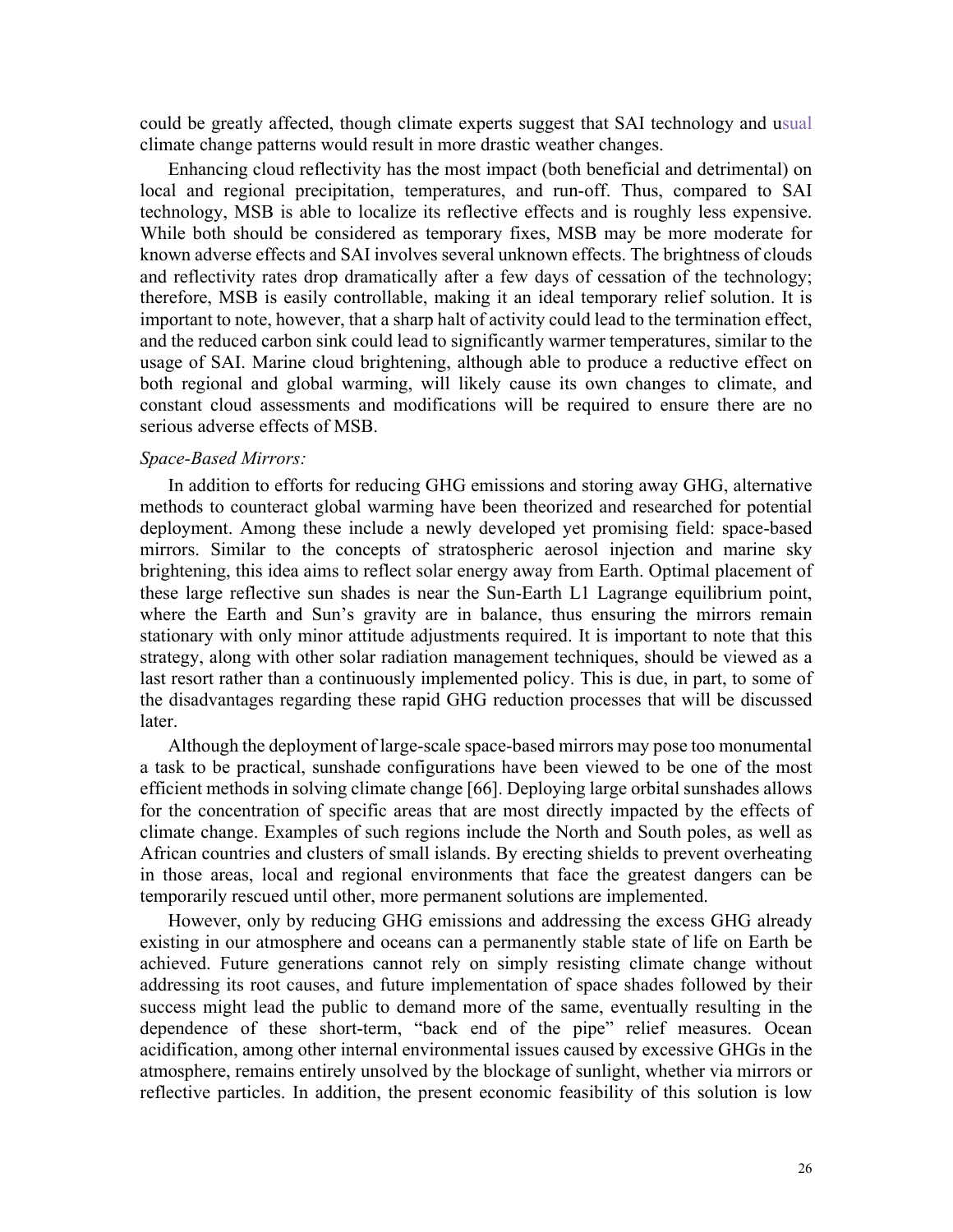unless stronger motivations and funding for SAI emerges. Some estimations value the cost of space transportation and construction to be between one and ten trillion dollars. Lastly, adverse effects such as unintended influences on Earth's various natural cycles and cultivation of crops are also shortcomings to carefully consider.

While computer simulations have demonstrated that space-based mirrors are theoretically successful, uncertainty will always remain until experiments have been conducted at a scale large enough to ensure the safety and effectiveness of this mitigation strategy in the real world. In addition, global consensus must be achieved before implementation, otherwise negative results occurring in some countries while success in others may prompt political blame and, in the worst case, global warfare. As per the general view of the scientific community, it would be most optimal to continue regarding solar radiation management techniques (SRM) as a last resort and undertake extreme caution during any implementation efforts.

# **Geological**

### *Geologic Reservoir Sequestration:*

Geologic reservoir sequestration, or geological sequestration, is a mitigation strategy used after  $CO<sub>2</sub>$  is captured "at the point of emission" from industrial capturing methods. This is done by storing captured  $CO<sub>2</sub>$  "in deep underground geological formations" through physical or chemical implementations. Similar to the storing process in the Bioenergy Carbon Capture and Storage (BECCS) solution, the  $CO<sub>2</sub>$  captured is physically stored "within a cavity in the rock underground," regardless of whether these geological structures are "large man-made cavities" or "the pore space present within rock formations" [67]. However, different from BECCS, with geologic reservoir sequestration collected CO<sub>2</sub> is usually "pressurized until it becomes a liquid, and then…injected into porous rock formations in geologic basins", and this process of carbon storage, also known as tertiary recovery, plays an important part in enhanced oil recovery [68]. Other methods of storing fully oxidized carbon involve the transformation of  $CO<sub>2</sub>$ , such as "dissolving  $CO<sub>2</sub>$  in underground water or reservoir oil", "adsorption trapping", and "decomposing  $CO<sub>2</sub>$  into its ionic components", and chemically combining and attaching these captured carbons with other underground substances by "locking  $CO<sub>2</sub>$  into a stable mineral precipitate" [67]. A large amount of these types can be found in the U.S.'s coastal plains regions (e.g., "The coastal basin from Texas to Georgia. . . accounts for 2,000 metric gigatons, or 65[%], of the storage potential" [68]. Therefore, it is crucial for organizations to pinpoint the most optimal location for such implementation, such as "mature oil and natural gas reservoirs[,] oil and gas-rich organic shale[,] uneconomic coalbeds[,] deep aquifers saturated with brackish water or brine (saline)[,] salt caverns[, and] basalt formations," [67] can help to ensure the process proceeds smoothly.

One of the most obvious benefits of geologic reservoir sequestration is the improvement in atmospheric concentrations of  $CO<sub>2</sub>$ . By trapping the  $CO<sub>2</sub>$  before it reaches the atmosphere,  $CO<sub>2</sub>$  density will be reduced therefore slowing down the growth rate of greenhouse gasses. This process, however, may generate a larger consumption of fossil fuels if no cleaner energy sources are broadly adopted, which leads to one of the main concerns regarding geologic reservoir sequestration - the location and transportation of  $CO<sub>2</sub>$  as it affects the overall balance of energy and  $CO<sub>2</sub>$ . Due to the locations of most "oil" sands and coal-burning electrical plants" being situated away from the suitable geological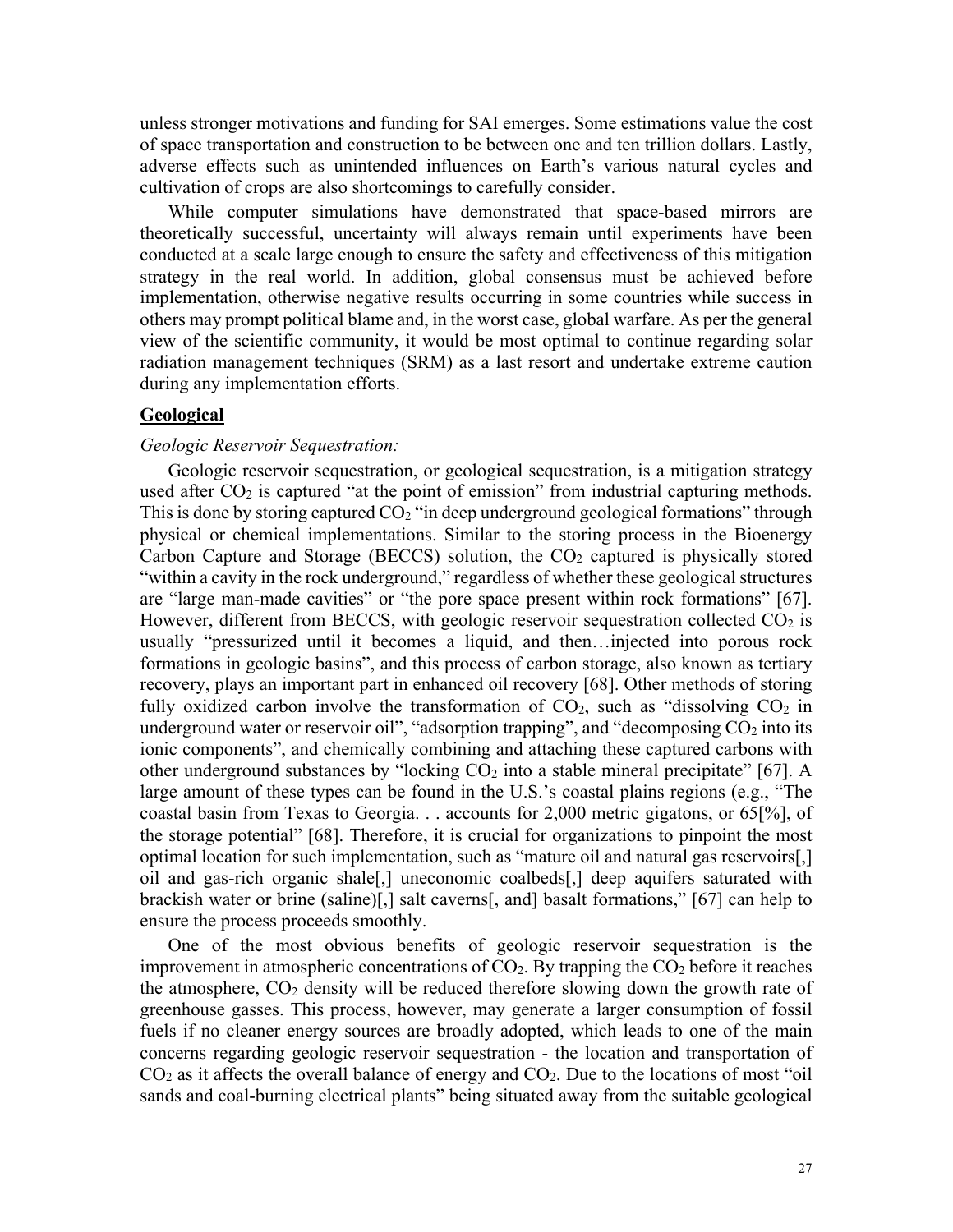areas for carbon injection,  $CO<sub>2</sub>$  must be transported through pipes or on trucks over long distances to be stored underground [67]. The transportation process entails extra costs and energy, and emits a considerable amount of  $CO<sub>2</sub>$  itself which undermines the strategy's intent. To put in perspective, approximately  $$88.90/tCO<sub>2</sub>$  is required to transport 1 million tonnes per annum of  $CO_2$  (Mtpa $CO_2$ ) over 500 miles while it "assumes extra monitoring requirements for CO<sub>2</sub> storage" [69]. In addition, an increase in energy and resource consumption can be observed through the construction and operation of such facilities, bringing further concerns both economically and environmentally to the surface. The number of carbon injections is ultimately limited to prevent increasing the probability of natural disasters such as earthquakes. Current EPA underground injection control programs, such as the Maximum Allowable Surface Injection Pressure (MASIP), establish regulations for carbon injections based on "calculated, testable, and well documented" pressure requirements that will prevent unintended formation fracturing which may arise during the process of injections. Other substantive risks include fracking which would potentially lead to brine water leakage and result in freshwater contamination. This, in turn, may also affect how the strategy is perceived by the government and the general public [70].

As a contemporary of BECCS, geologic reservoir sequestration has been implemented in only a few instances and is still largely in its developmental stage. Some examples where geological sequestration is used include "offshore natural gas production" and to "boost production from oil fields by displacing trapped oil and gas". Similar uses of this strategy can be further adopted as the technology more fully develops (e.g., carbon transportation, pipe leakage prevention, injection methods/architectures, etc.), increasing its carbon capture potential and reducing the costs and landmass requirements [71]. Geological sequestration is largely interconnected with many other mitigation technologies, so the increased implementation of others is likely to lead to an expansion of geologic reservoir sequestration practices as well.

| <b>Work Cited:</b><br>[50]             | Approximate<br>$CO2$ sequestered<br>in depleted oil<br>reservoirs | Global annual<br>$CO2$ removal<br>Potential<br>(GtCO <sub>2</sub> ) | Global total<br>$CO2$ removal<br>capacity<br>(GtCO <sub>2</sub> ) <sup>a</sup> | Global land mass<br>required (Mt) to<br>store $CO2$ (km <sup>2</sup> ) | Total cost for<br>implementation of<br>practice<br>(\$/tCO <sub>2</sub> ) |
|----------------------------------------|-------------------------------------------------------------------|---------------------------------------------------------------------|--------------------------------------------------------------------------------|------------------------------------------------------------------------|---------------------------------------------------------------------------|
| Geologic<br>Reservoir<br>Sequestration | $30 \text{ GtCO}_2$                                               | $\approx$ 35                                                        | $5,000 - 25,000$                                                               | 50 - 100 Mt $\approx$ 100<br>km <sup>2</sup>                           | $7 - 13$                                                                  |

**Table 6: Geologic Reservoir Sequestration Data Analysis**

a: Gigaton of  $CO<sub>2</sub>$ 

# *Soil Carbon Sequestration:*

Throughout human history most anthropogenic soil alterations usually resulted in a degradation of up to 50% to 70% of soil carbon storage and decreased more than 840 GtCO<sub>2</sub> of soil carbon. For example, forests were converted into farms or croplands, and farms were replaced by industrial factories or cities, etc. Therefore, soil carbon sequestration serves as a reversal process of these and other carbon-depleting practices and restores the soil with plants that best suit the land, transforming infertile soil back to its initial generative states and re-introduces "the chemicals that inhibit the mycorrhizal and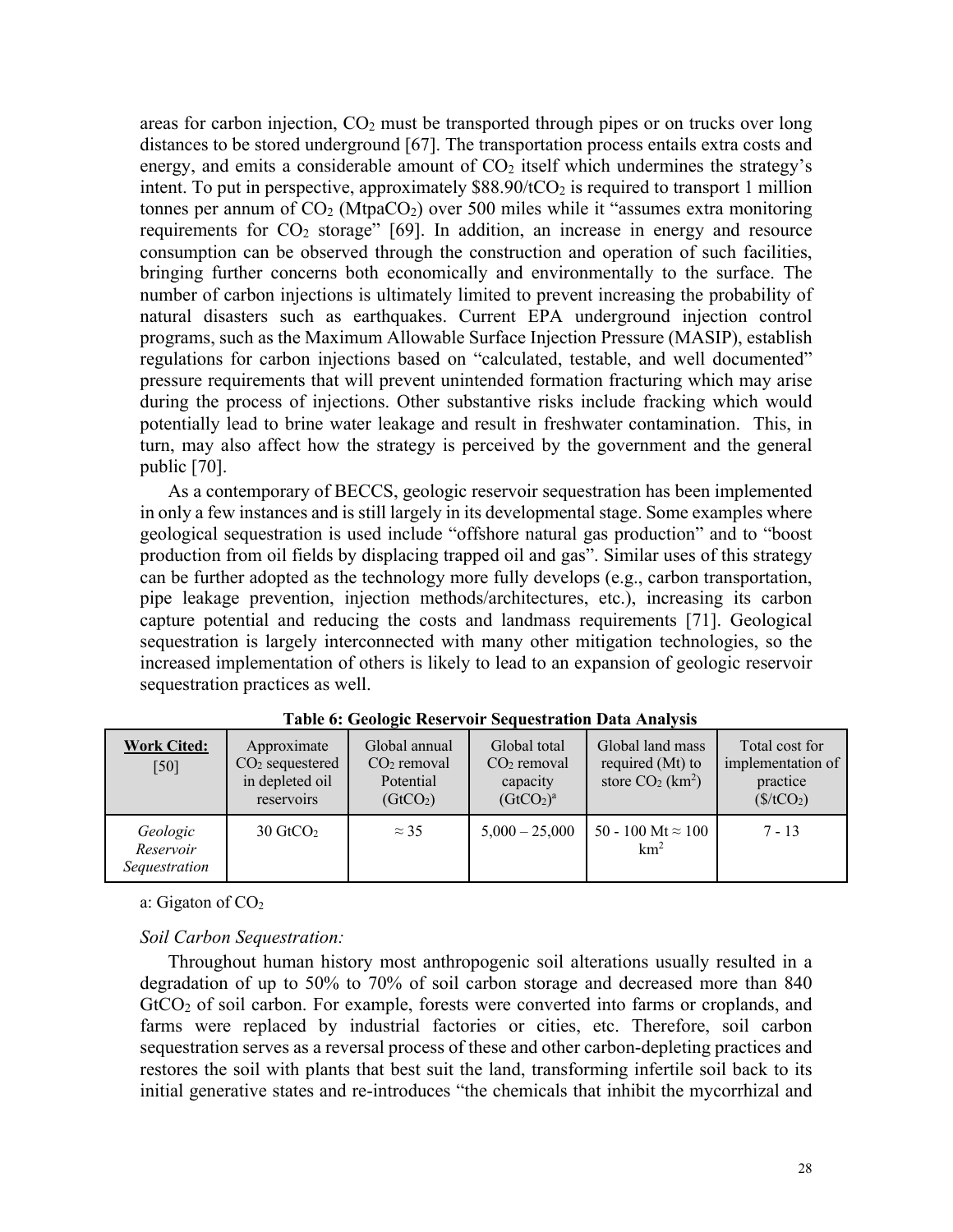microbial interactions that store carbon" [72]. "Launched by France on December 1<sup>st</sup> 2015 at the COP 21," [73], the 4 per 1,000 initiative is one of the many soil carbon sequestration organizations and initiatives. Intending to increase plant and soil (top  $30 - 40$  cm) carbon absorption and storage by 4% every year through afforestation and other agroecological practices, the initiative not only hopes to improve soil carbon storage but also food security and agricultural adaptation under climate change. Other practices such as changes in agricultural methods and restoration of forests, grasslands, and wetlands can all yield increases in soil carbon storage.

The main benefits brought through soil carbon sequestration are that a healthier soil obtains a stronger defense against challenges brought by climate change such as drought, flood, and heavy rainfall, and by requiring fewer fertilizers to be used, is economically, ecologically, and environmentally less of a burden. In addition, by improving and restoring the health of the soil, afforestation and reforestation can encourage an increase in agricultural productivity.

However, soil carbon storage is not infinite, meaning the amount of carbon that can be stored in the soil will reach its natural capacity at a given point, so residents and farmers are encouraged to better understand the details of new techniques and their role in increasing soil carbon storage. Transitions from one agricultural technique to another requires time and money, so providing a considerable amount of financial support to the people involved can efficiently improve the smoothness of this transition. In addition, the composition of soils varies worldwide, so to truly understand which species of plant or crop and farming techniques are best for a specific region and its type of soil requires a large amount of research. By encouraging research, different areas will have a better understanding of the particulars of their soil and accordingly, will be better equipped to maximize improvements by implementing the most optimal techniques for their soil rather than merely planting more trees.

Similarly, "blue carbon" (discussed further in the following section) serves the same purpose as soil carbon sequestration, only here sequestration is implemented in coastal and other regions involving bodies of water (e.g., mangroves, tidal marshlands, seagrass beds, and other tidal or saltwater wetlands).

| <b>Work Cited:</b>           | Measurable     | Global annual $CO2$               | Global total $CO2$                       | Global soil carbon       | Total cost for              |
|------------------------------|----------------|-----------------------------------|------------------------------------------|--------------------------|-----------------------------|
| [74]                         | amount of soil | removal Potential                 | removal capacity                         | storage capability       | implementation of           |
| $[72]$                       | for $CO2$ (cm) | (GtCO <sub>2</sub> ) <sup>a</sup> | (GtCO <sub>2</sub> ) <sup>a</sup>        | (tCO <sub>2</sub> /acre) | practice $(\frac{f}{CO_2})$ |
| Soil carbon<br>sequestration | $(15-40)^{b}$  | $(1-5)^{b}$ : 2050 <sup>c</sup>   | $(104 - 130)^{b}$ :<br>2100 <sup>c</sup> | $\approx 8$              | $(0-100)^{b}$               |

**Table 7: Soil Carbon Sequestration Data Analysis**

a: Gigaton of  $CO<sub>2</sub>$ 

b: "x - y" represents the domain and limitation of the variable from x to y

c: "(z)" represents the year said goal should be achieved

#### **Coastal/Oceanic**

For coastal and oceanic areas, the ocean  $CO<sub>2</sub>$  removal techniques are separated into four general sub-sections: ecosystem restoration (e.g., mangrove/seaweed/wetland restoration, marine permaculture, and restocking of whale populations), ocean fertilization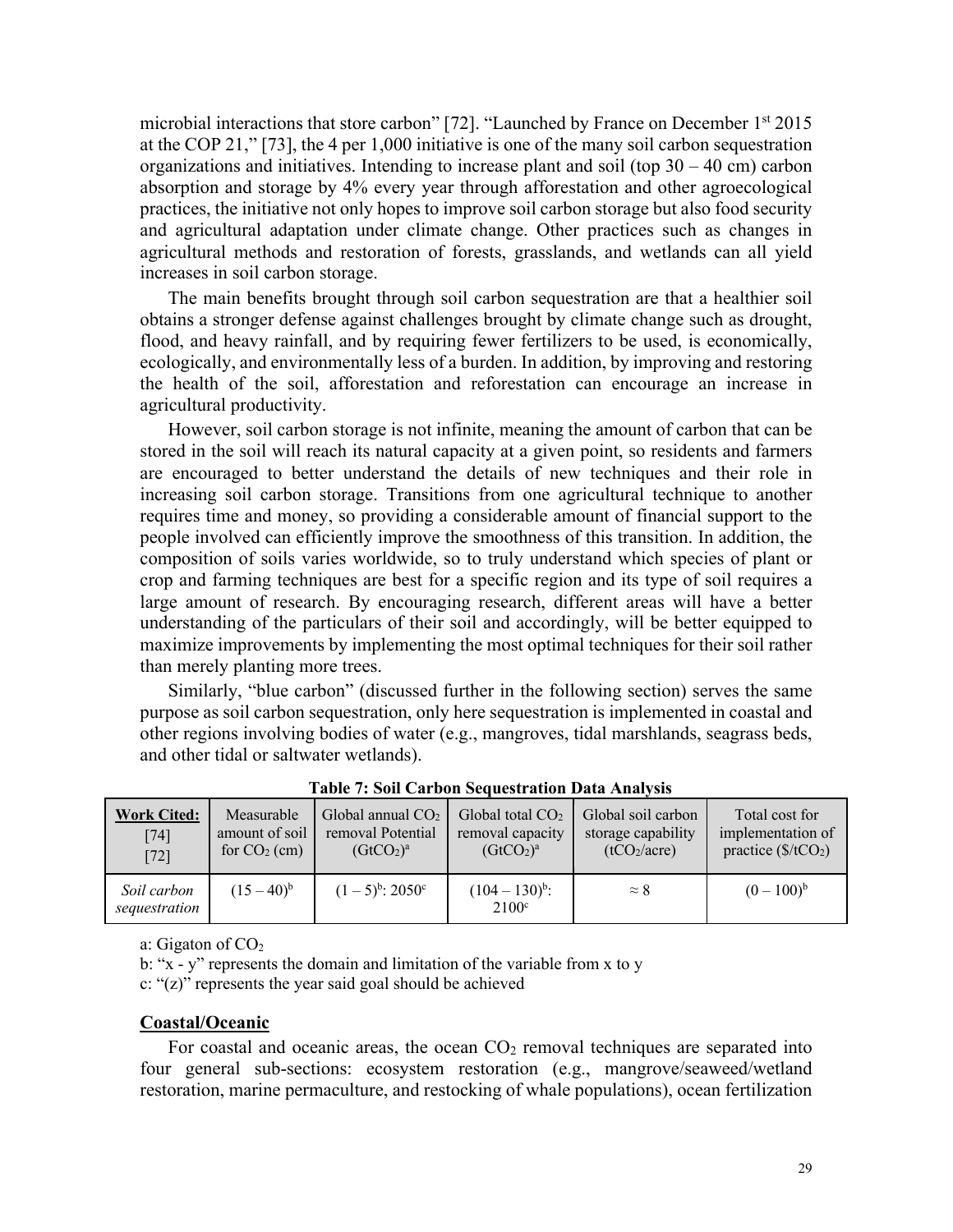(e.g., iron/nitrogen/phosphorus fertilization, and artificial upwelling/downwelling), modification of ocean chemistry (e.g., ocean alkalinity enhancement, and seawater  $CO<sub>2</sub>$ stripping), and  $CO_2$  storage (e.g., seabed/sub-seabed storage of  $CO_2$  capture on land, and deep-sea storage of crop waste/macroalgae deposition). Although not all of the listed solutions will be explored, some of the most optimal and beneficial sub-sections and solutions are included in this section of the paper (e.g., ocean alkalinity enhancement, ocean fertilization, and enhanced ocean productivity) [75].

### *Ocean Alkalinity Enhancement:*

Associated with climate change and global warming consequences, the ocean presents our society and governments with many concerns and issues such as sea level and temperature rise, melting of the polar ice caps, and ecosystem and bio-habitat imbalances. One of the many sources that triggered these related issues is the increasing atmospheric  $CO<sub>2</sub>$  level. This has caused the escalation of ocean acidity, and with ocean acidification, many florals, corals, and other oceanic organisms are significantly affected, disrupting the complex food web of the oceans. In addition, a higher concentration of  $CO<sub>2</sub>$  in our atmosphere had led to a higher temperature overall, defrosting the ice caps and elevating the sea level. Utilizing the vast material for carbon capture and storage provided by the ocean, however, a mitigation strategy can be implemented that would withdraw and chemically lock away  $CO<sub>2</sub>$  from the atmosphere in the ocean basin for hundreds and possibly thousands of years. Currently, ocean basins worldwide naturally hold roughly  $39,000$  GtCO<sub>2</sub>, while the increasing CO<sub>2</sub> concentration level of Earth's atmosphere currently is at 412 parts per million (ppm). Alkalinity can be produced to neutralize ocean acidity through the process of alkaline minerals (e.g., limestone and basalt) weathering and eroding, from which the alkaline minerals extract hydrogen ions  $(H<sup>+</sup>)$  from the ocean basin to drive up the basicity of the seawater. This restoration of equilibrium can be achieved, albeit over geologically long periods of time, via the reaction where "[the] chemical change shifts the carbonate chemistry equilibrium from dissolved  $CO_2$  and carbonic acid (H<sub>2</sub>O +  $CO<sub>2</sub>$ ) to bicarbonate (HCO<sub>3</sub><sup>-</sup>) and carbonate (CO<sub>3</sub><sup>2</sup>) ions," so "[t]he conversion of dissolv[ing]  $CO<sub>2</sub>$  into bicarbonate [would be able to] create a  $CO<sub>2</sub>$ -deficiency in surface waters, thereby pulling more atmospheric  $CO<sub>2</sub>$  into the ocean" [76]. In another  $CO<sub>2</sub>$ mitigation path, carbonic acid, produced when  $CO<sub>2</sub>$  reacts with the seawater, is broken into hydrogen ions and bicarbonate ions and calcifying organisms which then transforms these bicarbonate ions into calcium carbonate as the chief components of their shells and skeletons. As those organisms expire, they bury the calcium carbonate they carry within themselves in the ocean floor and the  $CO<sub>2</sub>$  is locked away in the form of minerals. Throughout recent human history, this natural process alone managed to "absorb approximately thirty percent of [the] anthropogenic carbon  $CO<sub>2</sub>$  emissions since the beginning of the Industrial Revolution," [75]. Regardless of the natural process of ocean acidity neutralization and carbon storage exceeding the human survival timeline, this constitutes only a minimal force in combating climate change. Therefore, artificial ocean alkalinity enhancement such as the "accelerated weathering of alkaline rock", "addition of manufactured alkalinity products", and molecular pumps are recommended for consideration when adapting this negative emission technology to increase this process's efficiency and effectiveness in carbon extraction and sequestration [76].

Ocean alkalinity enhancement can be put into practice by accelerating the natural process of locking  $CO<sub>2</sub>$  and ocean acidity in the ocean basin in a variety of ways, requiring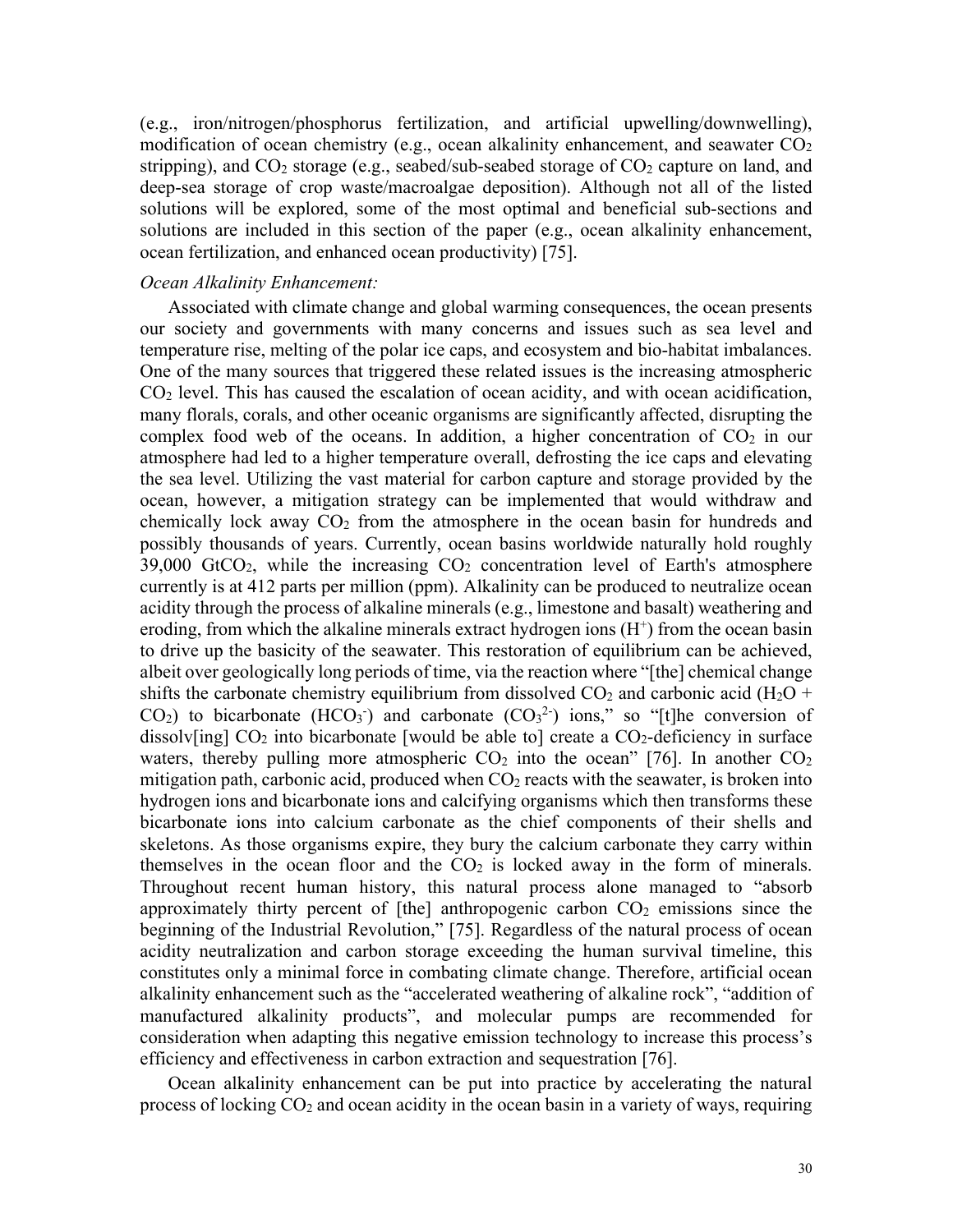30% of the ocean body. Two ocean alkalinity enhancement methods will be explored in this section. The first strategy is to use a controlled accelerated weathering reactor that combines crushed limestone, extracted seawater, and  $CO<sub>2</sub>$ -rich flue gas to separate the acidic seawater and create an alkalized seawater solution that is then injected back into the ocean and locked away in the deep ocean's carbon vault. The second strategy is to insert finely ground alkaline rocks (e.g., limestone  $\Rightarrow$  lime, and silicate-rich rocks) into the ocean floor, thereby promoting and advancing the natural geological cycle of securing  $CO<sub>2</sub>$  in the ocean basin. Both strategies mimic oceanic carbon extraction processes which have been occurring over the past few billions of years, but are implemented in this practice to greatly compress its naturally long timescale [76].

When ocean alkalinity enhancement is implemented to scale, in proportion to the threats posed by climate change, a significant amount of  $CO<sub>2</sub>$  can be mitigated successfully through this Negative Emissions' Technologies (NET), although the result will come with a corresponding price [77]. Several benefits ocean alkalinity enhancement brings to Earth's overall environment, atmosphere, and ecosystem, are associated with the specific alkaline methods. For example, methods such as electrochemical weathering, a technology that allows scientists and operators to produce enough alkalinity to securely sequester  $CO<sub>2</sub>$  by pumping seawater through an electrochemical system, rearranges the water and salt molecules in that pumped seawater to produce two separate solutions: acid and basic. The acidic solution is removed and can be sampled for scientific research enabling better ocean alkalinity enhancement methods, while the basic solution is injected back into the ocean to neutralize ocean acidity and increase the ocean's carbon extraction ability [76]. For this method specifically, valuable by-products such as hydrogen and oxygen gas, silica, and nickel/iron hydroxides, presenting as a source of energy, are created. Other methods, such as the utilization of silicate-rich minerals (e.g., olivine), produce carbonate sediments which are disposed into the sea water where they release iron and silica, fertilizing the ocean's biodiversity to various scales. Moreover, this method alone can mitigate 12% of the global energy-related  $CO<sub>2</sub>$  emissions annually, hence ocean alkalinity enhancement methods can capture and sequester vast amounts of  $CO<sub>2</sub>$  from the atmosphere for an extremely long duration lasting up to hundreds of thousands of years. In general, regardless of the acid neutralization methods, ocean alkalinity enhancement is aimed at directly reversing ocean acidification; therefore, increasing marine ecosystems' biodiversity, health, and population protection while removing  $CO<sub>2</sub>$  from the atmosphere [78].

The biggest concern regarding ocean alkalinity enhancement technologies is the uncertainties of different aspects related to the processes. Biogeochemical side effects such as alteration of ocean chemistry and damage to the marine ecosystem are likely to be introduced by this mitigation strategy, where such changes can intensify the vulnerability of biodiversity, food security, resident health, water quality, etc., and possibly disrupting and degrading the local and even regional economics [78]. The root cause of biogeochemical side effects are the heavy metals embedded in the alkaline materials that are dumped into the ocean, which can become widespread among the oceanic food chains, and the extensive mining of alkaline raw materials, raising environmental, societal, and local health concerns along with these processes having a comparably high level of energy consumption [79].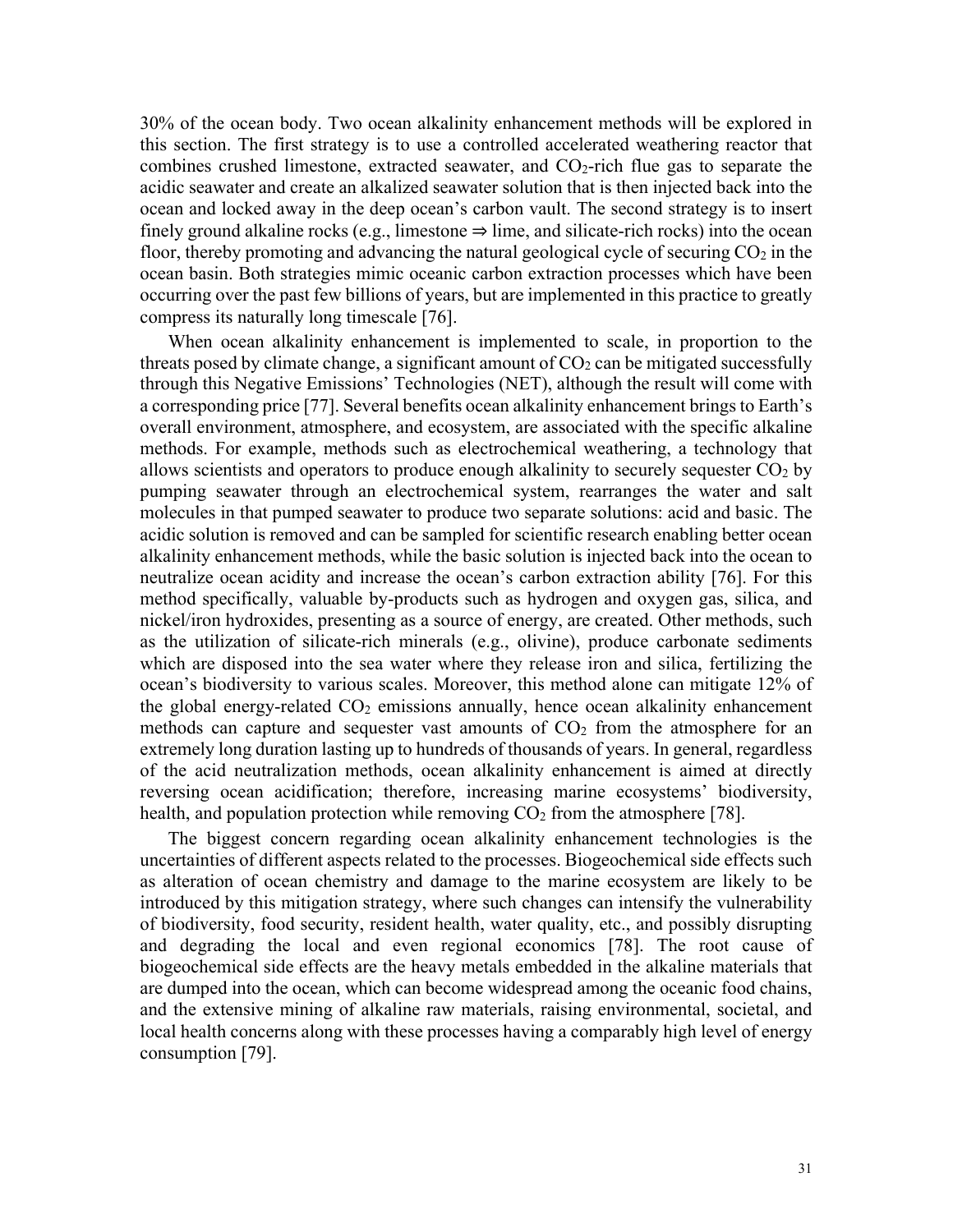| <b>Work Cited:</b><br>$[78]$<br>$[75]$<br>[80]<br>[81] | Proportion of<br>Carbon (t) $\Leftarrow$<br>Material $(t^a)$ | Global annual<br>$CO2$ removal<br>Potential<br>(GtCO <sub>2</sub> ) <sup>b</sup> | Global total<br>anthropogenic<br>activity $CO2$<br>extraction<br>(GtCO <sub>2</sub> ) | Global land<br>mass required<br>$\frac{6}{6}$ of Earth's<br>surface) | Total cost for<br>implementation of<br>practice<br>$(\frac{\text{C}}{\text{C}})(C_2)^c$ |
|--------------------------------------------------------|--------------------------------------------------------------|----------------------------------------------------------------------------------|---------------------------------------------------------------------------------------|----------------------------------------------------------------------|-----------------------------------------------------------------------------------------|
| Ocean alkalinity<br>enhancement                        | $1tCO2 = 1 - 3.5$                                            | $> 2.5 - 2.9$                                                                    | $\approx 67$                                                                          | $> 70.9\%$                                                           | $5 - 160$                                                                               |

**Table 8: Ocean Alkalinity Enhancement Data Analysis**

a: Ton

b: Gigaton of  $CO<sub>2</sub>$ 

c: Cost in United States Dollars (USD) per tons of  $CO<sub>2</sub>$ 

Despite developments in research on ocean alkalinization and ocean chemistry associated techniques, ocean alkalinity enhancement technology still resides at an early theoretical level. Only if one were to ignore the negative environmental, biological, and economic side effects of ocean alkalinity enhancement, the technology could be put into practice. However, to responsibly minimize these negative effects and maximize the efficiency and effectiveness of the technology, ocean alkalinity enhancement technology will require much more research to be conducted before large-scale implementation can be reasonably considered. Additionally, the government should consider that research, development, operation regulations, environmental restrictions, and social sustainability should be applied and carried out in concert with the implementation of the ocean alkalinity enhancement to promote the beneficial factors of this technology while not neglecting the negative effects it brings [78].

#### *Ocean Fertilization (OF):*

Ocean fertilization (OF), a mitigation strategy that pulls out  $CO<sub>2</sub>$  from the atmosphere, utilizes the alteration of geoengineering on the ocean surface and ecosystem by adding nutrients (e.g., iron) to the upper layer of the ocean (i.e., euphotic zone) in an attempt to increase the phytoplankton population and activity, therefore increasing the ocean's carbon extraction efficiency and capacity. Nevertheless, because the marine carbon and nutrient cycle are considerably complex, to safely implement this mitigation strategy a detailed understanding of marine biology and the carbon/nutrient cycle must be obtained.

The ocean layer can be roughly categorized into four layers: surface ocean (i.e., euphotic zone: 0 - 100 m), twilight zone (i.e., mesopelagic zone: 100 - 1000 m), deep ocean (≥3700 m) and the seafloor (i.e., benthic zone). Activities and exchanges of carbon and nutrients thrive between the first three layers, while the seafloor contains mostly reactive sediments and the burial of  $CO<sub>2</sub>$ . Starting from the first layer, the large phytoplankton resides at the ocean surface. The phytoplankton consume  $CO<sub>2</sub>$  and atmospheric depositions (e.g., iron [Fe] and nitrogen [N]) through photosynthesis, which are then consumed by the bacteria, viruses, and zooplankton in the microbial loop [82]. Zooplankton, who also prey on the small phytoplankton and microzooplankton populations, are then captured by a higher trophic level of marine organisms, who are then devoured by the predators such as birds and fish. Through aquatic respiration, marine organisms extract the dissolved oxygen from the ocean water and excrete metabolic waste products (e.g., carbon dioxide, dimethyl sulfide, nitrous oxide, and methane) into the water, where those compounds move down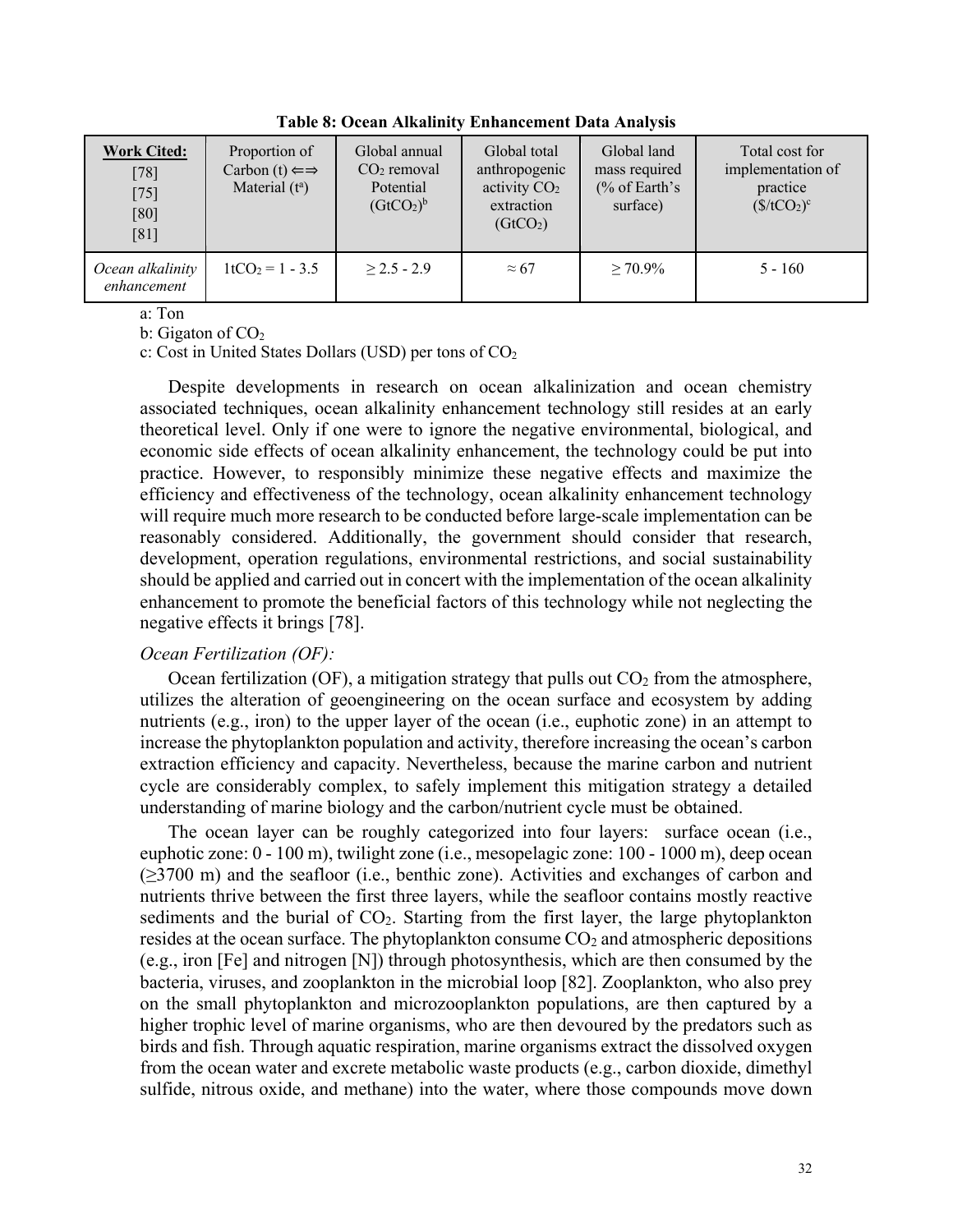the oceanic layers from the surface ocean to the twilight zone through the process of physical mixing. In addition, marine phytoplankton aggregate formations and detritus from the ocean surface drops down into the mesopelagic zone and combines to form the sinking particles of carbon and nutrients, where they settle into the deep ocean and are then decomposed by bacteria. There they are consumed by archaea who produce  $CO<sub>2</sub>$  through aquatic respiration and will be captured by the migrating zooplankton population in the twilight zone, or they condense their carbon and nutrient storage to create organic carbon. Regardless of the different pathways presented for these sinking particles, all pathways will eventually find their way into sediments and descend to the benthic zone where the carbon and nutrients they carry within them are locked away below the seafloor [82]. Moreover, when the temperature of the ocean's surface water decreases and its salinity increases, the surface becomes much denser than the water beneath, causing it to sink to the deep sea, in turn causing downwelling and deep-water formations, which can lock away the  $CO<sub>2</sub>$  from the surface in the ocean floor. Moreover, ocean upwelling occurs when the surface currents become dislocated from each other, bringing up the deep water to the surface while pushing down the surface water to the deeper layers (i.e., ventilation). This leads to a redistribution of water and with that heat, nutrients, and oxygen within the ocean, fertilizing the surface water and increasing the biological productivity of the surface ocean [83]. With the pathogen/pollutant/nutrient runoff from the coastal land area and the emission of  $CO<sub>2</sub>$  from the ocean floor sediments during its organic matter decomposition process (i.e., benthic  $CO<sub>2</sub>$  flux), which produces nitrogen, phosphorus [P], iron, and silicon [Si], ocean upwelling, downwelling, and ventilation can regulate and better distribute these materials, maximizing the ocean fertilization goals [82]. Therefore, because leveraging the ocean's carbon storage capacity is well into the distant future, by artificially accelerating these two processes (i.e., phytoplankton population activities  $\&$  ocean upwelling/downwelling), the ocean carbon extraction effectiveness and efficiency can be greatly improved.

Because ocean fertilization is implemented to accelerate a natural process that extracts  $CO<sub>2</sub>$  from the atmosphere, it is a relatively safe practice and technology. However, due to the lack of research on certain aspects of marine carbon and nutrient cycling that has not been fully explored, some unexpected problems may be created from the fertilization of ocean phytoplankton populations and the cumulative effects of ocean up/downwelling. Not only will ocean fertilization aid in the ocean alkalinity enhancement strategy to reduce seawater acidity, it can also serve to pull more  $CO<sub>2</sub>$  from the atmosphere in less time. Nevertheless, ocean eutrophication (i.e., "excessive richness of nutrients in a body of water, frequently due to runoff from the land, which causes a dense growth of plant life and death of animal life from lack of oxygen" [84] presents as a disadvantage of ocean fertilization, whereby the nutrient needs of the ocean may be exceeded, causing potential negative side effects. Needless to say, ocean fertilization on the phytoplankton population has a shortterm effect and requires further research to be conducted for longer-lasting results.

Calculations and data collection based on the "current technological readiness [and] the time needed to reach full implementation" [85] reflect the technological feasibility of ocean fertilization and is comparably low to other mitigation and adaptation technologies (e.g., reef restoration, renewable energy, vegetation, etc.) Furthermore, the cost-effectiveness of ocean fertilization is relatively lower than most other technologies in the same broad category, resulting in a desired "good" result with lesser economic input. Ultimately, to achieve high levels of carbon extraction without provoking ocean eutrophication and/or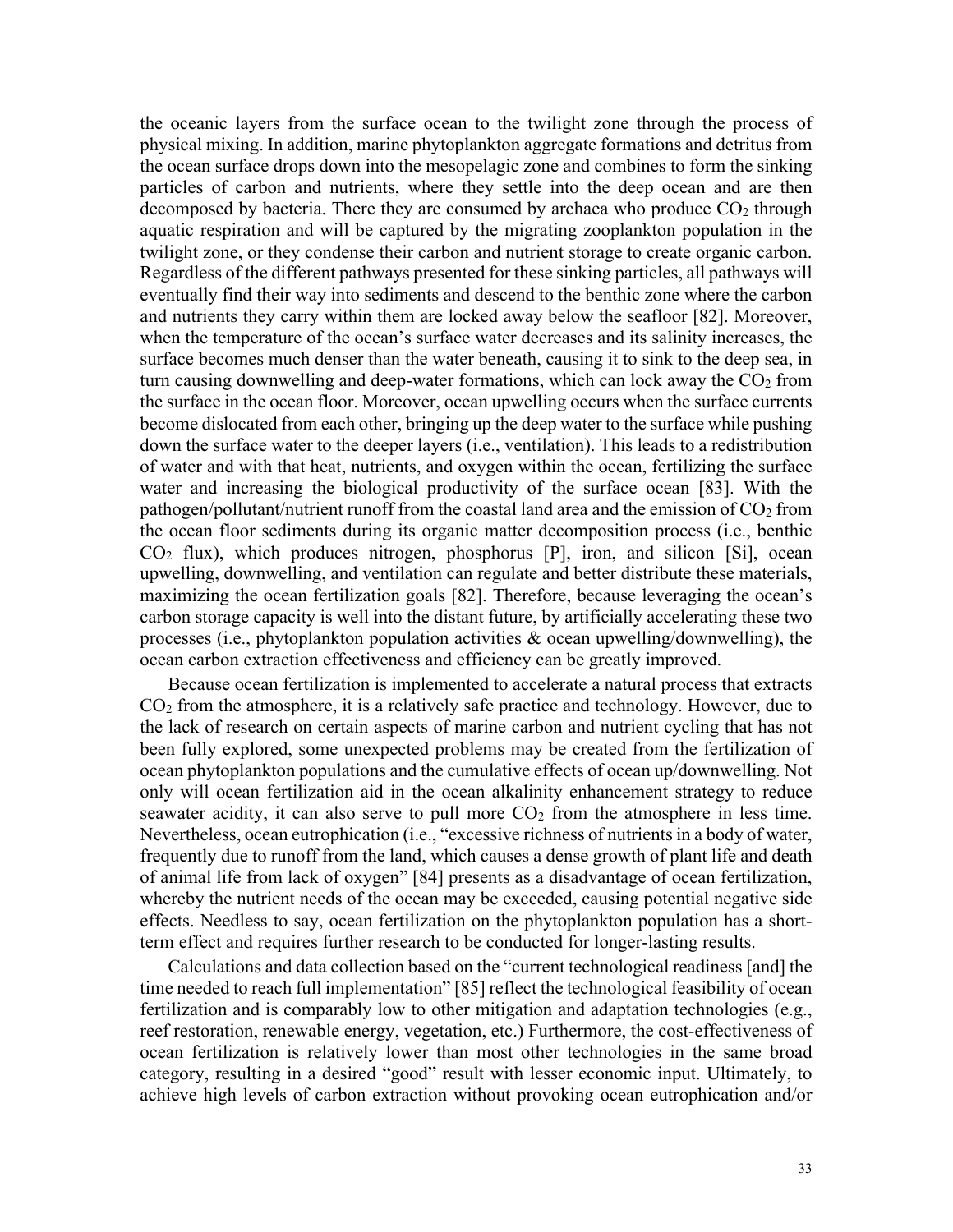other negative effects, governments are recommended to establish restrictions, regulations, and distribution of resources, promoting ocean carbon uptake only within tight controls.

| <b>Work Cited:</b><br>$[86]$<br>$[87]$<br>[88] | Lasting effect<br>period<br>(week/cycle) | Global annual $CO2$<br>removal Potential<br>(GtCO2) | Global ocean $CO2$<br>storage<br>$(100$ -year net carbon<br>sequestered)                        | Surface area<br>needed<br>$(km^2/GtCO_2)^a$ | Total cost for<br>implementation<br>of practice<br>(\$/tCO <sub>2</sub> ) |
|------------------------------------------------|------------------------------------------|-----------------------------------------------------|-------------------------------------------------------------------------------------------------|---------------------------------------------|---------------------------------------------------------------------------|
| Ocean<br>Fertilization                         | $\approx$ 1                              | $(1-2)^{b}$                                         | $0.4\%$ - 8.3%; carbon<br>biomass<br>2% - 44%: carbon<br>exported through iron<br>fertilization | $\approx 1,000$                             | $(30-60)^{b}$                                                             |

**Table 9: Ocean Fertilization Data Analysis**

a: Gigaton of  $CO<sub>2</sub>$ 

b: "x - y" represents the domain and limitation of the variable from x to y

# *Artificial Sand Dunes and Dune Rehabilitation:*

Worldwide, including the 95 nations and states that appear as islands, the total shoreline length stands at 356,000 km, and the total coastal area globally, including the land (148.94 million km<sup>2</sup>) and water (361.132 million km<sup>2</sup>) portions, amounts up to 510.072 million km<sup>2</sup> [89]. Using these natural resources, artificial dunes and dune nourishment can be widely distributed and implemented as an adaptation technology in response to oceanic and coastal threats introduced by climate change. The goal of artificial dunes and dune regeneration is similar to the construction of seawalls where both aim to establish a barrier between the sea and the land, protecting the local residents and natural habitats from coastal erosion and flooding. The dynamic ability of dunes, whether artificially or naturally assembled, enabled this technology to adjust and shift in shape and size as the sea level, ocean currents, wind, and wave climate fluctuates; therefore allowing the dunes to supply and store sediments to the beach according to their prevailing environment. Whether accomplished by artificial assembly or by natural formation, dredged sources as well as naturally occurring deposits such as mud and sediment on the coastal regions of the beach can create or restore the dunes. Furthermore, by attaching supplementary defense structures (e.g., fences, planted vegetation) on these dunes, wherein such fences built next to the sea are constructed with natural materials that can easily decompose while vegetation can collect sediments near their location, both are done to promote dune growth, trap sand, and stabilize dune/sand surfaces. In total, there are five general types of sand dunes: "transverse, linear/longitudinal, star, barchan/crescentic, and parabolic/blowout," [90]. Needless to say, artificial dunes and dune stabilization are not limited to the developed beaches alone. Rather, they can be implemented on a variety of land, including "existing beaches, beaches built through nourishment, existing dunes, undeveloped land, undeveloped portions of developed areas[,] areas that are currently fully developed but may be purchased so that dunes can be restored," [91], minimizing the limitations and prior restrictions of sand dune creation and restoration.

Different from sea walls, dune nourishment/creation occurs and can be maintained more naturally, leaving less waste and pollutants on the coasts. Additionally, the dunes contribute largely to the maintaining of wide coastal zones on the beaches they reside in. Further, dunes can dissipate wind, wave, and storm energy and present an ablative barrier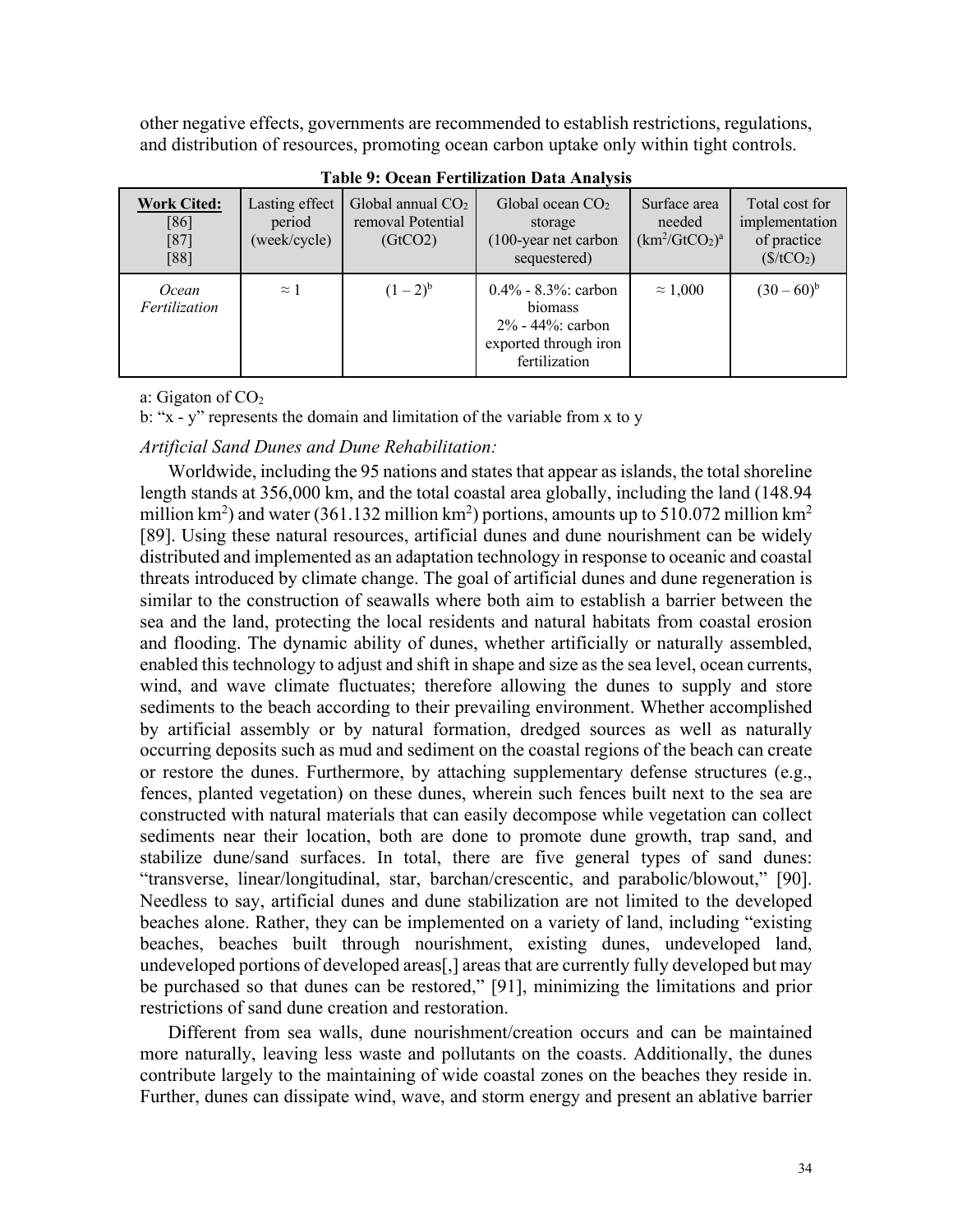to coastal erosion, where sand from the dunes will be eroded away during different seasons, coming to rest as sediments at the bottom of the coastal regions' waters instead of a decreasing landmass of beaches that are being eroded without the protection of dunes. Likewise, due to the protection provided by the dunes that shield local inland residents from coastal erosion and flooding, sustainable commercial and other development are more likely to be promoted as a result. This in turn benefits local regions economically, just as naturally created dunes can benefit the residents, habitats, and organisms environmentally and ecologically [91].

Although dune regeneration and creation can be implemented with fewer costs and are flexible with many other mitigation and adaptations technologies, some negative side effects of this practice, more specifically with the introduction of new dunes, can still be encountered. Not only will the dunes present as a barrier that protects the residents from oceanic hazards, but it also creates an obstruction that prohibits the residents of their beach access that was once much easier. As well, when implemented in unsuitable regions dunes may create destruction of natural habitats, killing and/or dislocating native species. This result can occur most likely when dune creation and regeneration necessitate that construction areas be zoned off from the public and wildlife residents to maximize the growth process of the dunes. Correspondingly, dunes take up a considerable amount of landmass, yet some may not have sufficient protective effects on the landmass designated for protection as the residents and government may desire. This may commercially and recreationally affect the residents, where land loss may arise as a potential problem, and the general public, where fewer tourist activities may be enabled [91]. Furthermore, even though dunes can dissipate wave energies, some may not be strong enough to stand against strong storms and wave action, thus easily destroyed by such coastal activities. Given that dunes cannot regenerate themselves in a relatively short period, the costly process of reconstruction must then be repeated to maintain the dissipating and erosion process.

Technologically, artificial dune and dune rehabilitation are at a matured and developed level for implementation, where the practice has been adopted for roughly 70-100 years (e.g., the U.S. [1920s], Europe[1950s]) [92]. However, residents and governments are yet to reach a compromise or agreement on the size, type, frequency, and other factors concerning this adaptation technology to avoid conflicts of interest, public opposition, and additional negative effects from both which would otherwise be avoidable. Nevertheless, dunes can serve as an opportunity to educate the public about climate change concerns and the threats posed to Earth's ecosystems, environments, and essentially, their everyday life, physically and mentally preparing local residents as well as the public at large for possible future events. As more and more people accept the challenges and dangers climate change brings, dune rehabilitation and creation can be implemented for wider areas, better protecting inland regions as it serves its multi-purpose function.

### **Social**

#### *Raising Public Awareness*

The disastrous effects of climate change on life around the globe are undeniable; however, public action has remained relatively low compared to other catastrophes of a similar scale and impact. According to a study conducted in 2019, only 63% of Americans support climate change policies and believe their necessity is worth the economic cost [93]. This public view is nearly identical to the response given 25 years ago, indicating that there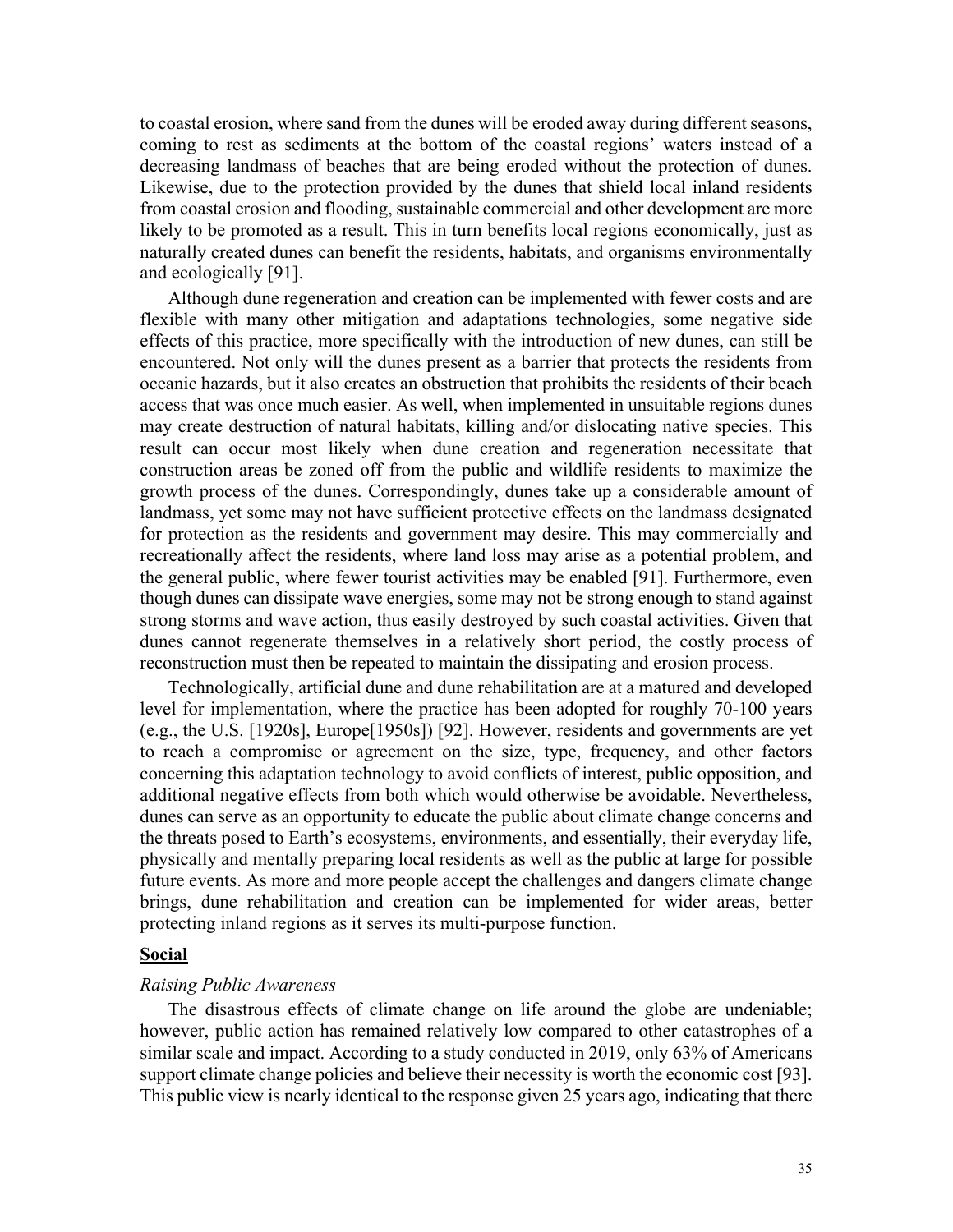has not been major improvement, if any, in public support about global warming's consequences. Although many communication campaigns have been established during this time period, many are criticized for being inadequate to provoke real action. In addition, although knowledge about climate change may be more advanced with the spread of information via media, changing attitudes and behaviors are crucial for enacting actual improvements on the issue.

One strategy to achieve real actions and positive perspectives regarding climate change is to introduce local issues into the discussion which stem from global warming in order to increase a sense of realism, immediacy, and community involvement. Climate change must be stressed as a present, local, and personal threat instead of a far off political, economic, and environmental factor, and only then will the public begin to take action in their individual lives. Regional impacts should be publicly discussed and all members of the community should participate in the debate and decision-making process. There are many courses of action to consider, but any technique that is considered should result in local households noticing that immediate action leads to observable positive changes, bringing the issue of global warming closer to their personal lives rather than being a problem in the hazy distance.

Another method to instigate public support of climate action is binding communication, which consists of a preparatory act by the target population followed by a communication message that clearly states the relationship between various factors, such as recycling and the effects it has on local environments. In other words, fulfilling a simple, low-cost task increases the chance that participants would comply with subsequent larger requests. Research results indicate that this model "increases the effectiveness of a communication message in terms of (a) attitude change, (b) self-reported behavior, (c) behavioral intention, and (d) compliance with costly requests related to the previous one" [94]. In a particular study conducted on high school students to research the effect of binding communication on raising awareness regarding climate change, participants who were in the binding communication group were four times more likely to subject themselves to behavioral follow-through than the control group. Such paradigms are shown to engage targeted audiences on an emotional level as well as informational. Preparatory acts increase the efficiency of a persuasive message, relying on commitment theory and the classic communication process, respectively.

Finally, separating politics and climate change is absolutely critical to ensure cooperation and agreement between both major political parties in the United States. This will allow for major cuts in expenditure of time and budget on political arguments and decisions, instead, emphasizing the importance of saving the environment over political affairs and setting an example for the public. Moreover, excessive international political arguments should be minimized by way of diplomacy and negotiations conducted in good will by all sides to avoid wasting time and money. Bipartisanship, along with international cooperation, is invaluable to communicating unbiased data that will eliminate many climate change deniers and encourage those who are aware of it to begin taking action in their own households.

### *Youth Education*

The societal, economic, and welfare impacts from global warming will endure into the indeterminate future, affecting many generations to come unless the threat is successfully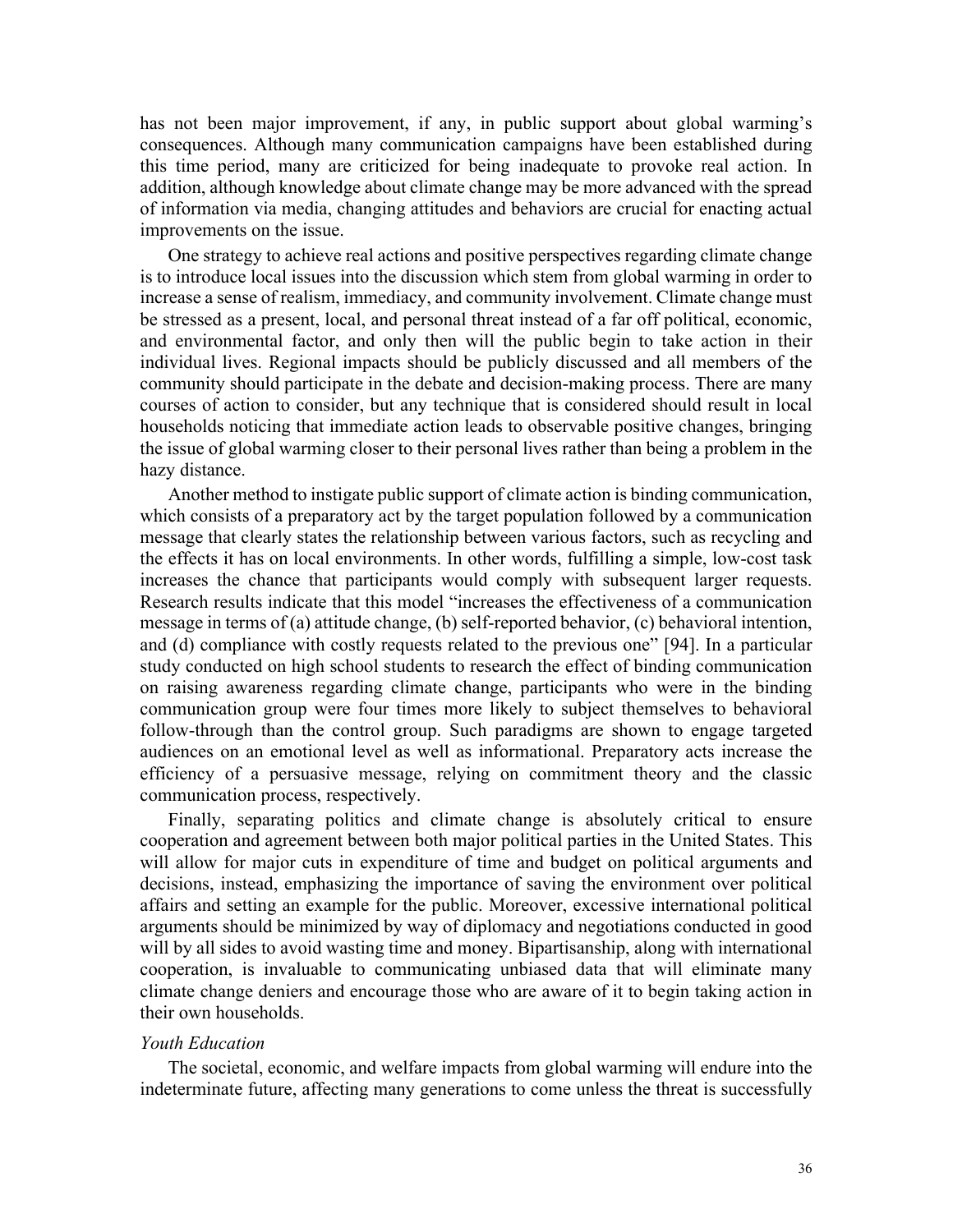and absolutely confronted. Therefore, each generation that inherits the Earth plays a critical role in protecting it and empowering future generations to be knowledgeable about climate change. As such, this should be an important goal in education. Although the scientific community has largely reached a consensus view regarding the importance of youth education to help bring about climate change action, details of such plans are unclear. Most controversy surrounds the topic of the value of the individual's contributions. "The old argument that 'if everyone does their small part, it will make a difference' is, according to some, simply not valid", because individual contributions on a global scale are simply too microscopic [95]. In addition, cooperation of all citizens of the world - or even only a majority of people across the world - is likely impossible unless impactful economic policies are initiated.

Climate education is unfavored by traditional subject-based curriculums. This is apparent in the "compartmentalization" of subjects, such as a split of different areas of science. While climate change touches on a diverse range of topics, traditional education separates these into distinct topics and oftentimes is taught at different grade levels and at various depths, leading to a disadvantageous division of time and energy. In addition, traditional education places heavy emphasis on academic grading and standardized test results, leading to primarily extrinsic motivations for students to learn and participate in mitigating global warming. Once students are independent of these stimuli, they may well no longer feel the need to actively engage as before. Thus, climate education requires the reform of public education, for example, reorganizing academic topics to point out that school subjects are interrelated with each other and are embedded into a complex network of real-world cause and effect. A robust, non-graded standardized curriculum related specifically to climate education across all states, should be considered to ensure future generations are equipped to understand the challenges their generation will face in combating this issue.

Importantly, educators who directly interact with students must be willing to provide climate education and support the cause. Daily interactions between students and teachers can be highly influential on young students' minds and beliefs. One study showed that teachers do not consider "the role of science education to try to solve today's major social, political, economic, technical or scientific problems'' [95], which is detrimental to a students' knowledge and views on climate change, especially if such teachers are involved in the child's education from early on. In addition to actively endorsing climate intervention, teachers must be accurately trained in climate education using a source of unbiased data. Misinterpretation, bias, and lack of support must all be eliminated before an educator can satisfy the requirements of climate education training. If teachers are in disagreement regarding aspects of climate change, the student may end up confused and simply conclude that the teacher they personally prefer is more reliable, which would likely result in gaps in the education of and/or misinformation to the student. This consistency must also apply to teachers across different schools, districts, counties, states, as well as teachers of other subjects such as the arts or English, to avoid confusion and doubt. The student will then realize that climate change affects life in general, and is not just a remote issue that is discussed only in science class.

Lastly, youth education must be strictly bipartisan and unbiased in every aspect. Teachers, although entitled to their own opinions, should not advocate for their personal beliefs but rather bring different perspectives based on broadly verified facts and sound,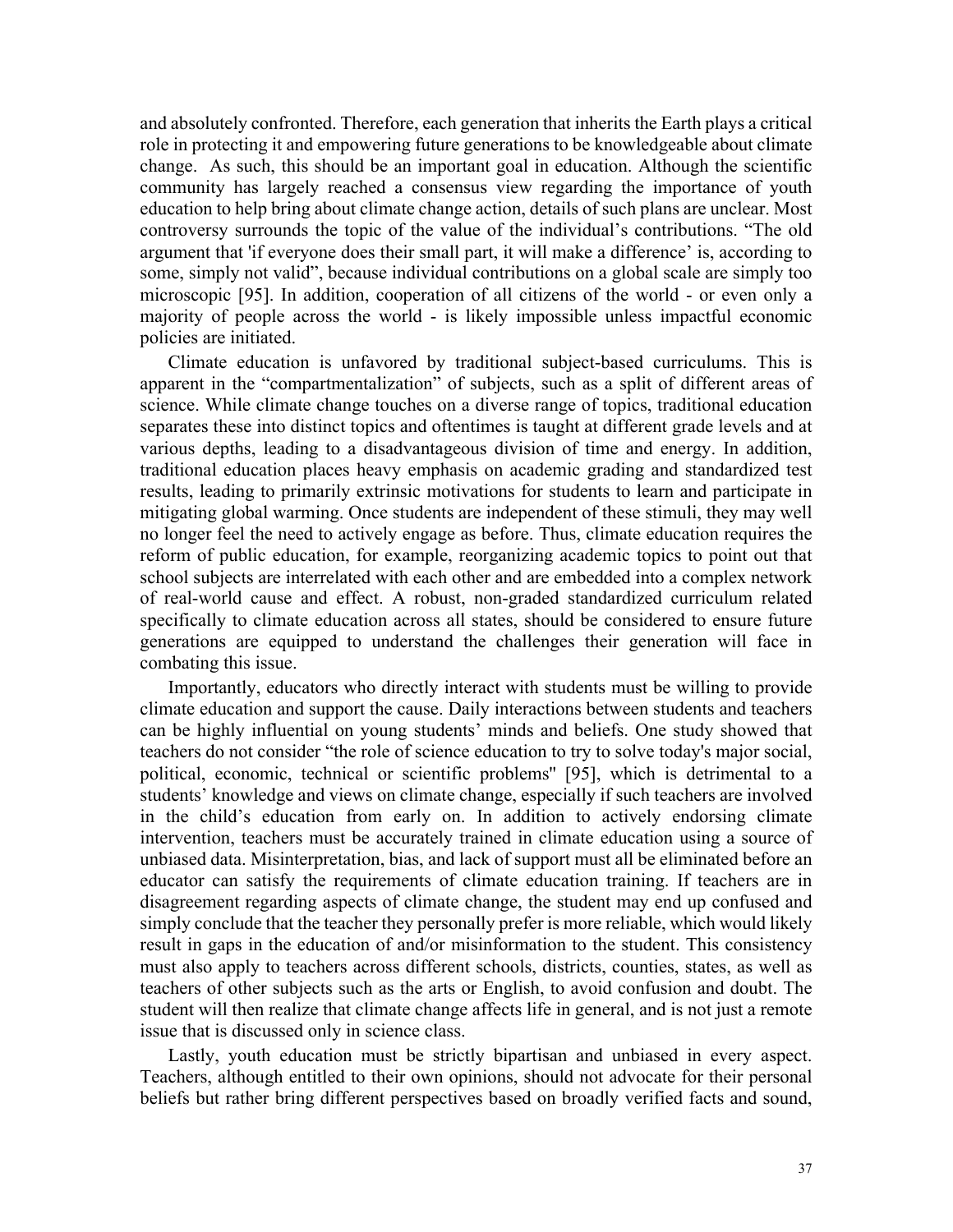logical reasoning, as well as encourage sensible discussion from everyone in the class. Educators should not fear but rather embrace diverse opinions in the classroom, welcoming these opinions by approaching them with patience and understanding, demonstrating to their students this important component of the climate education discussion. Further, discussions should incorporate both formal and informal elements, for example, technical terminology can be explained in relatively more vernacular language and thus still carry authoritative weight and a sense of reliability while also being more accessible to students' level of understanding.

### *Domestic Funding*

Domestic funding is closely linked with public awareness and youth education, which if successful, will lead to greater public support and more investments and funding towards mitigation and adaptation strategies. Domestic funding is vital as well for the encouragement of technological innovation and providing secured and stable motivation for the continuation of climate change research. One example of a new climate mitigation technology with major potential is the Traveling Wave Technology, which "offers 30 times more efficient use of mined uranium and a factor of five reduction in waste, all based on a once-through fuel cycle without the safety and proliferation concerns of reprocessing used fuel" [96]. Its key characteristic is that it employs depleted uranium — or the "excess" uranium that is not fissile — to generate nuclear energy, thus enabling a significantly more efficient method of obtaining nuclear energy. Similar technologies that are still in earlier research stages must have sufficient funding to continue development.

Before 2017, the United States had been one of the largest contributors towards financing climate change action; however, this trend was halted with former President Donald Trump. Current President Joseph Biden budgets more than \$36 billion to combat global warming, including \$10 billion for clean energy innovation, \$7 billion for NOAA research, \$6.5 billion for rural clean energy storage and transmission projects, \$4 billion for advancing climate research, \$3.6 billion for water infrastructure, \$1.7 billion for retrofitting homes and federal buildings, \$1.4 billion for environmental justice initiatives, plus another \$21 billion on research.

In addition, domestic funding will very likely originate from and be sustained by economic needs for conversion rather than environmental concerns, unless areas of the United States are dramatically damaged or otherwise experience direct and irrefutable consequences specifically traceable to climate change. While environmental complaints are beneficial to reformation, true change will require a certain critical amount of economic and financial momentum in order for politicians and policymakers to become sufficiently incentivized to initiate them.

# **3. Combination**

#### *Optimal Combination:*

After analyzing the effectiveness of solutions in all sections above in terms of potential effectiveness, financial feasibility, current readiness, and most importantly, compatibility, we selected the most outstanding few and drafted an optimal combination as a suggestion and reference for governments when making political decisions regarding climate change and corresponding actions. As the combination draws from solutions in various topics, from economics to energy to agriculture, it has a better likelihood of resolving more aspects of the fundamental problem, as compared to taking individual action in isolation.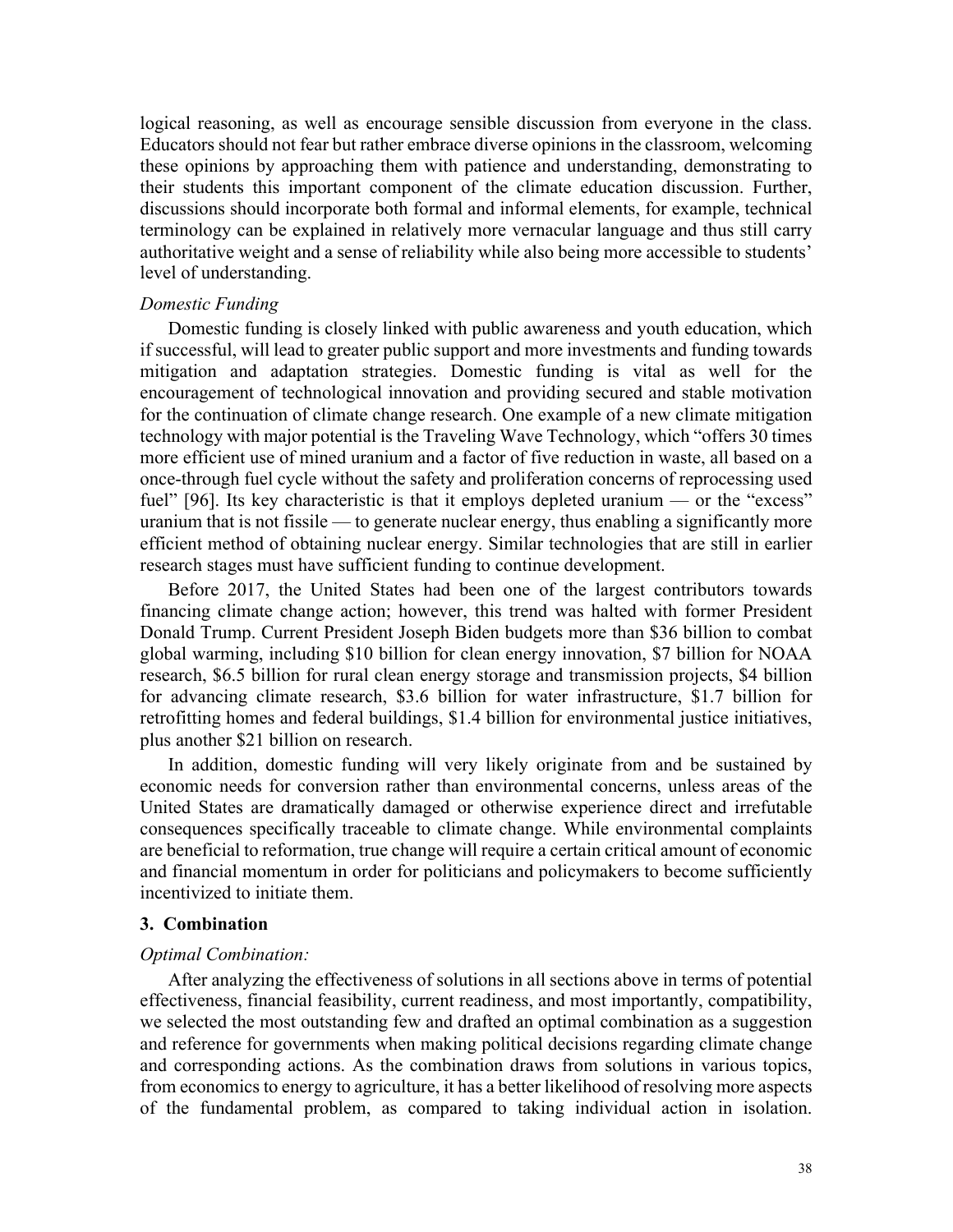Synthesizing solutions together also allows them to make-up for others' flaws in order to achieve maximum potential. Since prevention of global warming no longer exists as an option given that the effects of this crisis have already commenced, all climate change solutions have been limited to mitigation and adaptation strategies that best match the present and expected future situation. Incorporating both mitigation and adaptation strategies, this combination merges and emphasizes the benefits acquired both from the selected Negative Emissions Technologies (NETs) (i.e., afforestation, ocean alkalinity enhancement, and bioengineering) and governmental policy solutions (i.e., cap-and-trade, clean energy industry establishment and expansion, and international contract proposals) while constraining the concerns and side-effects generated by each strategy to a minimum through a beneficial cycle of systems.



**Figure 2: Optimal Combination Model:** The model labels each proposed solutions as "M" (mitigation strategy), "A" (adaptation strategy), or "AM" (both mitigation and adaptation strategy), and explains the relationships and interconnectedness between each solutions, where the political (U.S. Government Political and Legislative Actions), economic (Cap-and-Trade/Emissions Trading System & Investment/Innovation in Clean Energy), and social strategies (Raising Awareness and Public Education) enables the implementation of technological mitigation (Ocean Alkalinity Enhancement and Afforestation/Reforestation) and adaptation (Bioengineering of Crops) strategy.

Climate intervention is very likely to only come about through economic forces driving countries and corporations to change their former methods and adopt new carbon free/low/neutral practices that they decide are most efficient and cost-effective. Thus, the need for an economic framework with the ability to reduce GHG emissions while compelling policymakers and others with the potential to bring about change (e.g., corporation leaders) to reduce and/or eliminate the need for energy derived from pollution heavy sources is inevitable. A cap-and-trade/emissions trading system is one of the most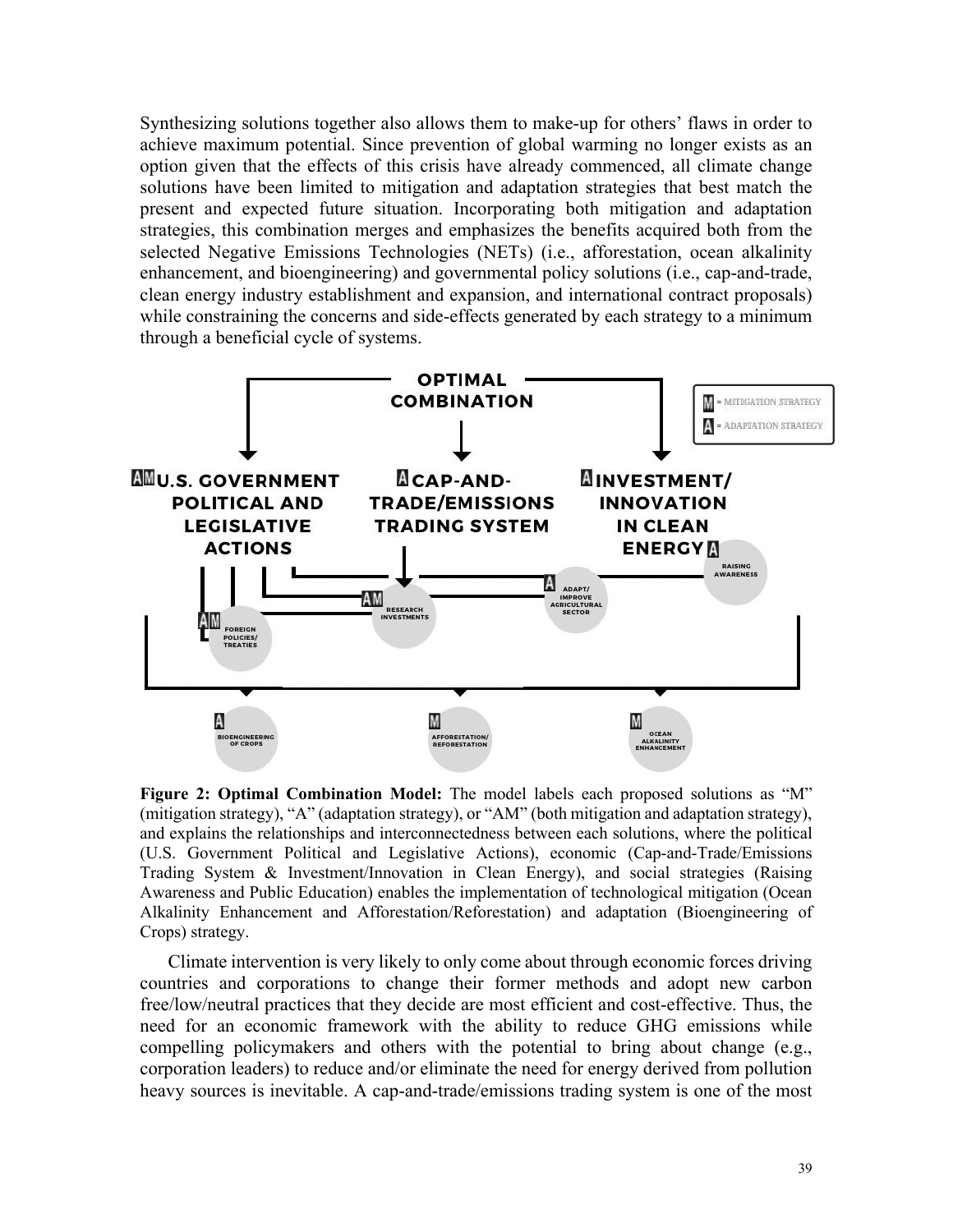efficient ways to inspire such a reduction in GHG emissions without raising the threat of substantial negative effects on the economy. As mentioned above, the main advantage of the cap-and-trade system, as compared to another economic system such as a carbon tax, is its flexibility in the marketplace. For instance, this system allows for free trade between organizations and lets the market determine the price for carbon credits, while relieving the government of the difficult task of setting a fixed carbon tax policy that would allow companies to simply pay emission fees which would be seen as just another cost of doing business and increased cost passed on to consumers. Allowing the market to function freely with minimum government intervention will produce the best price for carbon credits and establishment of this price would be assimilated into the market automatically. An emissions trading system would also allow for businesses to undergo an easier acceptance and transition into this framework, since it initially allocates free carbon credits before placing a cap on excess carbon emissions, therefore giving firms extra flexibility as well as profit incentives for innovation and renovation instead of simply enforcing penalties for exceeding the cap. On the other hand, a carbon tax would have the opposite effect on businesses as its strict regulatory regime would lead to overall dissatisfaction from the entire industrial sector, making it harder to be cooperated with and risks politically charged lobbying or price spikes in consumer goods and services. Moreover, cap-and-trade systems bring with them more freedom to consumers by allowing them to shift their purchasing from a given company to its competitors offering relatively lower cost products because they utilize the trading aspect of cap-and-trade.

An example that demonstrates the effectiveness of a successful cap-and-trade program is one of California's climate policies, Assembly Bill 32 Scoping Plan. California's Capand-Trade Program, which involves entities that emit 25,000 or more metric tons of GHG responsible for approximately 85% of the state's emissions. After its implementation, other climate change projects and research have benefited from the revenue generated from this cap-and-trade program, which was estimated to be over \$5 billion and was deemed to be environmentally effective and economically efficient. Similarly, implementing a largescale cap-and-trade system on a national level would promote the implementation of the other NET solutions in combination. Program compliance has been at a "near 100% rate at each compliance event", and California achieved its 2020 GHG Reduction Target four years earlier than mandated [97]. Therefore, a more extensive cap-and-trade framework proposed in this combination likewise needs to be imposed to stimulate greater reform regarding energy consumption and drive the economy away from dangerous GHG emission levels. Similar compliance instruments and goals can be established with modifications suitable to the large-scale electricity generation, industrial, and fuel supply sources that would be covered in a more comprehensive plan.

Investment and innovation in clean energy is also important to provide zero/low/neutral emission energy source alternatives for corporations and individuals. Heated debates have occurred between supporters of nuclear energy and renewable energy, and this disunity of the scientific and political communities have greatly hindered progress in legitimate action regarding the topic. Therefore, to ensure that all solutions are fairly considered and all aspects of the issue have been addressed, a blend of both clean energy sources is recommended for uniting two important factions of the scientific community, as well as the general public, providing a better way to combat climate change. For instance, a greater positive effect can be achieved with emphasis set around a clearly defined goal that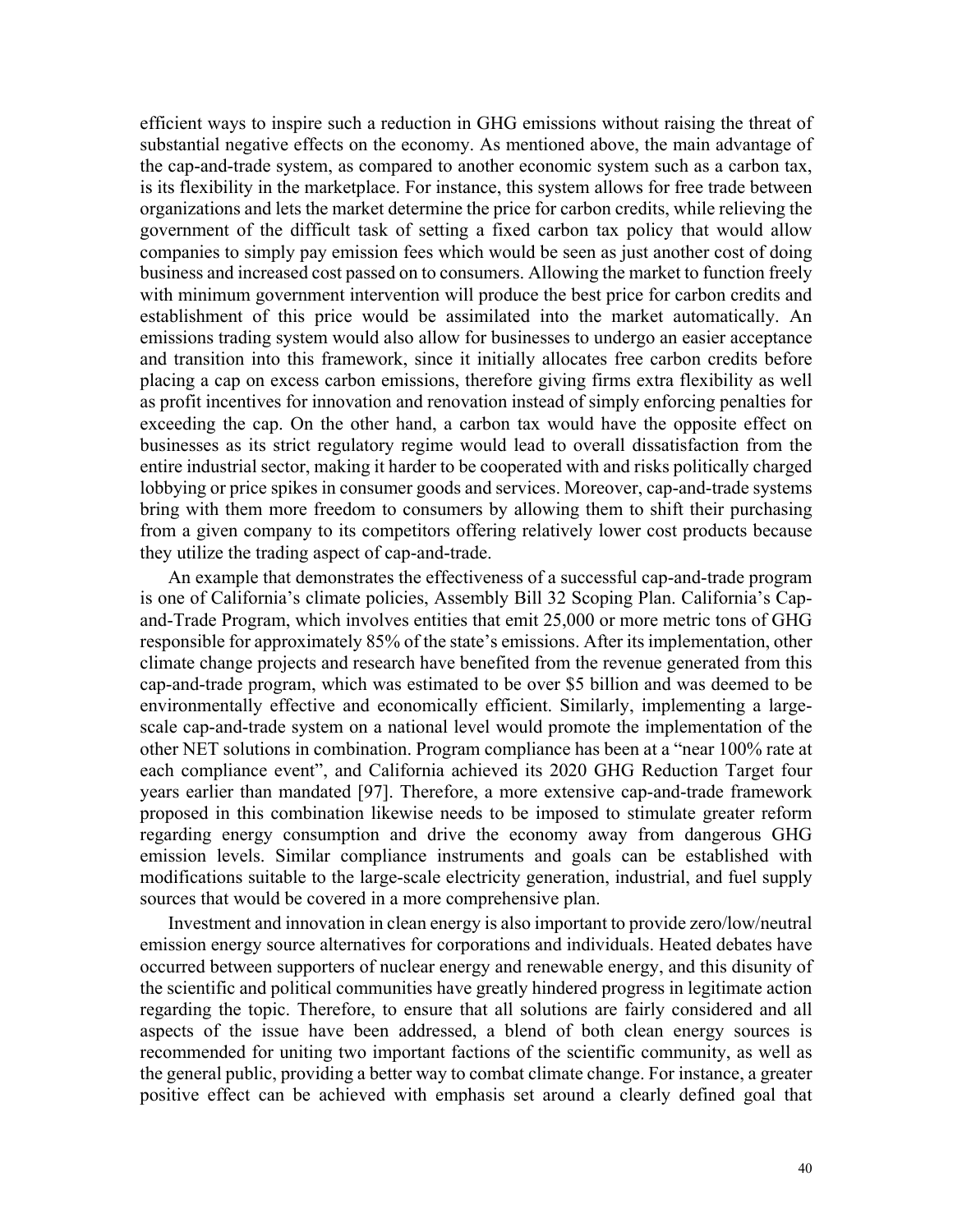involves both energy sources rather than unproductive disputes, which only serves to squander time and averts attention from the environment to politics. On the other hand, a coexistence of renewable energy and nuclear energy allows these clean energy forms to be utilized to their maximum potential.

Certain renewable energy types (i.e., solar and wind energy) have had massive drops in production expenses. Moreover, hydroelectric and geothermal power are one of the cheapest sources of energy, averaging around \$0.04 per kWh. Despite being the least expensive energy source for global generation, renewable energy types lack the deserved support in the energy sector. The primary opposition to renewable energy is the fossil fuel industry; investments, political policies, as well as the energy infrastructure, all favor the use of fossil fuels. Obstacles preventing the rapid growth of renewable energy include: long-term contracts for fracking, energy monopolies powered by private investors, consumer dependency on single suppliers (the lock-in effect), and inconsistency of energy production amounts (as mentioned in the *Renewable Energy* section). Thus, instituting a cap-and-trade system and encouraging the use of renewable energy would be most optimal in deterring energy monopolies and large corporations from continuing to use fossil fuels and shift the market more favorably towards renewables.

The main reasons for the opposition to most sources of renewable energy is its instability and usually low energy capacity factor, as well as how they do not produce as much energy as say nuclear or fossil fuels. However, its main advantage lies in the fact that it is widely accessible and can be easily implemented on large scales because instruments like solar panels and windmills can be quickly constructed, even in residential areas. On the other hand, nuclear energy has a high energy capacity factor completely distinct from other energy sources, including both fossil fuels and renewables, and it also produces a large sum of energy once a plant begins operation. This critical advantage should not be ignored or nullified due to its heavy expenses and lack of public support, especially because cost per unit of nuclear energy will significantly decrease with the rise in demand. However, in contrast to renewables, nuclear energy requires much more advancement in cost efficiency for building a power plant and has a critical lack of public support, which may take years or decades to rebuild a favorable reputation. It also requires a large, isolated area for the plant to be constructed. Therefore, the most optimal usage would be for nuclear plants to be constructed in any isolated lands available to take advantage of its larger energy output and to construct renewable energy producing facilities in residential areas to take advantage of flexibility and easier access.

The conjunction of utilizing both renewable energy and nuclear energy provides many benefits. Members of the scientific community are critically divided among promoting nuclear energy or renewable energy, and a complete discrimination of one energy source over the other will lead to the exclusion of a substantial mass of this community, while converting to clean energy to reach these ambitious energy goals will require assistance from all members of the energy sector. Those who support renewable energy or nuclear energy are still able to conduct research funded by the government, however, clear goals must be enforced with specific deadlines to avoid regression into this current inactive state where both factions are unable to make significant progress. Secondly, a more diverse energy plan creates many opportunities for utilization. Different areas of the United States are more suitable for installment of solar panels, while other areas are better used for construction of nuclear plants. Ecological advantages may factor into the specifics of this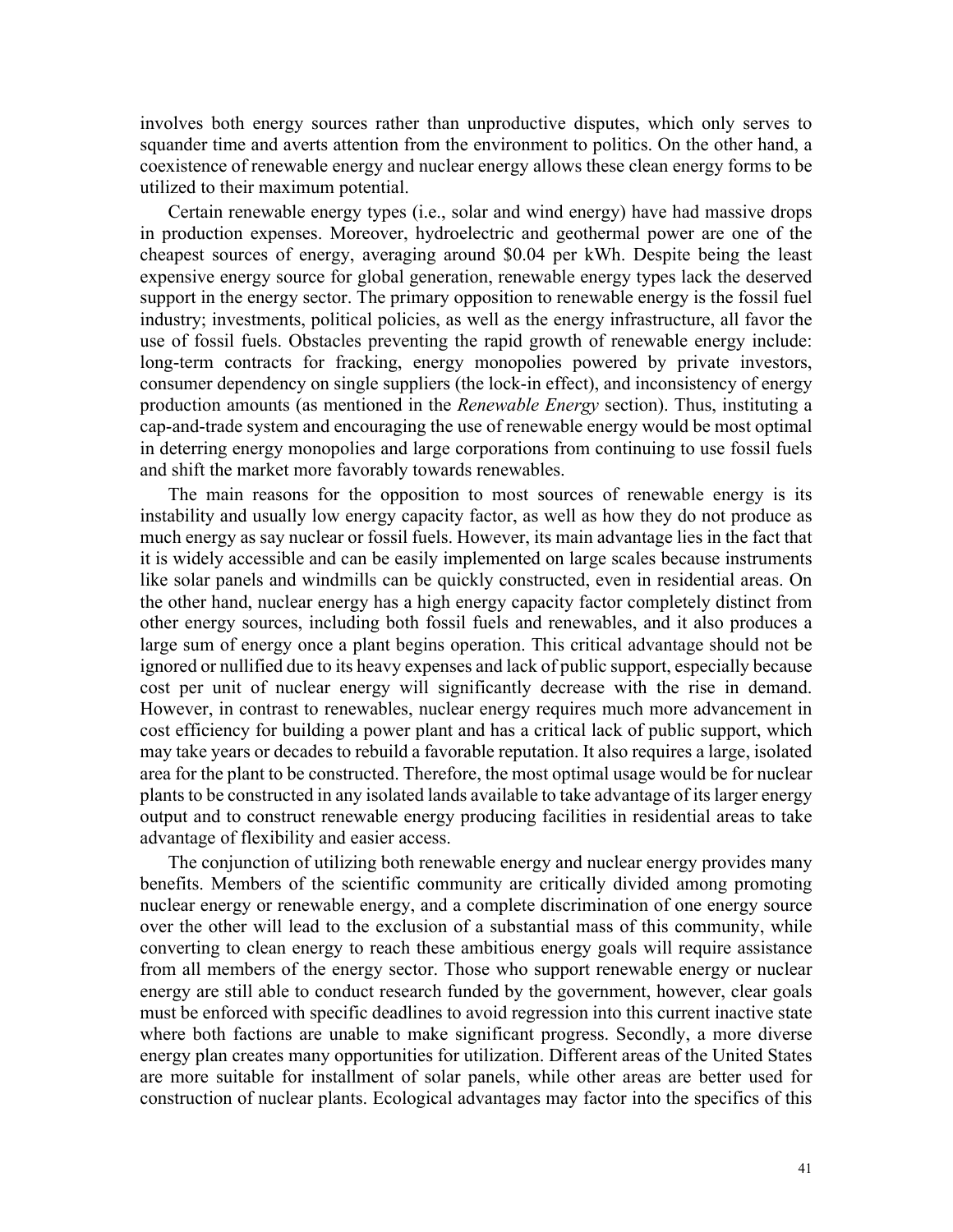plan, but avoidance of general disorganization and scattered weak attempts is crucial. Rooftop solar panels, for example, should be promoted by the government for inclusive citizen participation and mass energy generation. Large-scale wind energy products can be stationed in deserts and other arid land regions - even, possibly, positively impacting regional climates by changing solar reflectivity amounts and air currents, causing a beneficial feedback loop leading to the promotion of rainfall and vegetation growth. Nuclear power plants should be located in remote areas with a steady water supply. Drafting a plan based on geological benefits and technological requirements – dividing the funding and support to both renewable and nuclear energy – will result in a more accelerated abandonment of carbon-emitting energy sources and expeditiously lower GHG emissions in the coming years.

In addition to all aforementioned actions relative to the combination, the U.S. government itself must ensure that it is maintaining necessary progress in terms of political and legislative actions. With the goal to increase support towards such efforts, raising awareness is vital, and thus so is the need for reform in the education system. All schools and other educational facilities in the U.S. need to incorporate a consistent and robust study of climate change into the academic curriculum. Detailed precautions of implementing this curriculum can be found in the Social section above. Second, the U.S. government needs to adapt and improve its agricultural sector by supporting it through economic and/or humanitarian means. As climate change impacts the country, the agricultural sector faces especially destructive consequences from severe weather and the longer-term implications of a changing climate. Adaptation measures such as improving infrastructure, constructing dams or other forms of crop protection, and subsidies to farms most directly exposed to the impacts should be considered. Furthermore, scientific research targeted towards the sustainability of crops must be conducted in order to preserve maximum yields. The protection of the agricultural industry is crucial as it is responsible for maintaining the nation's food supply and occupies a major role in international trade. Extreme events caused by climate change, such as droughts and floods, have historically crumbled certain areas of the industry. For example, in 2010 and 2012 high night-time temperatures [negatively] affected corn yields across the U.S. Corn Belt, and premature budding due to a warm winter caused \$220 million in losses of Michigan cherries in 2012 [98]. Third, research investment should be increased. This refers to all types of spending for combating climate change efforts including research for more efficient emission technologies, better mitigation strategies for  $CO<sub>2</sub>$ , deeper scientific research on the impacts of climate change, and more. As stated, the US government needs to match and aid in efforts by nongovernmental organizations already involved in research and investment. The budget would come from either revenue generated by the cap-and-trade system recommended above or cuts in funding for less urgent issues. Finally, the government ultimately needs to interact with other countries through foreign policies. For instance, cooperation, discourse, economic pressure, and potentially political pressure are most of the time necessary for America to initiate a chain of desired actions. Drafting treaties with poor oversight or supervision, although commendable, ultimately will result in a lack of legitimate action. Stepping beyond the stage of only discourse and into concrete actions is now needed to move forward on improved efforts for cooperation and results, on a global scale.

Between 2007 and 2010, the total military budgets the United States spent increased by more than \$200 billion in the span of three years (\$453.32 billion to \$665.27 billion), taking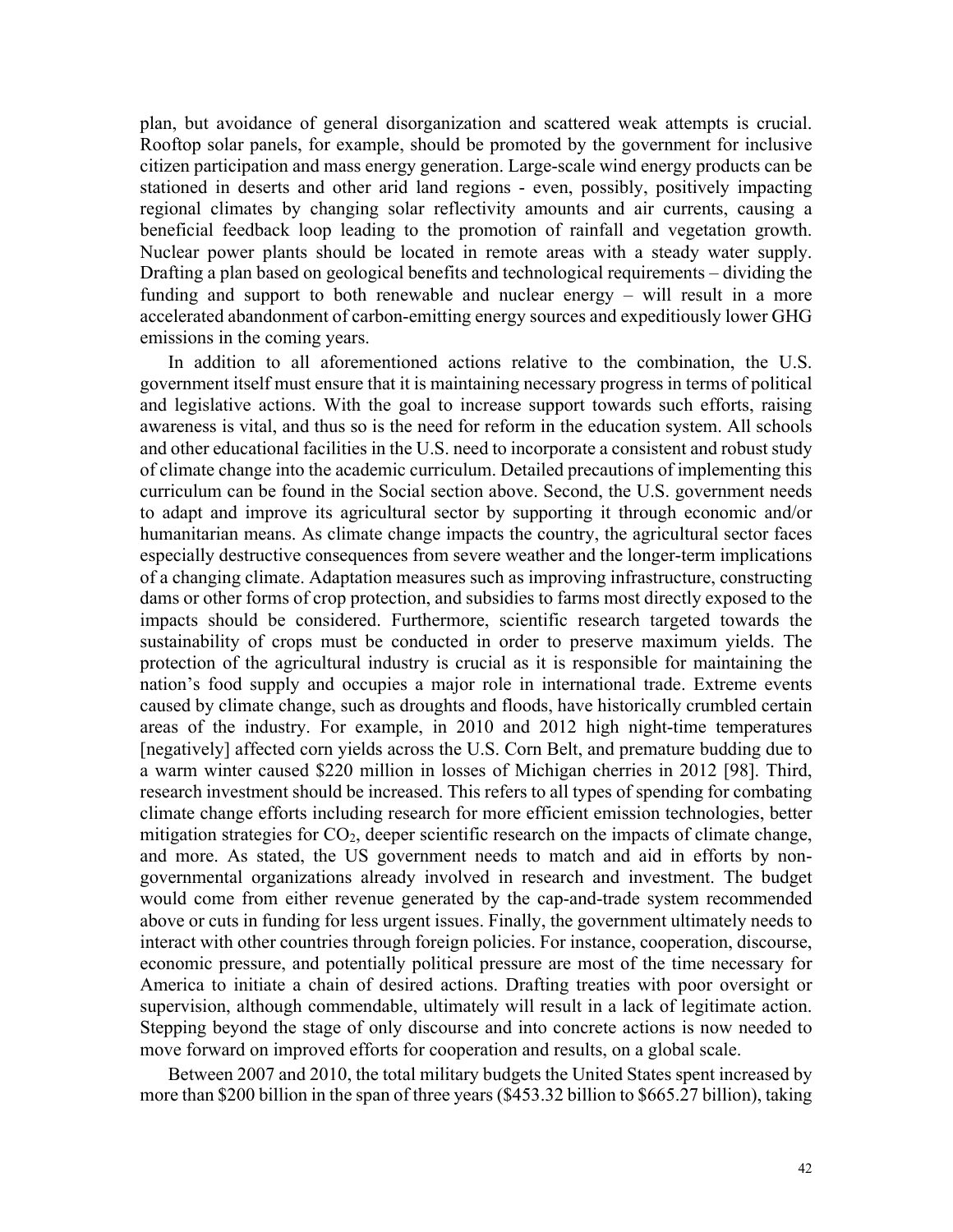a larger proportion in the total expenditures [99]. Yet, the U.S. military budget continued to increase during the following years at a rate of 4.6% above the U.S.'s total spending annually, becoming an ever-increasing priority [100]. Driven by tensions with its neighboring countries and the U.S., China, as of 2018, has annually and consecutively increased their military budget for the 24th time by 5%, taking up 14% of all global military spending [101]. The governments of other countries such as India, Pakistan, and South Korea have all increased spending in their respective departments of defense - indicative of many countries worldwide who are re-focusing or shifting their economic priorities onto military systems as a result of the international tensions driven by various reasons. With the implementation of a carbon tax and other revenue-gaining mechanisms, countries are more likely to obtain increased budgets for investment. Consequently, governments are encouraged to plan out a considerably fair portion of the total budget for climate change mitigation and adaptation technology research and development purposes (e.g.,  $\sim$ 5% of total spending) from such gains and the otherwise continuously increasing military budgets. With better utilization of capital resources, countries are more likely to fund more critical technologies to combat climate change, resulting in a more realistic goal and achievements that can reduce climate change damage and threats far more effectively.

With encouragement and investment available for action, the aforementioned mitigation and adaptation technologies most suitable to be in the optimal combination for maximizing positive impact in combating climate change are the bioengineering of crops, afforestation/reforestation, and ocean alkalinity enhancement. In the case where no action is conducted in response to climate change, the global environment will be largely degrading worldwide, punctuated by declining condition of soils (e.g., salinification and desertification) and habitats (e.g., increase of temperature, water shortage, and loss of habitats in general) causing and exacerbating many problems within countries, nations, and society in general (e.g., food insecurity, economic inequalities, etc.)

In response to this concern, bioengineering of crops serves to upgrade the soil condition adaptation of the crops themselves and creates more crops with desired traits and characteristics suitable for their growing conditions. Subsequently, this allows for more crops to be produced within a more compact land area which reduces food insecurities and excessive water usages in agriculture by keeping pace with the demands for food production and storage to feed the rapidly growing population despite. In areas that previously proved inefficient to support large quantities of agricultural plants to be grown and harvested, crop bioengineering allows local and regional farmers to select appropriate crops that are genetically modified to withstand the prevailing harsh environment, therefore making use of many wastelands or empty spaces that would not be implemented for alternative means otherwise. By maintaining a steady production of food, the impact of climate change on people's lives will be substantially diminished, enabling society a longer period of time to counter climate change while minimizing serious consequences such as famine and conflicts over resources.

### **4.0 Summary**

By implementing technologies through acceleration of natural mitigation processes in the forest (i.e., afforestation/reforestation) and the ocean (i.e., alkalinity enhancement), the negative environmental effects are reduced to a manageable, controlled rate with benefits that are much more predictable. Given that Earth's soil and ocean carbon storage capacity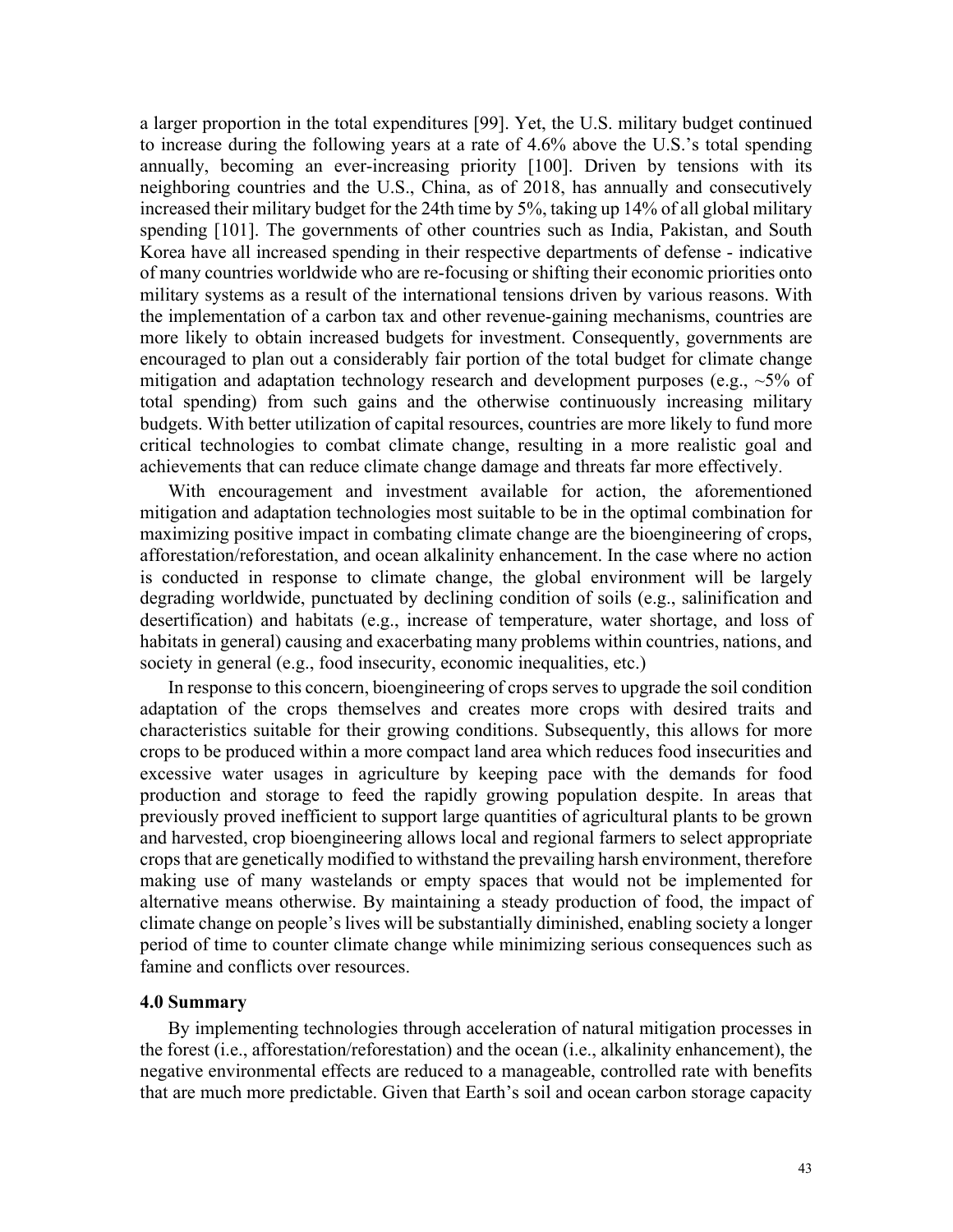well exceeds many other methods and the processes required demand much less economic investment than many other more technologically challenged approaches, the processes can be conducted to scale over a long period of time to mitigate the desired amount of  $CO<sub>2</sub>$ from the atmosphere with little concern of reaching carbon storage capacity or economic limitations. With minimized interference versus other technologies, afforestation and ocean alkalinity enhancement can be conducted over large portions of the globe without incurring serious social, economic, or environmental disputes. Moreover, not only will these technologies benefit the environment, it can also benefit local habitats by restoring many that have been lost due to the degrading natural structures in that region and improve the local residents' living conditions socially (e.g., lessen unemployment rate, reduce food insecurity, etc.) and economically (e.g., boost of food production and trade). With all three steps combined, countries can work together within their states and provinces to maximize the beneficial effects of their applied technologies, mitigating atmospheric  $CO<sub>2</sub>$  efficiently and effectively with realistic and adequate economic support and investments from governments.

| <b>Measurable Mitigation</b><br><b>Strategies</b> | Cost per Gt of CO <sub>2</sub><br>Mitigated (\$) | <b>Total CO<sub>2</sub></b> Mitigation<br>Capacity by 2030 (Gt) | <b>Technological</b><br><b>Readiness for Large-Scale</b><br>Implementation |
|---------------------------------------------------|--------------------------------------------------|-----------------------------------------------------------------|----------------------------------------------------------------------------|
| <b>CCUS</b>                                       | \$100 billion - \$1 trillion                     | N/A                                                             | Yes                                                                        |
| <b>BECCS</b>                                      | $$20 - $100$ billion                             | $0.5 - 5(2050)$                                                 | Yes                                                                        |
| Afforestation/Reforestation                       | $$0 - $50 / $104$ billion                        | 3.6(2050)                                                       | Yes                                                                        |
| Geologic Reservoir<br>Sequestration               | $$7 - $30$ billion                               | 62.5(2050)                                                      | N <sub>0</sub>                                                             |
| Soil Carbon Sequestration                         | $$0 - $100$ billion                              | $1 - 5(2050)$                                                   | Yes                                                                        |
| Ocean Fertilization                               | $$18 - $60$ billion                              | $3.2 - 9.4$                                                     | N <sub>o</sub>                                                             |
| Ocean Alkalinity<br>Enhancement                   | \$55 - \$160 billion                             | $2.5 - 10$                                                      | N <sub>o</sub>                                                             |
| Carbon Tax (\$40)                                 | $+$ \$26 billion net revenue                     | 20                                                              | Yes                                                                        |
| Cap and Trade (\$40)                              | $+$ \$7.9 billion net revenue                    | 38                                                              | Yes                                                                        |

**Table 10: Mitigation Technologies Data Analysis**

**Note:** Summarizes the aforementioned mitigation solutions to provide a comparison of their effectiveness through their cost per Gt of  $CO<sub>2</sub>$  mitigated, total  $CO<sub>2</sub>$  mitigation capacity by 2030, and technological readiness for nation-wide implementation.

### **5. Conclusion**

The content of this paper could essentially be separated into two parts. The first consists of a detailed analysis and breakdown of almost twenty-five different climate change combating solutions, ranging from a cap-and-trade system to stratospheric aerosol injection. These proposals include both mitigation solutions, referring to those that directly decrease greenhouse gas emissions per year or total quantity in the atmosphere, and adaptation solutions, which are those that prepare vulnerable communities to better face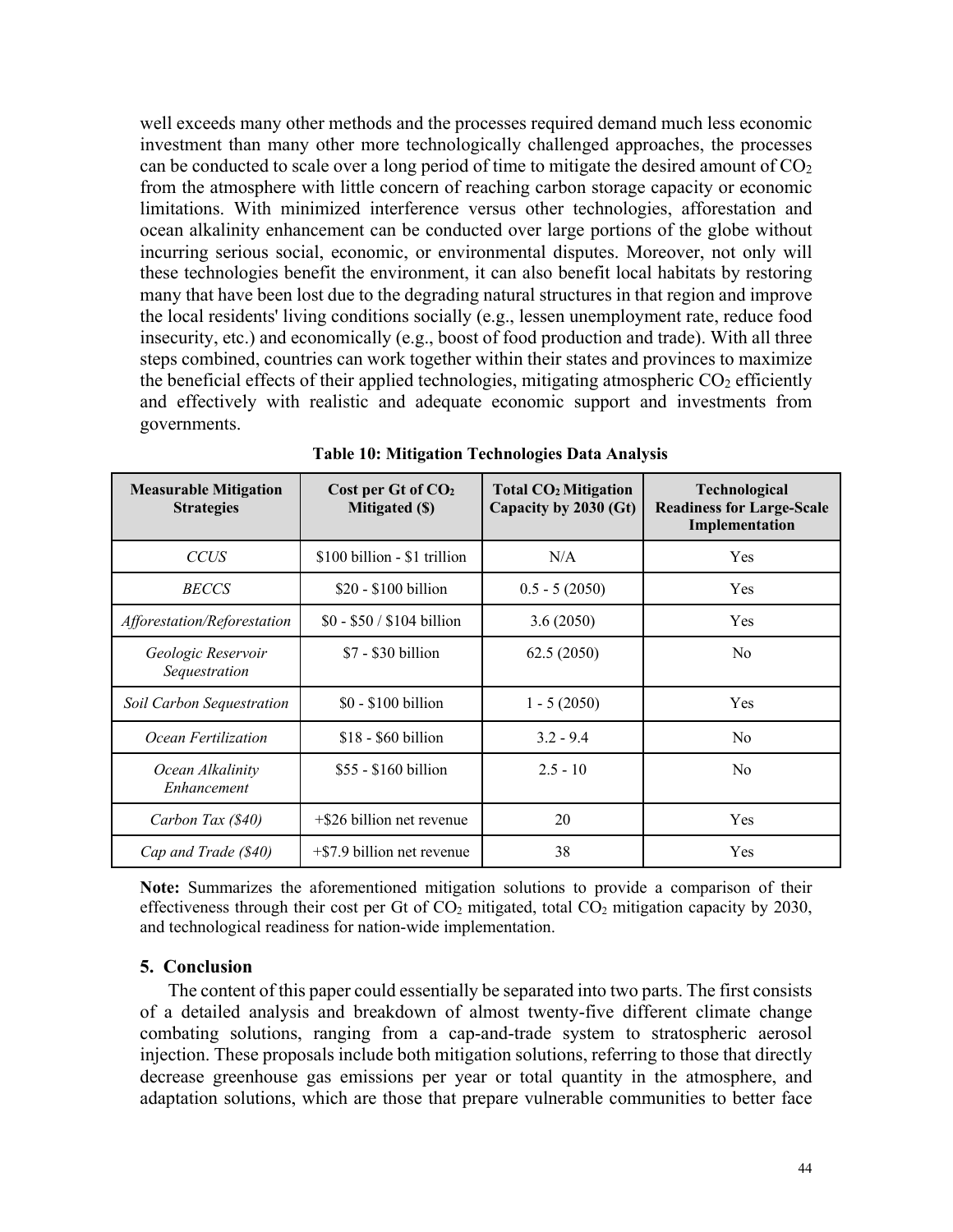the consequences of climate change. Arranged into seven categories, the approaches listed are classified as energy (i.e., nuclear & renewable), economic and political (i.e., carbon tax, cap-and-trade, research & investment, government subsidies, and direct/indirect aid to other countries), agricultural and agroforestry (i.e., afforestation, reforestation, bioenergy carbon capture and storage [BECCS], bioengineering [BE] of crops/genetically modified organisms [GMOs], and irrigation systems), atmospheric and astronomical (i.e., carbon capture, utilization & storage, stratospheric aerosol injection, marine sky brightening, and space-based mirrors), geological (i.e., geologic reservoir sequestration and soil carbon sequestration), coastal and oceanic (i.e., ocean alkalinity enhancement, ocean fertilization [OF], and artificial sand dunes and dune rehabilitation), or social (i.e., raising public awareness, youth education, and domestic funding) applications. The analysis of each solution includes a detailed description of its functions, advantages and disadvantages, numeric data, and/or any historic implementations.

Since it is impractical for governments to attempt to utilize all twenty-three solutions at once, only a selected few should be chosen for implementation. The second part of the paper provides the most optimal combination, taking into account the perspective of the U.S. government at the present time, in order to achieve maximum potential positive outcomes. It is important to note that combining certain solutions together can provide unique benefits that would not exist if any one of them were to be implemented individually. In this section, the paper explains the reasoning for the selection of every solution in the optimized combination and why those would outperform other solutions in their respective categories, along with how these chosen solution components can enhance the effectiveness of other component solutions contained in the optimized group. The final combination includes the implementation of a cap-and-trade system, an energy industry reformation plan, recommended actions to be taken by the U.S. government (i.e., education, research, foreign aid), negative emissions mitigation solutions (i.e., afforestation, ocean alkalinity enhancement), and an adaption solution by way of cautious bioengineering.

As the effects of climate change are nearing irreversibility, we sincerely and strongly suggest governments of the Earth to take into careful consideration the aforementioned proposal and unite together to combat this serious challenge that all of humanity faces.

**Acknowledgement:** Authors JHJ and KAF acknowledge the supported by the Jet Propulsion Laboratory, California Institute of Technology, under contract with NASA.

#### **References**

- [1] UNCCS (2019) Climate action and support trends, United Nations Climate Change Secretariat. https://unfccc.int/sites/default/files/resource/Climate\_Action\_Support\_Trends\_2019.pdf.
- [2] Leahy, Stephen. "Most Countries Aren't Hitting Paris Climate Goals, and Everyone Will Pay the Price." Science, National Geographic, 3 May 2021, www.nationalgeographic.com/science/article/nations-miss-paris-targets-climate-driven-weatherevents-cost-billions.
- [3] Unfccc.int, unfccc.int/process-and-meetings/the-paris-agreement/the-paris-agreement/key-aspectsof-the-paris-agreement.
- [4] Metcalf, Gilbert E., and David A. Weisbach. "Design of a Carbon Tax." SSRN Electronic Journal, 2009, doi:10.2139/ssrn.1324854.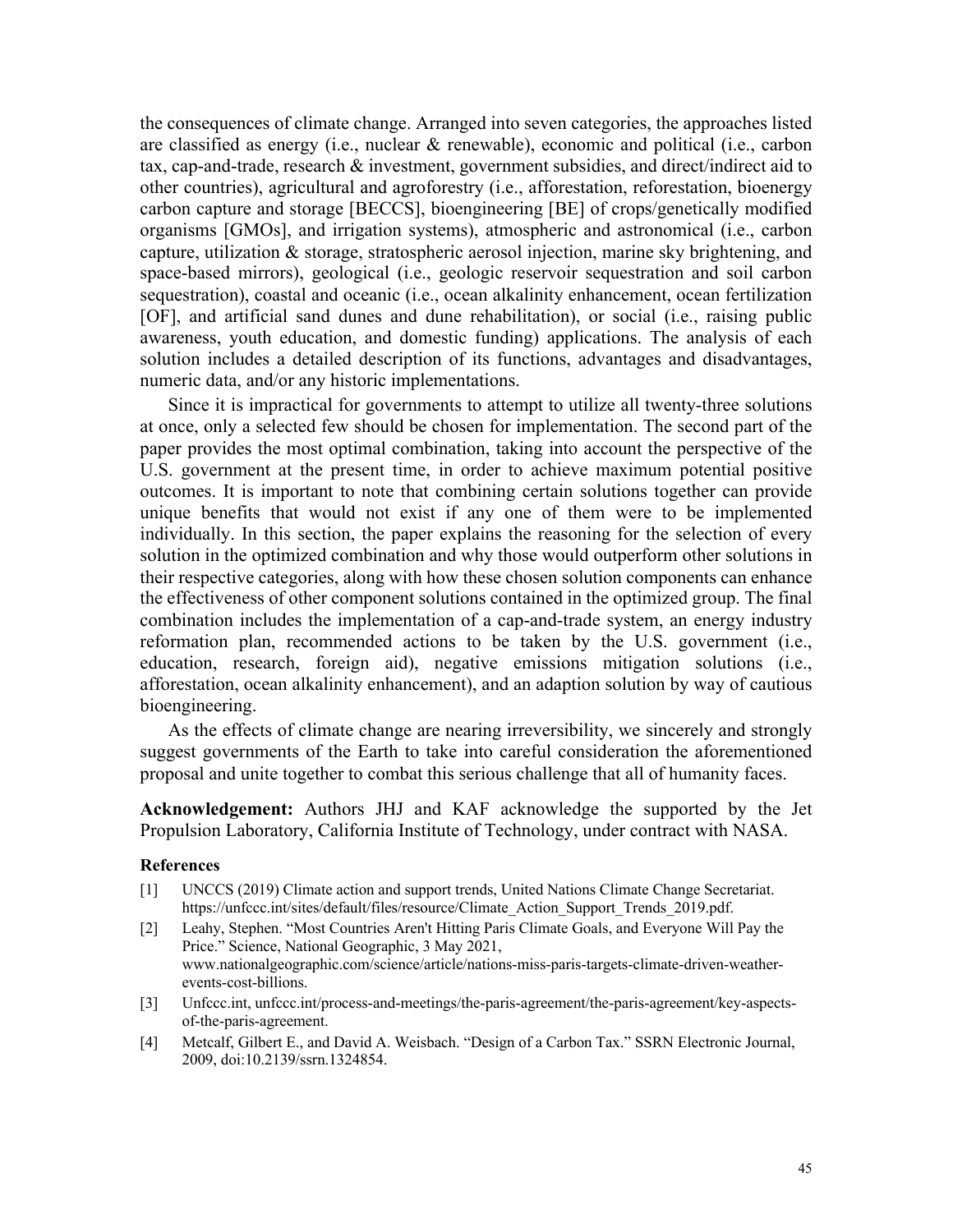- [5] Richards, John R. "Control of Nitrogen Oxides Emissions 4cleanair.Org." National Association of Clean Air Agencies, Sept. 2020, https://www.4cleanair.org/wpcontent/uploads/APTI/418Combinedchapters.pdf.
- [6] Unfccc.int, unfccc.int/resource/ccsites/zimbab/conven/text/art02.htm.
- [7] "Sea Level Rise and Implications for Low-Lying Islands, Coasts and Communities." The Ocean and Cryosphere in a Changing Climate, 2022, pp. 321–446., doi:10.1017/9781009157964.006.
- [8] Ray, Suparna. "Nuclear and Coal Will Account for Majority of U.S. Generating Capacity Retirements in 2021 - Today in Energy - U.S. Energy Information Administration (EIA)." U.S. Energy Information Administration, 12 Jan. 2021, www.eia.gov/todayinenergy/detail.php?id=46436.
- [9] Comstock, Owen. "Less Electricity Was Generated by Coal than Nuclear in the United States in 2020 - Today in Energy - U.S. Energy Information Administration (EIA)." U.S. Energy Information Administration, 18 Mar. 2021, www.eia.gov/todayinenergy/detail.php?id=47196.
- [10] "Levelized Cost of Energy 2017." Lazard.Com, 2 Nov. 2017, www.lazard.com/perspective/levelized-cost-of-energy-2017.
- [11] "Taxing Carbon: What, Why, and How." Tax Policy Center, 25 June 2015, www.taxpolicycenter.org/publications/taxing-carbon-what-why-and-how.
- [12] "A Guide to Environmentally Related Taxation for Policy Makers." Taxation, Innovation and the Environment, 2010, pp. 135–149., doi:10.1787/9789264087637-8-en.
- [13] Peters, Siobhan et al. "Stern Review: The Economics of Climate Change." (2006).
- [14] Pomerleau, K. & Asen, E. (2019). Carbon tax and revenue recycling: revenue, economic, and distributional implications. Tax Foundation. https://taxfoundation.org.
- [15] "Impose a Tax on Emissions of Greenhouse Gases." Congressional Budget Office, 13 Dec. 2018, www.cbo.gov/budget-options/54821.
- [16] Marron, Donald B., and Adele C. Morris. "How to Use Carbon Tax Revenues." SSRN Electronic Journal, 2016, doi:10.2139/ssrn.2737990.
- [17] "What Is a Carbon Tax?" Tax Policy Center, www.taxpolicycenter.org/briefing-book/what-carbontax.
- [18] Carlson, Ann E. "Designing Effective Climate Policy: Cap-and-Trade and Complementary Policies." Harv. J. on Legis. 49 (2012): 207.
- [19] Schmalensee, Richard, and Robert Stavins. "Lessons Learned from Three Decades of Experience with Cap-and-Trade." 2015, doi:10.3386/w21742.
- [20] Morris, Adele, and Aparna Mathur. "6. The Distributional Burden of a Carbon Tax: Evidence and Implications for Policy." Imfsg, International Monetary Fund, www.elibrary.imf.org/view/books/071/21375-9781138825369-en/ch006.xml#:~:text=Analyzing a 15 percent cut,provide lump-sum rebates to.
- [21] Chandler, Sarah. "Preparing a Portfolio for Climate Change." Investopedia, Investopedia, 13 Sept. 2021, www.investopedia.com/articles/investing/051514/preparing-your-portfolio-climatechange.asp.
- [22] "About CIF." Climate Investment Funds, 31 Mar. 2022, www.climateinvestmentfunds.org/about-cif.
- [23] Denny, Eleanor, and Mark O'Malley. "The Impact of Carbon Prices on Generation-Cycling Costs." Energy Policy, vol. 37, no. 4, 2009, pp. 1204–1212., doi:10.1016/j.enpol.2008.10.050.
- [24] Kumar, Surender, and Shunsuke Managi. "Energy Price-Induced and Exogenous Technological Change: Assessing the Economic and Environmental Outcomes." Resource and Energy Economics, vol. 31, no. 4, 2009, pp. 334–353., doi:10.1016/j.reseneeco.2009.05.001.
- [25] Vadakkepatt, G., Shankar, V. & Varadarajan, R. Should firms invest more in marketing or R&D to maintain sales leadership? An empirical analysis of sales leader firms. J. of the Acad. Mark. Sci. 49, 1088–1108 (2021). https://doi.org/10.1007/s11747-021-00774-2
- [26] Hafner, Sarah, et al. "A Scoping Review of Barriers to Investment in Climate Change Solutions." MDPI, Multidisciplinary Digital Publishing Institute, 8 June 2019, www.mdpi.com/476418.
- [27] Unfccc.int, unfccc.int/topics/climate-finance/the-big-picture/introduction-to-climate-finance.
- [28] "The Policy Framework for Investment (PFI)." OECD, www.oecd.org/investment/pfi.htm.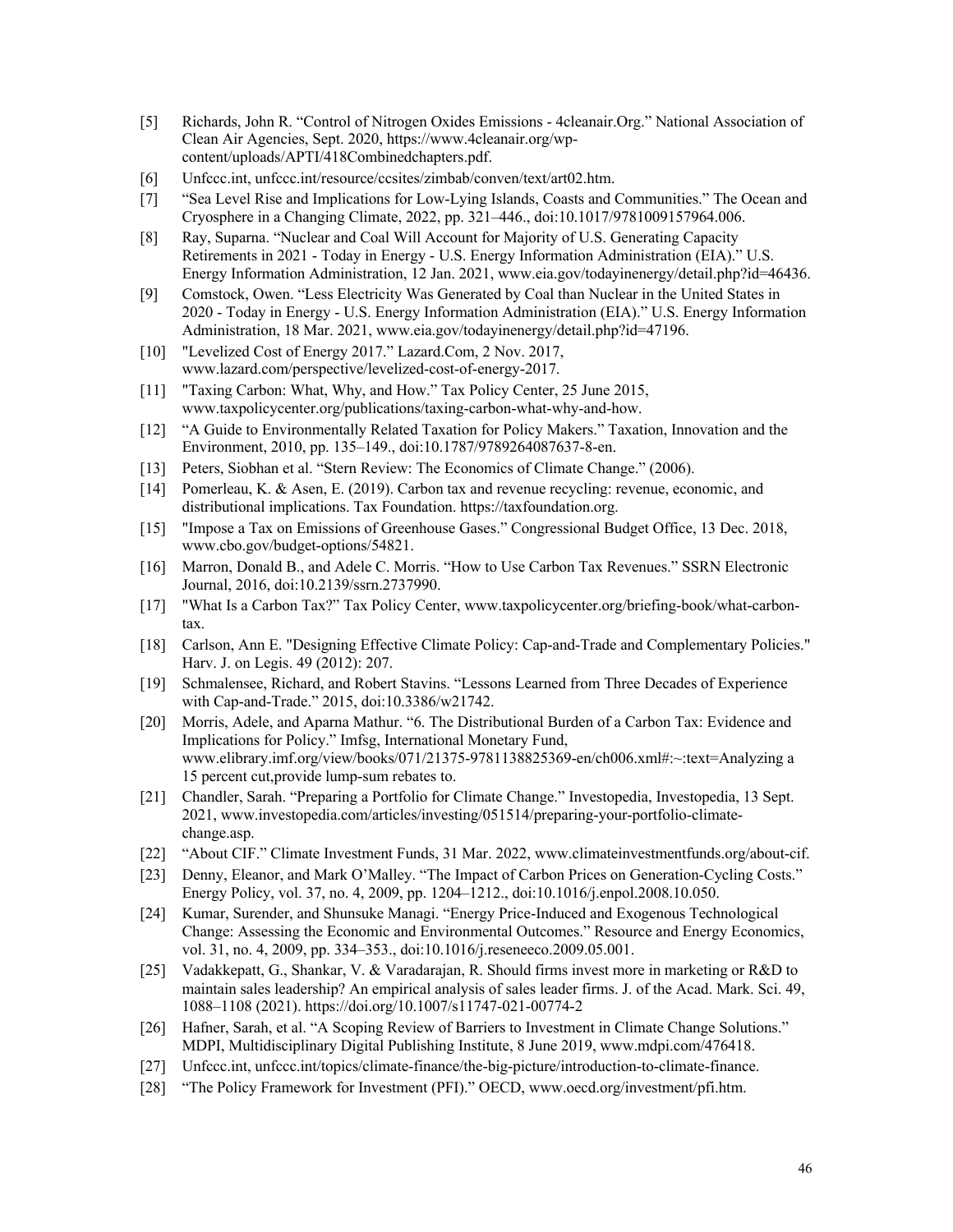- [29] Jones, Aled W. "Perceived Barriers and Policy Solutions in Clean Energy Infrastructure Investment." Journal of Cleaner Production, Elsevier, 27 May 2015, www.sciencedirect.com/science/article/pii/S0959652615006277.
- [30] Blyth, William, et al. "Investment Risks under Uncertain Climate Change Policy." Energy Policy, vol. 35, no. 11, 2007, pp. 5766–5773., doi:10.1016/j.enpol.2007.05.030.
- [31] Linkov, Igor, and Todd S. Bridges. Climate Global Change and Local Adaptation. Springer, 2011.
- [32] Pernick, Ron and Wilder, Clint (2007). The Clean Tech Revolution: The Next Big Growth and Investment Opportunity, p. 280
- [33] President, Julia Cusick, Interim Vice, et al. "Good Government Investments in Renewable Energy." Center for American Progress, 6 Sept. 2018, www.americanprogress.org/article/good-governmentinvestments-in-renewable-energy/.
- [34] "U.S. Energy Information Administration EIA Independent Statistics and Analysis." Renewable Energy Explained - Incentives - U.S. Energy Information Administration (EIA), www.eia.gov/energyexplained/renewable-sources/incentives.php.
- [35] Kolstad, Charles, et al. "Social, economic and ethical concepts and methods." Climate change 2014: Mitigation of climate change. Cambridge University Press, 2014. 173-248.
- [36] Mendonça, Miguel. "Feed-in Tariffs." 2012, doi:10.4324/9781849771313.
- [37] Brown, Phillip. "European Union wind and solar electricity policies: overview and considerations." (2013).
- [38] Timmons, David, Jonathan M. Harris, and Brian Roach. "The economics of renewable energy." Global Development And Environment Institute, Tufts University 52 (2014): 1-52.
- [39] Change, Intergovernmental Panel On Climate. "Policies, Instruments and Co-Operative Agreements." Climate Change 2007, pp. 745–808., doi:10.1017/cbo9780511546013.017.
- [40] "Guidelines for Public Expenditure Management--Section 3--Budget Preparation." International Monetary Fund, www.imf.org/external/pubs/ft/expend/guide3.htm.
- [41] Hultman, Nathan, and Samantha Gross. "How the United States Can Return to Credible Climate Leadership." Brookings, 16 June 2021, www.brookings.edu/research/us-action-is-the-lynchpin-forsuccessful-international-climate-policy-in-2021/.
- [42] Hultman, Nathan. "Accelerating America's Pledge: Going All in to Build a Prosperous, Low Carbon Economy for the United States." Center for Global Sustainability, https://cgs.umd.edu/researchimpact/publications/accelerating-americas-pledge-going-all-build-prosperous-low-carbon.
- [43] Markolf, Sam, et al. "Pledges and Progress: Steps toward Greenhouse Gas Emissions Reductions in the 100 Largest Cities across the United States." Brookings, Brookings, 9 Mar. 2022, www.brookings.edu/research/pledges-and-progress-steps-toward-greenhouse-gas-emissionsreductions-in-the-100-largest-cities-across-the-united-states/.
- [44] Hultman, Nathan E., et al. "Fusing Subnational with National Climate Action Is Central to Decarbonization: the Case of the United States." Nature Communications, vol. 11, no. 1, 2020, doi:10.1038/s41467-020-18903-w.
- [45] Environmental and Energy Study Institute (EESI). "How Foreign Climate Aid Benefits the United States." EESI, www.eesi.org/briefings/view/041117aid.
- [46] Kinhal, Vijayalaxmi. "Afforestation And Reforestation." WorldAtlas, WorldAtlas, 25 Apr. 2017, www.worldatlas.com/articles/afforestation-and-reforestation.html.
- [47] Gitau, Jane. "The Green Belt Movement Annual Report 2019," The Green Belt Movement (GBM). 2019, http://www.greenbeltmovement.org/sites/greenbeltmovement.org/files/GBM%20AR%202019.pdf#o verlay-context=user/494.
- [48] Keystone 10 Million Trees Partnership, "All About Trees," Chesapeake Bay Foundation, 2022, http://www.tenmilliontrees.org/trees/.
- [49] Soomro, Ahsen, et al. "Afforestation; Importance, Advantages & amp; Disadvantages. Current Efforts!" Environment Buddy, 22 Apr. 2020, www.environmentbuddy.com/plants-and-trees/what-isafforestation-importance-advantages-disadvantages/.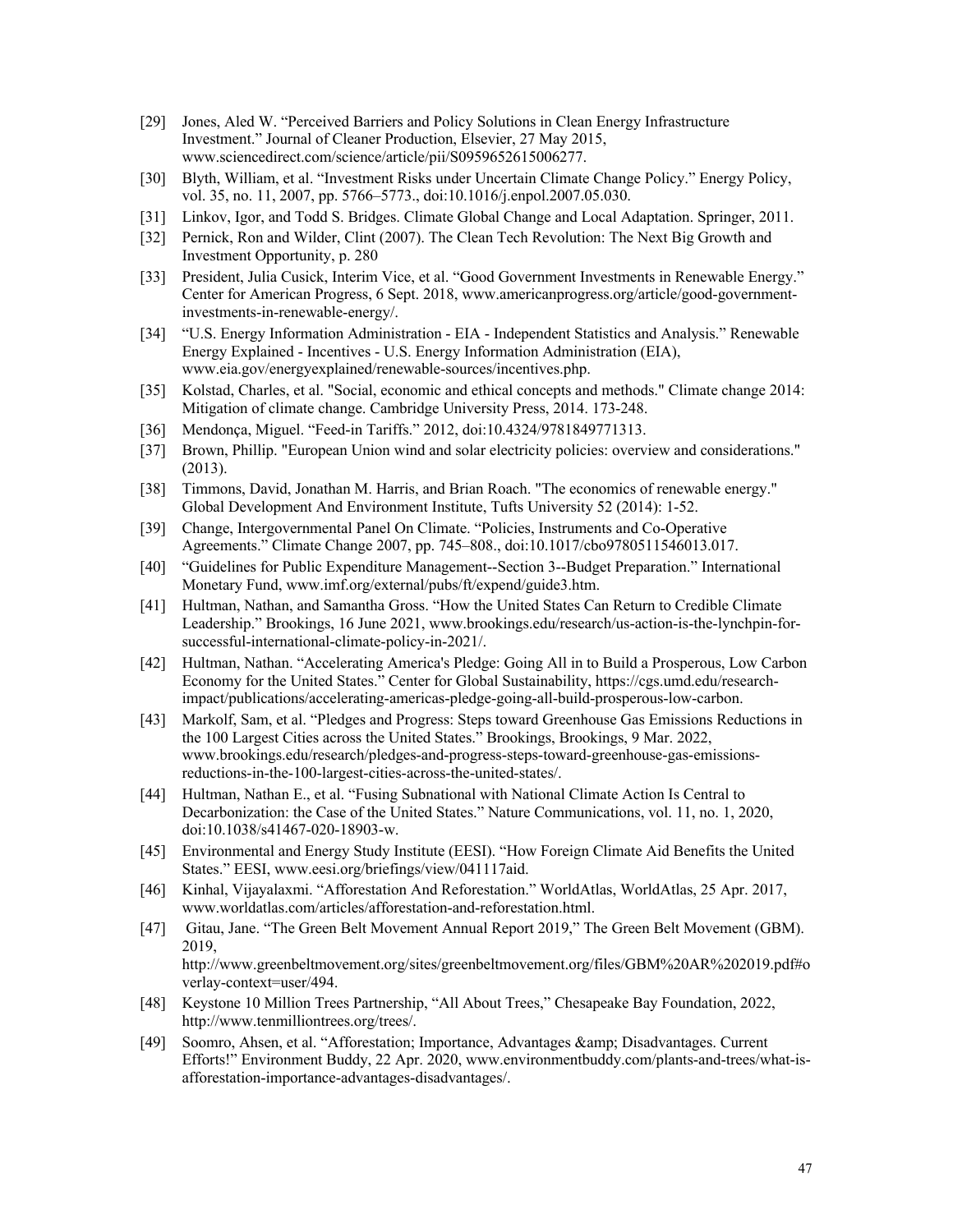- [50] "Read 'Negative Emissions Technologies and Reliable Sequestration: A Research Agenda' at NAP.edu." National Academies Press: OpenBook, www.nap.edu/read/25259/chapter/1.
- [51] "Institute for Carbon Removal Law & amp; Policy." American University, www.american.edu/sis/centers/carbon-removal/.
- [52] Kemper, Jasmin. "Biomass with Carbon Capture and Storage (BECCS/Bio-CCS)," IEA Greenhouse Gas R&D Programme; Imperial College London, 10 March 2017, https://ieaghg.org/docs/General\_Docs/IEAGHG\_Presentations/2017-03- 10 Bioenergy lecture 2 Read-Only.pdf.
- [53] "Bioenergy, Carbon Capture and Storage (BECCS)." Chatham House International Affairs Think Tank, 18 Aug. 2021, www.chathamhouse.org/about-us/our-departments/energy-environment-andresources-programme/bioenergy-carbon-capture-and.
- [54] Consoli, Christopher; "Bioenergy and Carbon Capture and Storage," Global CCS Institute, 2019, https://www.globalccsinstitute.com/wp-content/uploads/2019/03/BECCS-Perspective\_FINAL\_18- March.pdf.
- [55] Pacumbaba, Posted by: Rudy. "GMO Food Facts: Bioengineered Crops A Look at Modern Agriculture." Alabama Cooperative Extension System, 20 July 2020, www.aces.edu/blog/topics/fruits-vegetables-urban/gmo-food-facts-bioengineered-crops/.
- [56] Clements, R., J. Haggar, A. Quezada, and J. Torres (2011). Technologies for Climate Change Adaptation – Agriculture Sector. X. Zhu (Ed.). UNEP Risø Centre, Roskilde, 2011
- [57] "Water and Agriculture." OECD, www.oecd.org/agriculture/topics/water-and-agriculture/.
- [58] 28, Paul Balsom September. "Water Usage In The Agricultural Industry: High Tide Technologies." High Tide, 29 Sept. 2020, htt.io/water-usage-in-the-agricultural-industry/.
- [59] Taghvaeian, Saleh; "Surface Irrigation System," Oklahoma State University; Feb. 2017, https://extension.okstate.edu/fact-sheets/surface-irrigationsystems.html#:~:text=The%20term%20%E2%80%9Csurface%20irrigation%E2%80%9D%20refers, more%20than%206%2C000%20years%20ago.
- [60] Bustler. "AirDrop Irrigation Wins First Prize at 2011 James Dyson Awards." Bustler, 11 Nov. 2011, bustler.net/news/2383/airdrop-irrigation-wins-first-prize-at-2011-james-dyson-awards.
- [61] Lebling, Katie. "Direct Air Capture: Resource Considerations and Costs for Carbon Removal." World Resources Institute, 6 Jan. 2021, www.wri.org/insights/direct-air-capture-resourceconsiderations-and-costs-carbon-removal.
- [62] Global Warming of 1.5 °C, www.ipcc.ch/sr15/.
- [63] Realmonte, Giulia, et al. "An Inter-Model Assessment of the Role of Direct Air Capture in Deep Mitigation Pathways." Nature Communications, vol. 10, no. 1, 2019. Nature.com, doi:10.1038/s41467-019-10842-5.
- [64] Robock, Alan, 2014: Stratospheric aerosol geoengineering, Issues Env. Sci. Tech. (special issue "Geoengineering of the Climate System"), 38, 162-185.
- [65] Salter, Stephen, et al. "Sea-Going Hardware for the Cloud Albedo Method of Reversing Global Warming." Philosophical Transactions of the Royal Society A: Mathematical, Physical and Engineering Sciences, vol. 366, no. 1882, 2008, pp. 3989–4006. Crossref, doi:10.1098/rsta.2008.0136.
- [66] Sánchez, Joan-Pau, and Colin R. Mcinnes. "Optimal Sunshade Configurations for Space-Based Geoengineering near the Sun-Earth L1 Point." Plos One, vol. 10, no. 8, 2015, doi:10.1371/journal.pone.0136648.
- [67] "Geological Sequestration: Climate Change Connection." Climate Change Connection | Connecting Manitobans to Climate Change Facts and Solutions, 14 Dec. 2018, climatechangeconnection.org/solutions/carbon-sequestration/geological-sequestration/.
- [68] What's the Difference between Geologic and Biologic Carbon Sequestration?, www.usgs.gov/faqs/what-s-difference-between-geologic-and-biologic-carbon-sequestration?qtnews science products=0#qt-news science products.
- [69] Smith, Erin, et al. "The Cost of CO2 Transport and Storage in Global Integrated Assessment Modeling." SSRN, 31 Mar. 2021, papers.ssrn.com/sol3/papers.cfm?abstract\_id=3816593.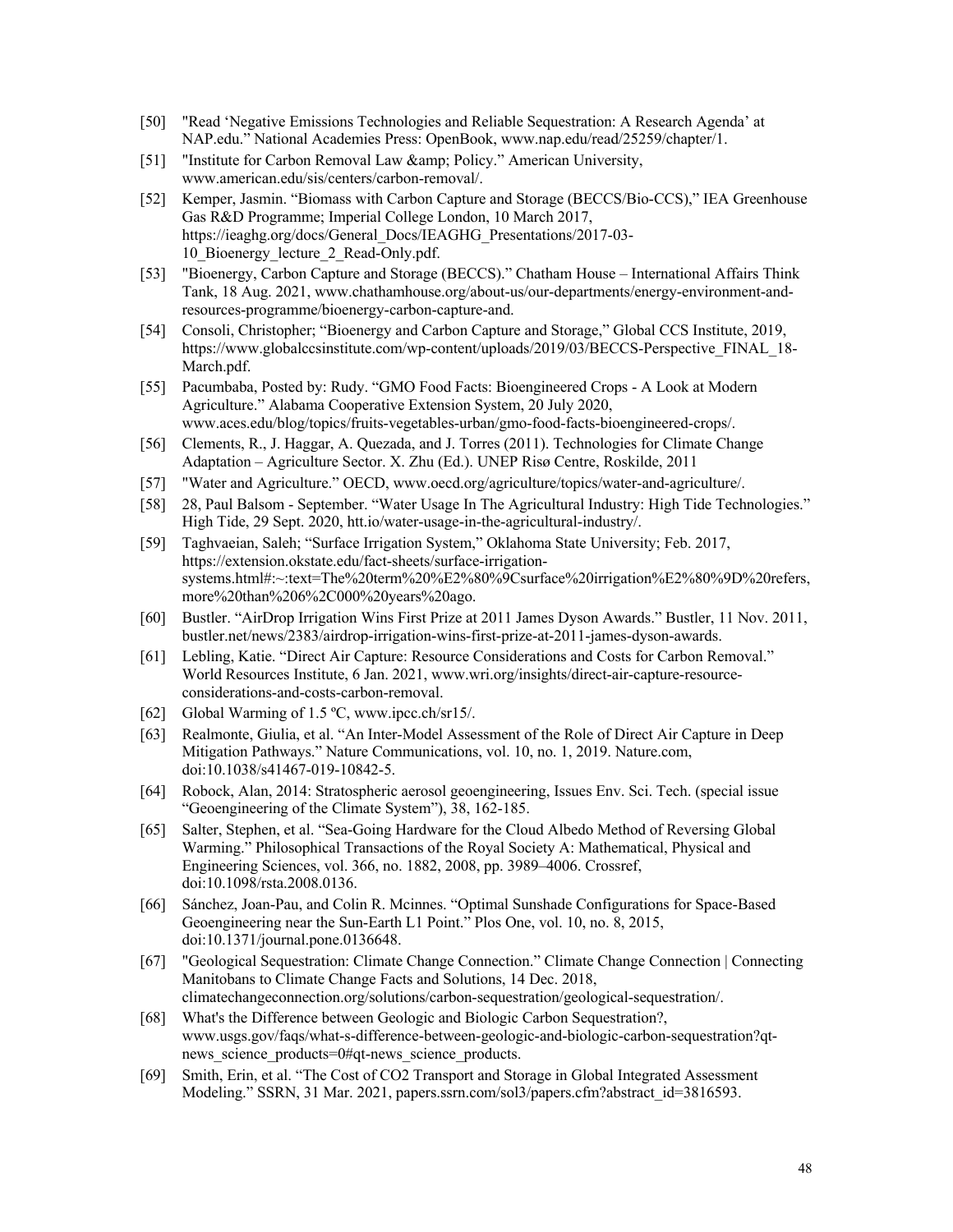- [70] Hovorka, Susan; "Risks and Benefits of Geologic Sequestration of Carbon Dioxide How Do the Pieces Fit?\*," AAPG Annual Convention, June 7-10 2009, https://www.searchanddiscovery.com/pdfz/documents/2009/80058hovorka/ndx\_hovorka.pdf.html.
- [71] Which Area Is the Best for Geologic Carbon Sequestration?, www.usgs.gov/faqs/which-area-bestgeologic-carbon-sequestration?qt-news\_science\_products=0#qt-news\_science\_products.
- [72] Judith D. Schwartz, March 4, et al. "Soil as Carbon Storehouse: New Weapon in Climate Fight?" Yale E360, e360.yale.edu/features/soil\_as\_carbon\_storehouse\_new\_weapon\_in\_climate\_fight.
- [73] "Welcome to the'4 per 1000' Initiative." 4p1000, www.4p1000.org/.
- [74] "Fact Sheet: Forestation." American University, www.american.edu/sis/centers/carbon-removal/factsheet-forestation.cfm.
- [75] Webb, Romany M., Korey Silverman-Roati, Michael B. Gerrard; "Removing Carbon Dioxide Through Ocean Alkalinity Enhancement and Seaweed Cultivation: Legal Challenges and Opportunities," Columbia Law School: Sabin Center for Climate Change Law; February 2021, https://climate.law.columbia.edu/sites/default/files/content/Webb%20et%20al%20- %20Removing%20CO2%20Through%20Ocean%20Alkalinity%20Enhancement%20and%20Seawe ed%20Cultivation%20-%20Feb.%202021.pdf.
- [76] Ocean CDR, oceancdr.net/approaches/alkalinity.
- [77] Bach, Lennart T., et al. "CO2 Removal With Enhanced Weathering and Ocean Alkalinity Enhancement: Potential Risks and Co-Benefits for Marine Pelagic Ecosystems." Frontiers, Frontiers, 1 Jan. 1AD, www.frontiersin.org/articles/10.3389/fclim.2019.00007/full.
- [78] "Fact Sheet: Ocean Alkalinization." American University, www.american.edu/sis/centers/carbonremoval/fact-sheet-ocean-alkalinization.cfm.
- [79] Masindi, Vhahangwele, and Khathutshelo L. Muedi. "Environmental Contamination by Heavy Metals." Heavy Metals, 2018, doi:10.5772/intechopen.76082.
- [80] Monroe, Rob. "How Much CO2 Can The Oceans Take Up?" The Keeling Curve, 19 Nov. 2020, keelingcurve.ucsd.edu/2013/07/03/how-much-co2-can-the-oceans-take-up/.
- [81] Dr Jamie Shutler, Associate professor in earth observation. "The Oceans Are Absorbing More Carbon than Previously Thought." World Economic Forum, www.weforum.org/agenda/2020/10/oceans-absorb-carbon-seas-climate-change-environment-waterco2/#:~:text=While previous estimates put the,of CO2 rather than 43bn.
- [82] Oak Ridge National Laboratory. "The Ocean Carbon Cycle," Earthlabs, July 20, 2021, https://serc.carleton.edu/eslabs/carbon/6a.html.
- [83] "NOAA Ocean Explorer: Education Multimedia Discovery Missions: Lesson 8 Ocean Currents: Activities: Currents and Marine Life." NOAA Ocean Explorer Podcast RSS 20, oceanexplorer.noaa.gov/edu/learning/8\_ocean\_currents/activities/currents.html.
- [84] "Oxford Languages and Google English." Oxford Languages, languages.oup.com/googledictionary-en/.
- [85] Gattuso, Jean-Pierre, et al. "Ocean Solutions to Address Climate Change and Its Effects on Marine Ecosystems." Frontiers, Frontiers, 1 Jan. 1AD, www.frontiersin.org/articles/10.3389/fmars.2018.00337/full.
- [86] Powell, Hugh. "Dumping Iron and Trading Carbon." Woods Hole Oceanographic Institution, 10 Jan. 2008, www.whoi.edu/oceanus/feature/dumping-iron-and-trading-carbon/.
- [87] Harrison, Daniel. (2013). A method for estimating the cost to sequester carbon dioxide by delivering iron to the ocean. Int. J. of Global Warming. 5. 231 - 254. 10.1504/IJGW.2013.055360.
- [88] IPCC, 2018: Summary for Policymakers. In: Global Warming of 1.5°C. An IPCC Special Report on the impacts of global warming of 1.5°C above pre-industrial levels and related global greenhouse gas emission pathways, in the context of strengthening the global response to the threat of climate change, sustainable development, and efforts to eradicate poverty [Masson-Delmotte, V., P. Zhai, H.-O. Pörtner, D. Roberts, J. Skea, P.R. Shukla, A. Pirani, W. Moufouma-Okia, C. Péan, R. Pidcock, S. Connors, J.B.R. Matthews, Y. Chen, X. Zhou, M.I. Gomis, E. Lonnoy, T. Maycock, M. Tignor, and T. Waterfield (eds.)]. World Meteorological Organization, Geneva, Switzerland, 32 pp.